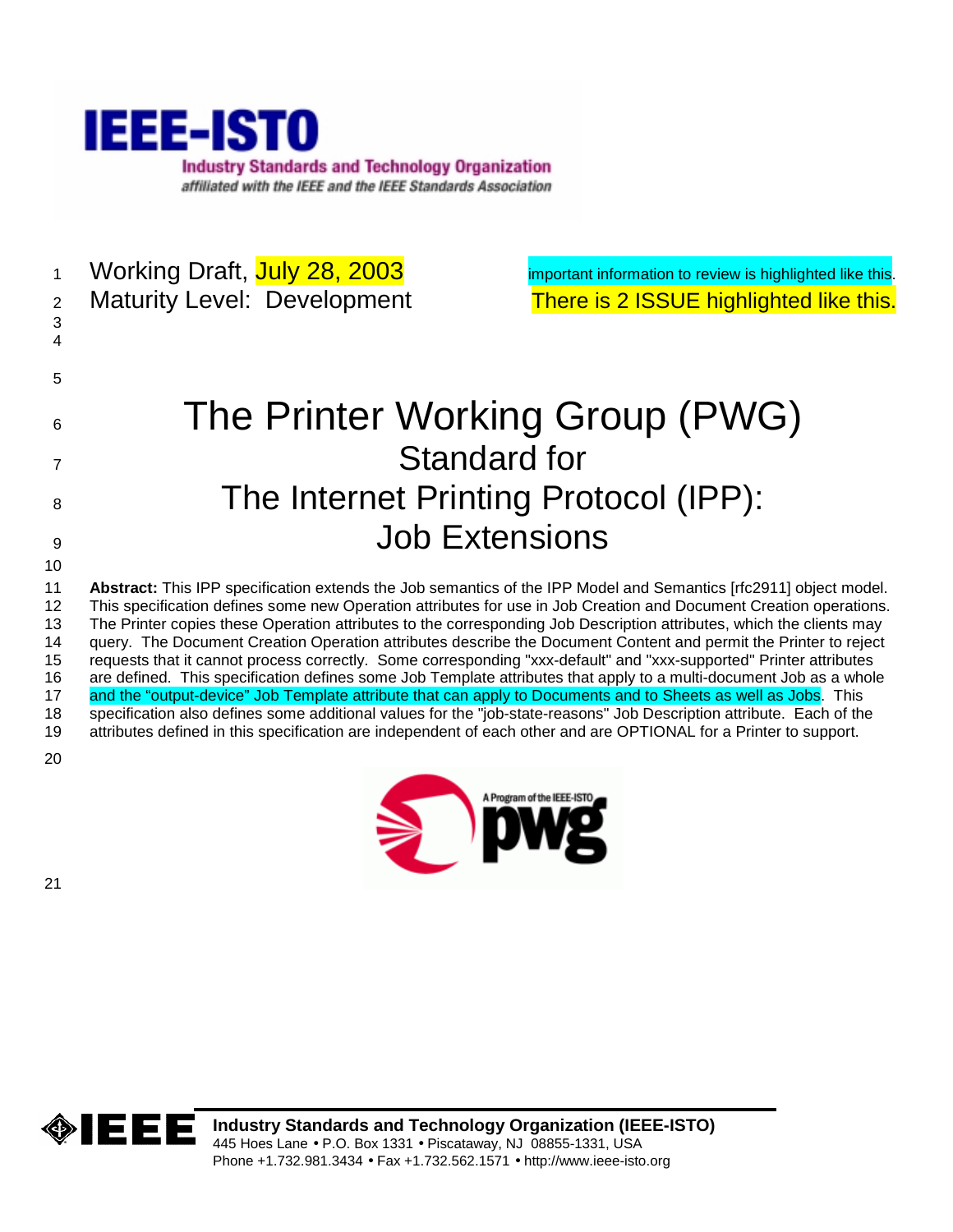| 22             |                                                                                                                                                                                                                                                                                                                                 |
|----------------|---------------------------------------------------------------------------------------------------------------------------------------------------------------------------------------------------------------------------------------------------------------------------------------------------------------------------------|
| 23             | Working Draft, July 28, 2003                                                                                                                                                                                                                                                                                                    |
| 24             | The Printer Working Group (PWG)                                                                                                                                                                                                                                                                                                 |
| 25             | Standard for                                                                                                                                                                                                                                                                                                                    |
| 26             | The Internet Printing Protocol (IPP):                                                                                                                                                                                                                                                                                           |
| 27             | <b>Job Extensions</b>                                                                                                                                                                                                                                                                                                           |
| 28             |                                                                                                                                                                                                                                                                                                                                 |
| 29             |                                                                                                                                                                                                                                                                                                                                 |
| 30             | This version of the PWG Proposed Standard is available electronically at:                                                                                                                                                                                                                                                       |
| 31             |                                                                                                                                                                                                                                                                                                                                 |
| 32             | ftp://ftp.pwg.org/pub/pwg/ipp/new_JOBX/wd-ippjobx10-20030728.pdf, .doc, .rtf                                                                                                                                                                                                                                                    |
| 33<br>34<br>35 | This document is a Working Draft for an IEEE-ISTO PWG Candidate Standard. For a definition of a "PWG<br>Candidate Standard" and its transition to a "PWG Standard", see: ftp://ftp.pwg.org/pub/pwg/general/pwg-<br>process.pdf. After approval by the PWG (by a Last Call) to transition a PWG Working Draft to a PWG Candidate |
| 26             | Standard, the resulting PWC Candidate Standard will be available electronically at: ftp://ftp.pwg.org/pub/pwg/cs/                                                                                                                                                                                                               |

36 Standard, the resulting PWG Candidate Standard will be available electronically at: ftp://ftp.pwg.org/pub/pwg/cs/.

37 After approval by the PWG (by a Last Call) to transition a PWG Candidate Standard to a PWG Standard, the 138 resulting PWG Standard, the 138

38 resulting PWG Standard will be available electronically at: ftp://ftp.pwg.org/pub/pwg/standards/.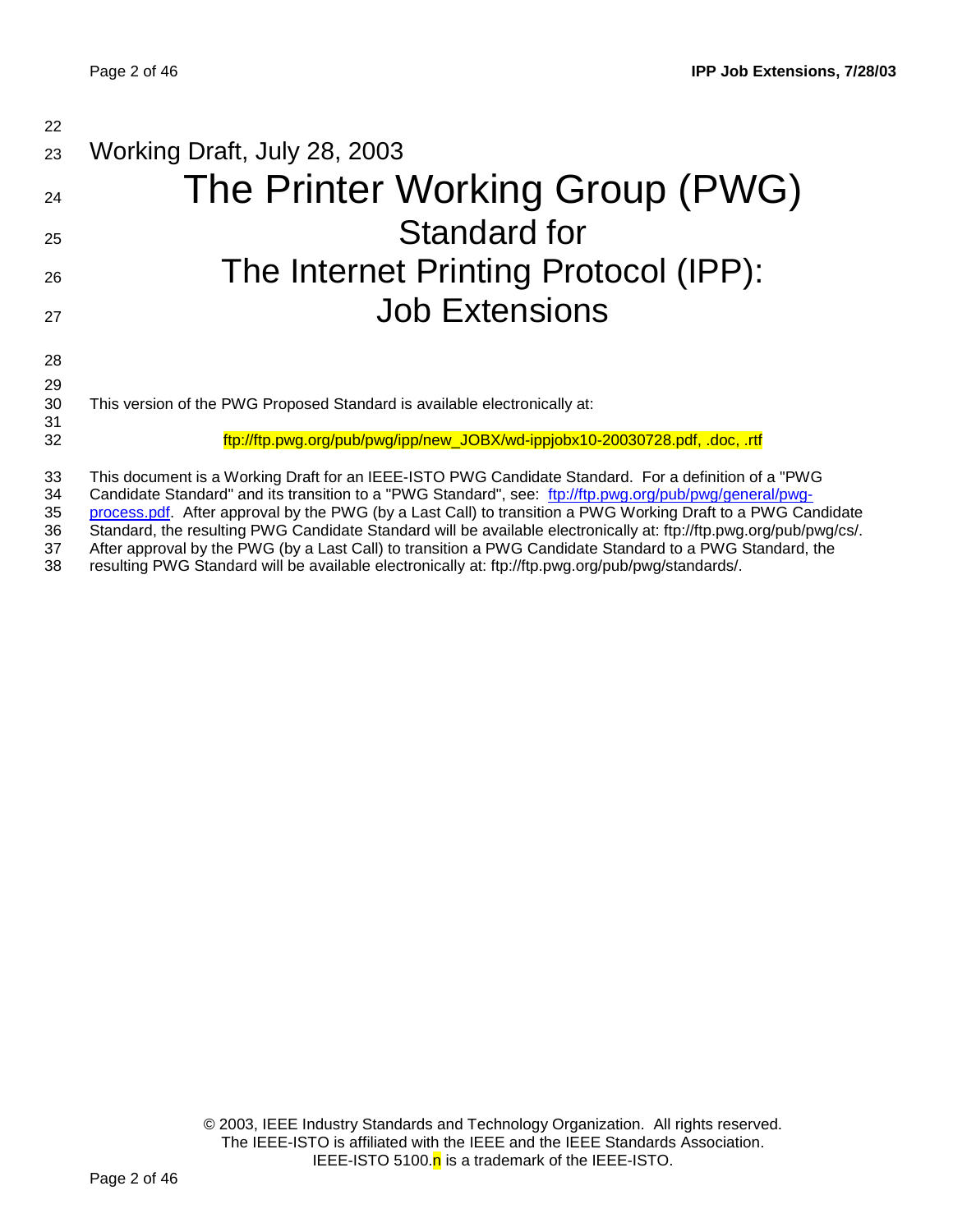#### 39 **Copyright (C) 2003, IEEE ISTO. All rights reserved.**

40 This document may be copied and furnished to others, and derivative works that comment on, or otherwise explain it

41 or assist in its implementation may be prepared, copied, published and distributed, in whole or in part, without

42 restriction of any kind, provided that the above copyright notice, this paragraph and the title of the Document as

43 referenced below are included on all such copies and derivative works. However, this document itself may not be

44 modified in any way, such as by removing the copyright notice or references to the IEEE-ISTO and the Printer

45 Working Group, a program of the IEEE-ISTO.

46 Title: The Printer Working Group Standard for the Internet Printing Protocol (IPP): Job and Document 47 Operation extensions

48 The IEEE-ISTO and the Printer Working Group DISCLAIM ANY AND ALL WARRANTIES, WHETHER EXPRESS 49 OR IMPLIED INCLUDING (WITHOUT LIMITATION) ANY IMPLIED WARRANTIES OF MERCHANTABILITY OR 50 FITNESS FOR A PARTICULAR PURPOSE.

51 The Printer Working Group, a program of the IEEE-ISTO, reserves the right to make changes to the document 52 without further notice. The document may be updated, replaced or made obsolete by other documents at any time.

53 The IEEE-ISTO takes no position regarding the validity or scope of any intellectual property or other rights that might 54 be claimed to pertain to the implementation or use of the technology described in this document or the extent to 55 which any license under such rights might or might not be available; neither does it represent that it has made any 56 effort to identify any such rights.

57 The IEEE-ISTO invites any interested party to bring to its attention any copyrights, patents, or patent applications, or 58 other proprietary rights which may cover technology that may be required to implement the contents of this 59 document. The IEEE-ISTO and its programs shall not be responsible for identifying patents for which a license may 60 be required by a document and/or IEEE-ISTO Industry Group Standard or for conducting inquiries into the legal 61 validity or scope of those patents that are brought to its attention. Inquiries may be submitted to the IEEE-ISTO by e-62 mail at:

63 ieee-isto@ieee.org.

64 The Printer Working Group acknowledges that the IEEE-ISTO (acting itself or through its designees) is, and shall at 65 all times, be the sole entity that may authorize the use of certification marks, trademarks, or other special 66 designations to indicate compliance with these materials.

67 Use of this document is wholly voluntary. The existence of this document does not imply that there are no other 68 ways to produce, test, measure, purchase, market, or provide other goods and services related to its scope.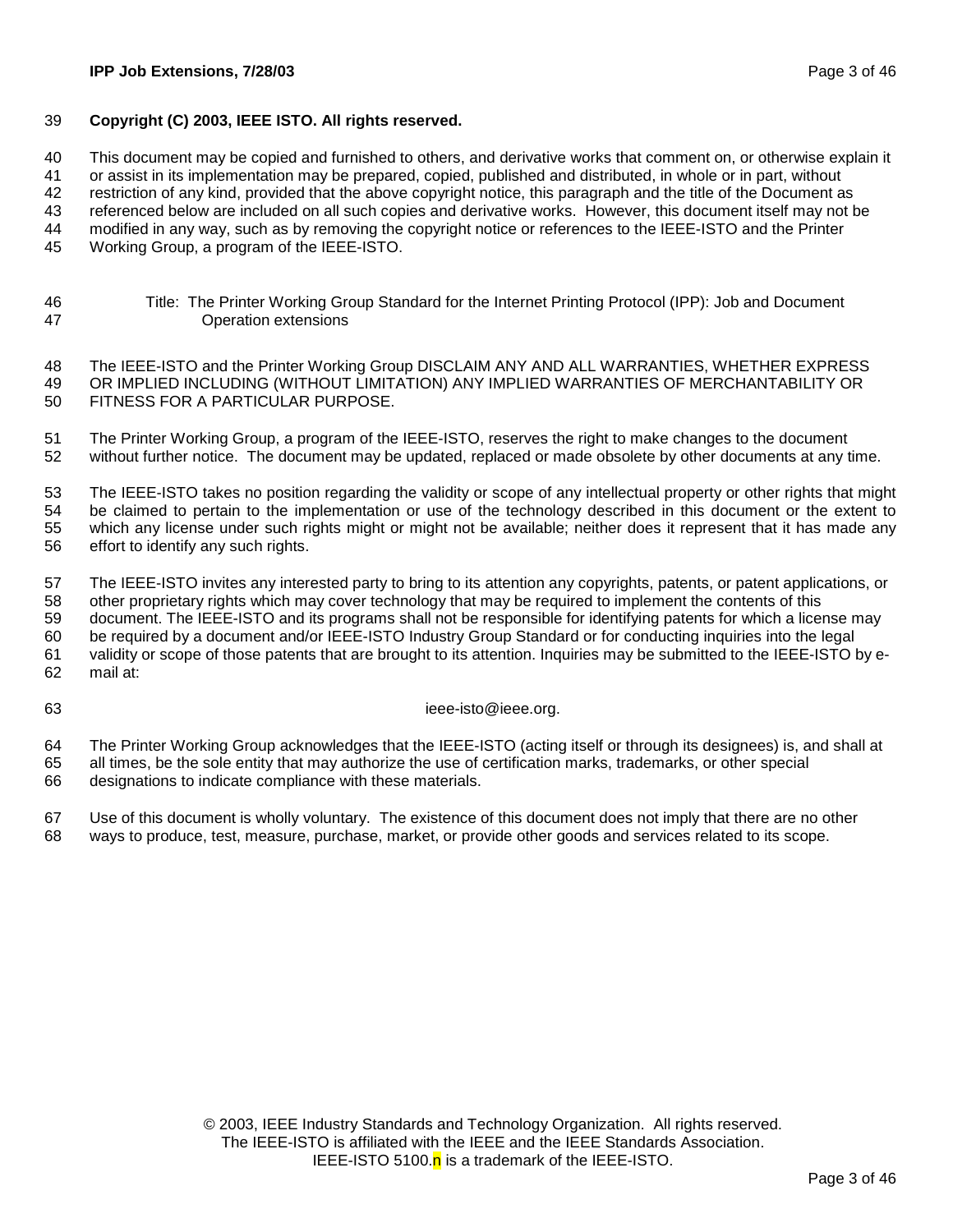#### 69 **About the IEEE-ISTO**

70

71 The IEEE-ISTO is a not-for-profit corporation offering industry groups an innovative and flexible operational forum 72 and support services. The IEEE-ISTO provides a forum not only to develop standards, but also to facilitate activities 73 that support the implementation and acceptance of standards in the marketplace. The organization is affiliated with 74 the IEEE (http://www.ieee.org/) and the IEEE Standards Association (http://standards.ieee.org/). 75

76 For additional information regarding the IEEE-ISTO and its industry programs visit http://www.ieee-isto.org.

77 78

#### 79 **About the IEEE-ISTO PWG**

80 The Printer Working Group (or PWG) is a Program of the IEEE Industry Standards and Technology Organization 81 (ISTO) with member organizations including printer manufacturers, print server developers, operating system 82 providers, network operating systems providers, network connectivity vendors, and print management application 83 developers. The group is chartered to make printers and the applications and operating systems supporting them 84 work together better. All references to the PWG in this document implicitly mean "The Printer Working Group, a 85 Program of the IEEE ISTO." In order to meet this objective, the PWG will document the results of their work as open 86 standards that define print related protocols, interfaces, procedures and conventions. Printer manufacturers and 87 vendors of printer related software will benefit from the interoperability provided by voluntary conformance to these 88 standards.

89 In general, a PWG standard is a specification that is stable, well understood, and is technically competent, has

- 90 multiple, independent and interoperable implementations with substantial operational experience, and enjoys 91 significant public support.
- 92 For additional information regarding the Printer Working Group visit: http://www.pwg.org
- 93 94
- 95 **Contact information:**
- 96 IPP Web Page: http://www.pwg.org/ipp/
- 97 IPP Mailing List: ipp@pwg.org
- 98 To subscribe to the ipp mailing list, send the following email:
- 99 1) send it to majordomo@pwg.org
- 100 2) leave the subject line blank
- 101 3) put the following two lines in the message body:
- 102 subscribe ipp
- 103 end

104 Implementers of this specification are encouraged to join the IPP Mailing List in order to participate in any 105 discussions of clarifications or review of registration proposals for additional names. Requests for additional 106 extensions, for inclusion in this specification, should be sent to the IPP Mailing list for consideration. In order to 107 reduce spam the mailing list rejects mail from non-subscribers, so you must subscribe to the mailing list in order to 108 send a question or comment to the mailing list.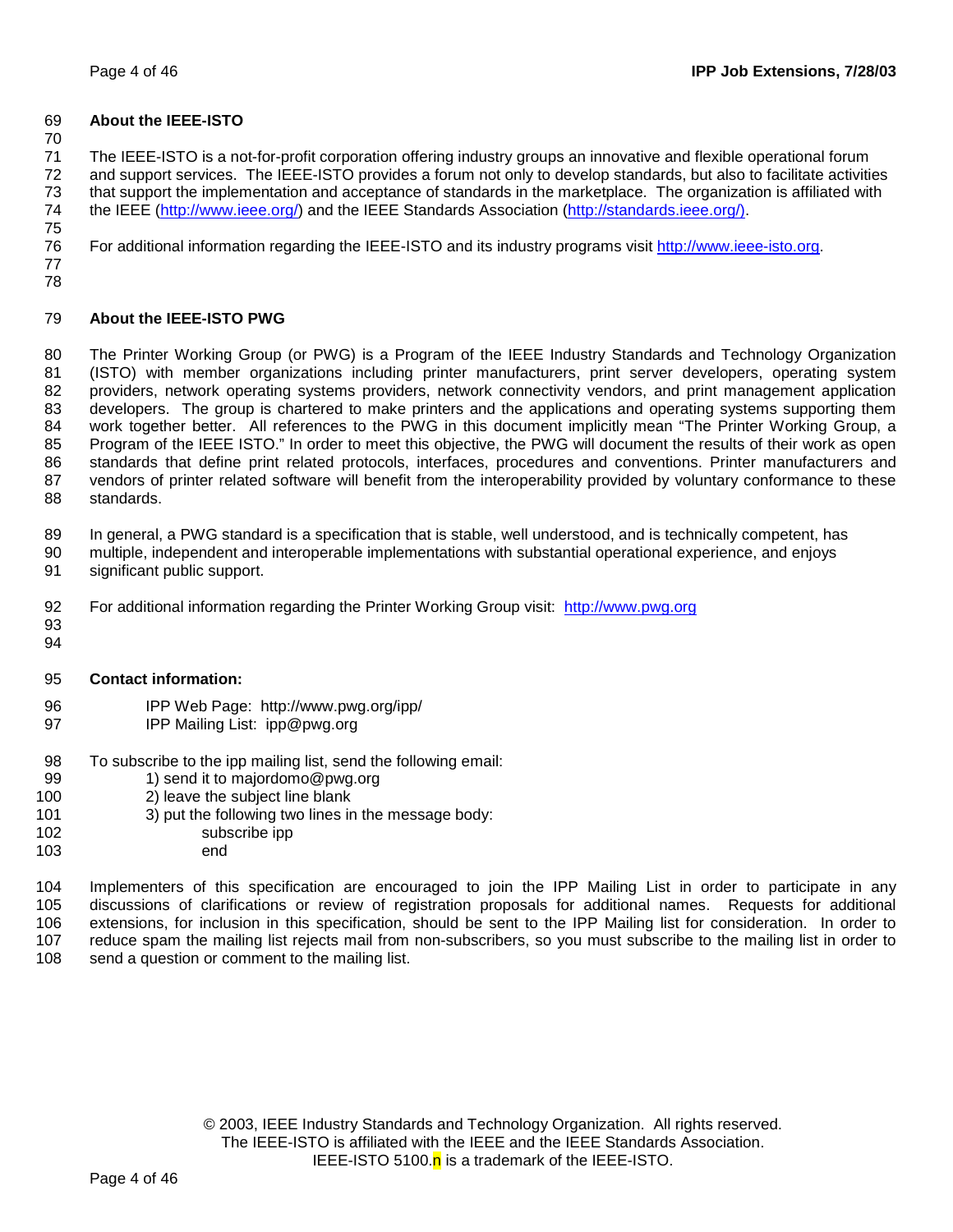| 109        |                       | <b>Contents</b>                                                                                              |           |
|------------|-----------------------|--------------------------------------------------------------------------------------------------------------|-----------|
| 110        | $\mathbf 1$           | Introduction and Summary                                                                                     | 8         |
| 111        |                       |                                                                                                              |           |
| 112        | $\mathbf{2}^{\prime}$ | Terminology                                                                                                  | 9         |
| 113        |                       |                                                                                                              |           |
| 114        |                       |                                                                                                              |           |
| 115        | 3                     | Operation Attributes for Job Creation and Document Creation operations                                       | 10        |
| 116        |                       |                                                                                                              |           |
| 117        |                       |                                                                                                              |           |
| 118        |                       | 3.1.1.1 Why there are no "ipp-attribute-fidelity-default" and "ipp-attribute-fidelity-supported" attributes  | 13        |
| 119<br>120 |                       | 3.1.2.1 Why there are no "job-mandatory-attributes-default" and "job-mandatory-attributes-supported" Printer |           |
| 121        |                       | <b>Description attributes</b>                                                                                | 14        |
| 122        |                       |                                                                                                              |           |
| 123        |                       |                                                                                                              |           |
| 124        |                       |                                                                                                              |           |
| 125<br>126 |                       |                                                                                                              |           |
| 127        |                       |                                                                                                              |           |
| 128        |                       | 3.2.5.1 document-source-application-name (name(MAX))                                                         | 19        |
| 129        |                       | 3.2.5.2 document-source-application-version (text(127))                                                      | 19        |
| 130        |                       | 3.2.5.3 document-source-os-name (name(40))                                                                   | 19<br>19  |
| 131<br>132 |                       | 3.2.5.4 document-source-os-version (text(40))<br>3.2.5.5 document-format (mimeMediaType)                     | 19        |
| 133        |                       | 3.2.5.6 document-format-device-id (text(127))                                                                | 20        |
| 134        |                       | 3.2.5.7 document-format-version (text(127))                                                                  | 20        |
| 135        |                       | 3.2.5.8 document-natural-language (1setOf naturalLanguage)                                                   | 20        |
| 136<br>137 |                       | 3.2.6.1 Why no "document-format-version-default"                                                             | 21        |
| 138        |                       |                                                                                                              |           |
| 139        |                       |                                                                                                              |           |
| 140        |                       |                                                                                                              |           |
| 141        | 4                     | Job Template attributes                                                                                      | 22        |
| 142        |                       |                                                                                                              |           |
| 143<br>144 |                       | 4.1.1.1 job-copies-default (integer(1:MAX))                                                                  | 23        |
| 145        |                       | 4.1.1.2 job-copies-supported (rangeOfInteger(1:MAX))                                                         | 23        |
| 146        |                       | 4.1.1.3 job-copies-actual (1setof Integer(1:MAX))                                                            | 23        |
| 147        |                       |                                                                                                              | .23       |
| 148        |                       | 4.1.2.1 job-cover-back-default (collection)                                                                  | 23        |
| 149<br>150 |                       | 4.1.2.2 job-cover-back-supported (1setOf type2 keyword)<br>4.1.2.3 job-cover-back-actual (1setOf collection) | 23<br>24  |
| 151        |                       |                                                                                                              | .24       |
| 152        |                       | 4.1.3.1 job-cover-front-default (collection)                                                                 | 24        |
| 153        |                       | 4.1.3.2 job-cover-front-supported (1setOf type2 keyword)                                                     | 24        |
| 154<br>155 |                       | 4.1.3.3 job-cover-front-actual (1setOf collection)                                                           | 24<br>.24 |
| 156        |                       | 4.1.4.1 job-finishings-default (1setOf type2 enum)                                                           | 24        |
| 157        |                       | 4.1.4.2 job-finishings-ready (1setOf type2 enum)                                                             | 24        |
|            |                       | $0.000$ , IEEE Industry Oten deals and Technology Questionian                                                |           |

© 2003, IEEE Industry Standards and Technology Organization. All rights reserved. The IEEE-ISTO is affiliated with the IEEE and the IEEE Standards Association. IEEE-ISTO 5100. $n$  is a trademark of the IEEE-ISTO.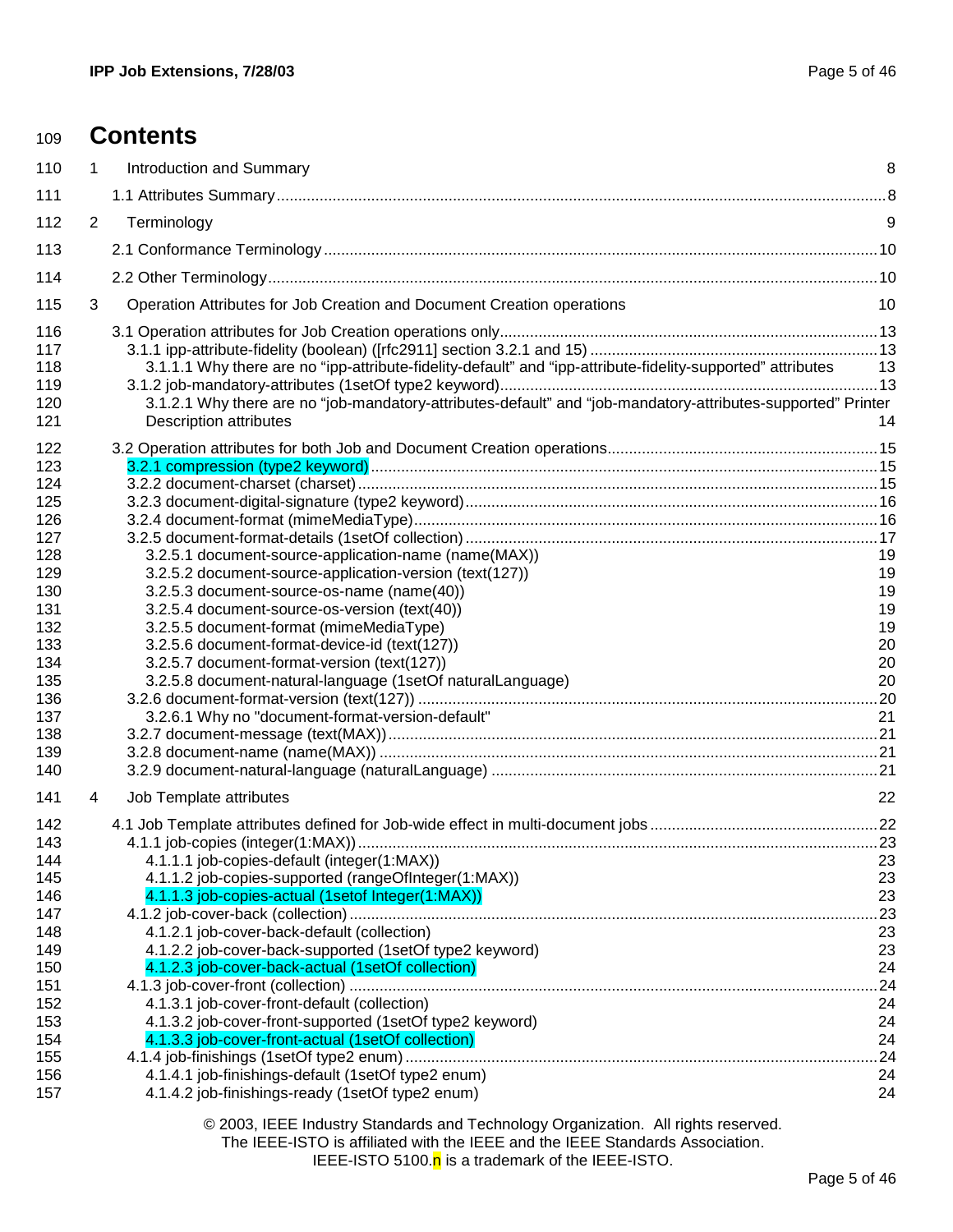| 158<br>159<br>160<br>161<br>162<br>163<br>164                      |   | 4.1.4.3 job-finishings-supported (1setOf type2 enum)<br>4.1.4.4 job-finishings-actual (1setOf type2 enum)<br>4.1.5.1 job-finishings-col-default (collection)<br>4.1.5.2 job-finishings-col-ready (collection)<br>4.1.5.3 job-finishings-col-supported (1setOf type2 keyword)<br>4.1.5.4 job-finishings-col-actual (1setOf collection)                                                                | 25<br>25<br>.25<br>25<br>25<br>25<br>25              |
|--------------------------------------------------------------------|---|------------------------------------------------------------------------------------------------------------------------------------------------------------------------------------------------------------------------------------------------------------------------------------------------------------------------------------------------------------------------------------------------------|------------------------------------------------------|
| 165<br>166<br>167<br>168<br>169<br>170<br>171<br>172<br>173<br>174 |   | 4.2.1.1 Why there is no output-device-default<br>4.2.1.2 output-device-ready (1setOf name(127))<br>4.2.1.3 output-device-supported (1setOf name(127))<br>4.2.1.4 output-device-actual (1setOf name(127))<br>4.2.2.1 print-content-optimize-default (type2 keyword)<br>4.2.2.2 print-content-optimize-supported(1setOf type2 keyword)<br>4.2.2.3 print-content-optimize-actual (1setOf type2 keyword) | .25<br>26<br>26<br>26<br>26<br>.26<br>27<br>27<br>27 |
| 175<br>176<br>177<br>178<br>179<br>180                             | 5 | Job Description attributes                                                                                                                                                                                                                                                                                                                                                                           | 27                                                   |
| 181<br>182<br>183<br>184<br>185<br>186<br>187<br>188<br>189<br>190 |   |                                                                                                                                                                                                                                                                                                                                                                                                      |                                                      |
| 191                                                                | 6 | New values to existing attributes                                                                                                                                                                                                                                                                                                                                                                    | 30                                                   |
| 192                                                                |   |                                                                                                                                                                                                                                                                                                                                                                                                      |                                                      |
| 193                                                                |   |                                                                                                                                                                                                                                                                                                                                                                                                      |                                                      |
| 194                                                                | 7 | New Printer Description attributes                                                                                                                                                                                                                                                                                                                                                                   | 32                                                   |
| 195                                                                |   |                                                                                                                                                                                                                                                                                                                                                                                                      |                                                      |
| 196<br>197                                                         |   |                                                                                                                                                                                                                                                                                                                                                                                                      |                                                      |
| 198                                                                |   |                                                                                                                                                                                                                                                                                                                                                                                                      |                                                      |
| 199                                                                |   |                                                                                                                                                                                                                                                                                                                                                                                                      |                                                      |
| 200                                                                |   |                                                                                                                                                                                                                                                                                                                                                                                                      |                                                      |
| 201                                                                |   |                                                                                                                                                                                                                                                                                                                                                                                                      |                                                      |
| 202                                                                |   |                                                                                                                                                                                                                                                                                                                                                                                                      |                                                      |
| 203                                                                |   |                                                                                                                                                                                                                                                                                                                                                                                                      |                                                      |
|                                                                    |   |                                                                                                                                                                                                                                                                                                                                                                                                      |                                                      |

© 2003, IEEE Industry Standards and Technology Organization. All rights reserved. The IEEE-ISTO is affiliated with the IEEE and the IEEE Standards Association. IEEE-ISTO 5100.<sup>n</sup> is a trademark of the IEEE-ISTO.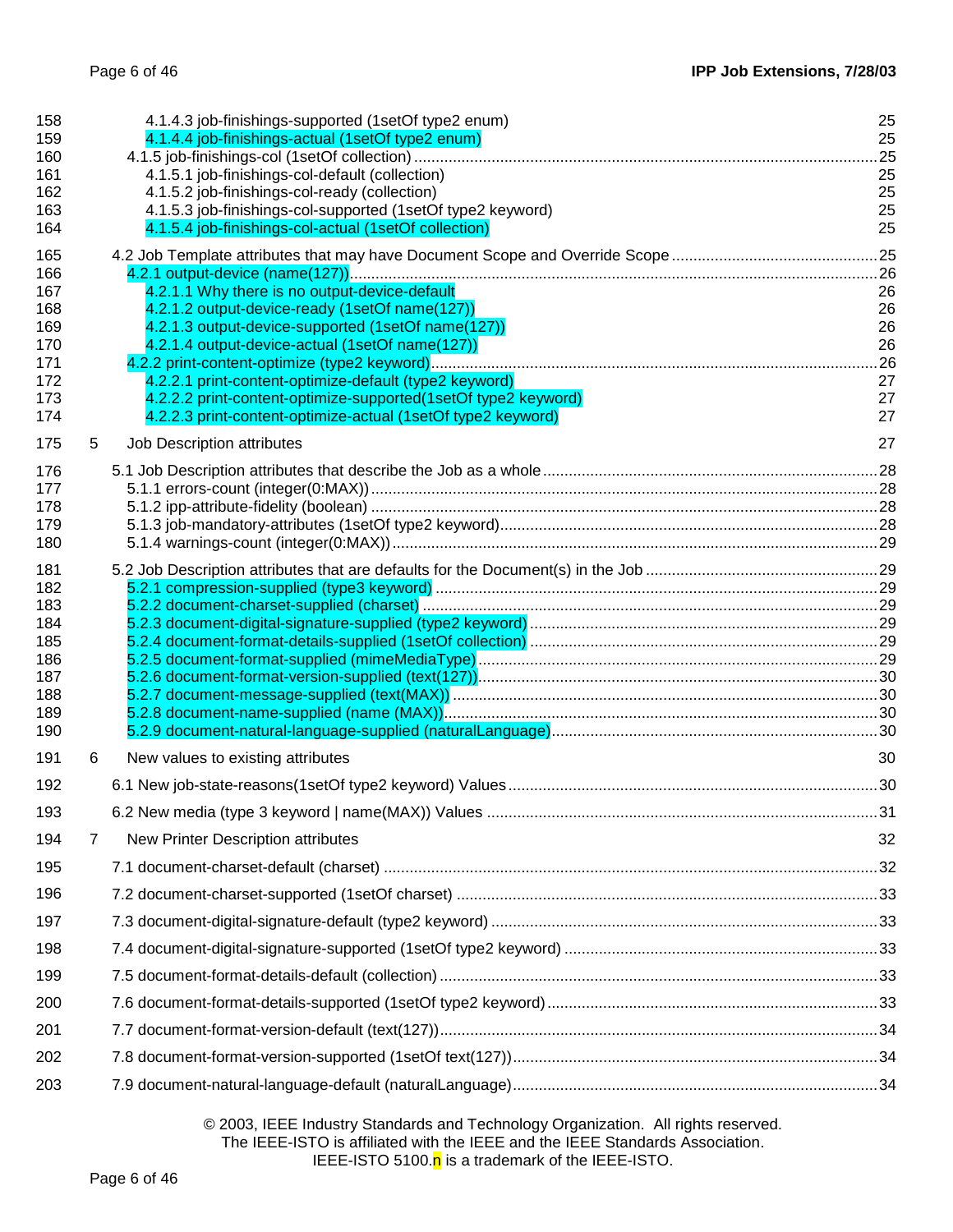| 204        |                                               |                                                                                                |    |
|------------|-----------------------------------------------|------------------------------------------------------------------------------------------------|----|
| 205        | <b>Override Scope of Attributes</b><br>8      |                                                                                                | 34 |
| 206        |                                               |                                                                                                |    |
| 207        |                                               |                                                                                                |    |
| 208        | <b>Conformance Requirements</b><br>9          |                                                                                                | 36 |
| 209        |                                               |                                                                                                |    |
| 210        |                                               |                                                                                                |    |
| 211        | <b>Normative References</b><br>10             |                                                                                                | 37 |
| 212        | 11<br>Informative References                  |                                                                                                | 38 |
| 213        | 12<br><b>IANA Considerations</b>              |                                                                                                | 40 |
| 214        |                                               |                                                                                                |    |
| 215        |                                               |                                                                                                |    |
| 216        |                                               |                                                                                                |    |
| 217        | 13<br>Internationalization Considerations     |                                                                                                | 44 |
| 218        | <b>Security Considerations</b><br>14          |                                                                                                | 44 |
| 219        | 15<br>Contributors                            |                                                                                                | 44 |
| 220        | Acknowledgments<br>16                         |                                                                                                | 44 |
| 221        | <b>Author's Address</b><br>17                 |                                                                                                | 44 |
| 222<br>223 | 18<br>[pwg5101.1] to add the new 'choice_xxx' | Annex A: Additional requirements for a revision of the PWG IEEE/ISTO 5101.1 Candidate Standard | 44 |
| 224        | 19                                            | Annex B: Change Log (informative - to be removed before publication)                           | 45 |
| 225        |                                               |                                                                                                |    |

# <sup>226</sup>**Table of Tables**

| 227 |  |
|-----|--|
| 228 |  |
| 229 |  |
| 230 |  |
| 231 |  |
| 232 |  |
| 233 |  |
| 234 |  |
| 235 |  |
| 236 |  |
| 237 |  |
| 238 |  |
| 239 |  |
| 240 |  |

241

© 2003, IEEE Industry Standards and Technology Organization. All rights reserved. The IEEE-ISTO is affiliated with the IEEE and the IEEE Standards Association. IEEE-ISTO 5100. $n$  is a trademark of the IEEE-ISTO.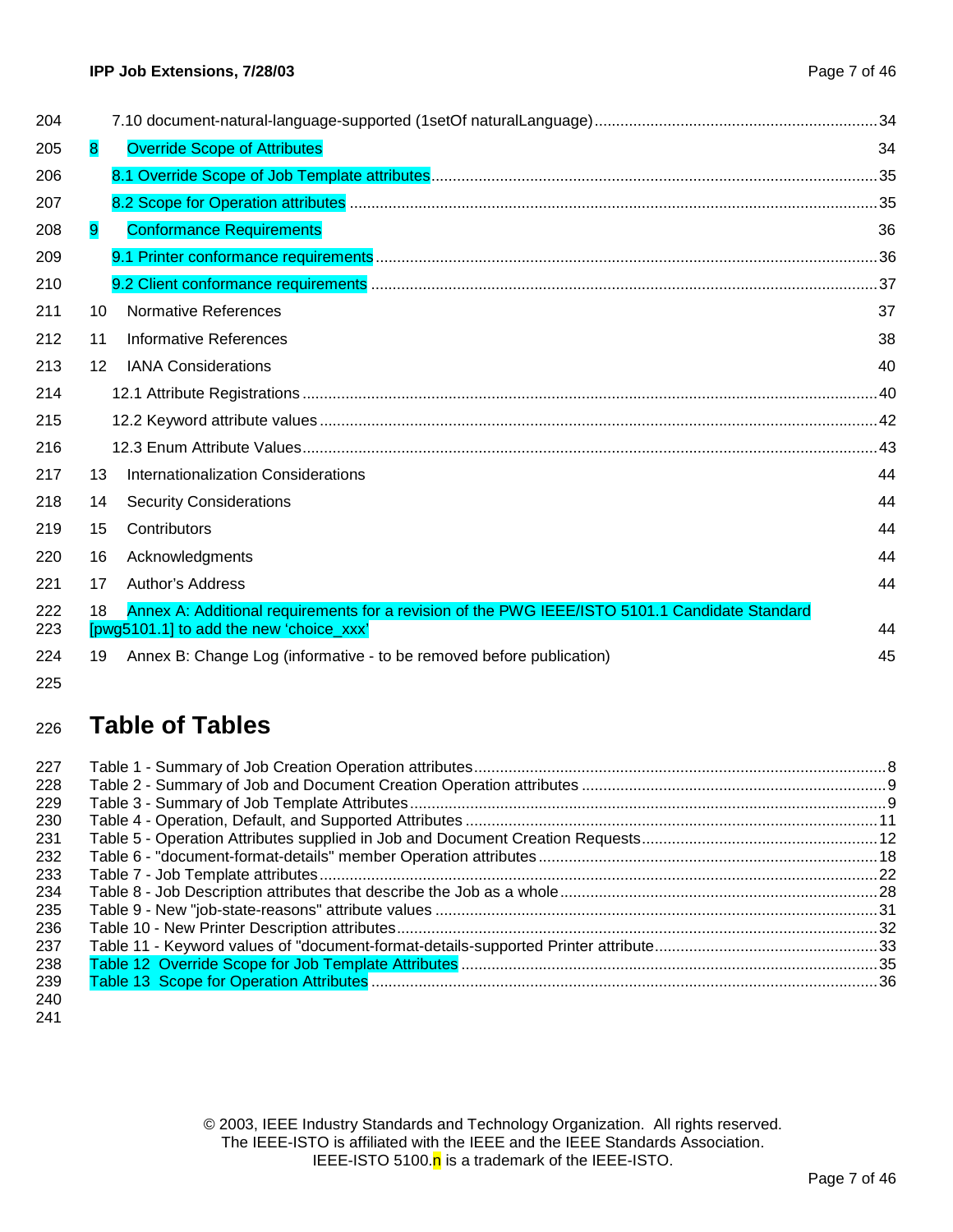### 242 **1 Introduction and Summary**

243 This IPP specification is an assortment of attributes and values that extend the Job semantics of the IPP Model and 244 Semantics [rfc2911]. This specification defines some new Operation attributes for use in Job Creation and 245 Document Creation operations. The Printer copies these Operation attributes to the corresponding Job Description 246 attributes, which the clients may query. The Document Creation Operation attributes describe the Document Content 247 and permit the Printer to reject requests that it cannot process correctly. Some corresponding "xxx-default" and "xxx-248 supported" Printer attributes are defined. This specification defines some Job Template attributes that apply to a 249 multi-document Job as a whole; their names start with "job-" to indicate their job-wide scope. This specification 250 defines the "output-device" Job Template attribute that can apply to Documents and to Sheets as well as Jobs This 251 specification also defines some additional values for the "job-state-reasons" Job Description attribute. Each of the 252 attributes defined in this specification are independent of each other and are OPTIONAL for a Printer to support.

253 This specification is an IPP extension referenced by the PWG Semantic Model [pwg-sm]. The purpose for these 254 extensions is so that the print industry can have a common semantic specification for use in IPP, the PWG Semantic 255 Model [pwg-sm], the PWG Print Service Interface (PSI) project [pwg-psi], the PWG IPP Fax (IPPFAX) project 256 [ippfax], and the Free Standards Group Job Ticket API [fsg-jt].

### 257 **1.1 Attributes Summary**

258 Table 1 summarizes the Operation attributes defined in this specification for use with Job Creation operations. The 259 Printer copies these Operation attributes to corresponding Job Description attributes defined in this specification.

#### 260 **Table 1 - Summary of Job Creation Operation attributes**

| Operation attribute                                | Printer<br>support | Description                                                                                                                                                                                                                      |
|----------------------------------------------------|--------------------|----------------------------------------------------------------------------------------------------------------------------------------------------------------------------------------------------------------------------------|
| ipp-attribute-fidelity (boolean)                   | <b>MUST</b>        | Allows the client to control whether or not the Printer MUST<br>support all Job Template attributes supplied in Job Creation<br>operation, else the Printer MUST reject the job. Defined in<br>[rfc2911] section 3.2.1.2 and 15. |
| job-mandatory-attributes (1setOf<br>type2 keyword) | MAY                | Allows the client to list the Job Template attributes that the<br>Printer MUST support when supplied in the Job Creation<br>operation, else the Printer MUST reject the job.                                                     |

261

262 Table 2 summarizes the Operation attributes defined in this specification for use with Job Creation operations and 263 Send-Document and Send-URI operations. These Operation attributes allow the client to supply descriptions of the 264 Document Content to the Printer about individual Document Contents at request time. When supplied in a Job 265 Creation request, these Operation attributes provide defaults for the Document or Documents of the Job. When 266 supplied in a Document Creation operation, they describe the Document explicitly. This specification does *not* define 267 corresponding Document Description attributes, since this specification does not include or depend on a Document  $268$  object<sup>1</sup>.

<sup>1</sup> For Document Description attributes that correspond to the Operation attributes defined for Document Creation operations, see the Document object defined in [ippdoc].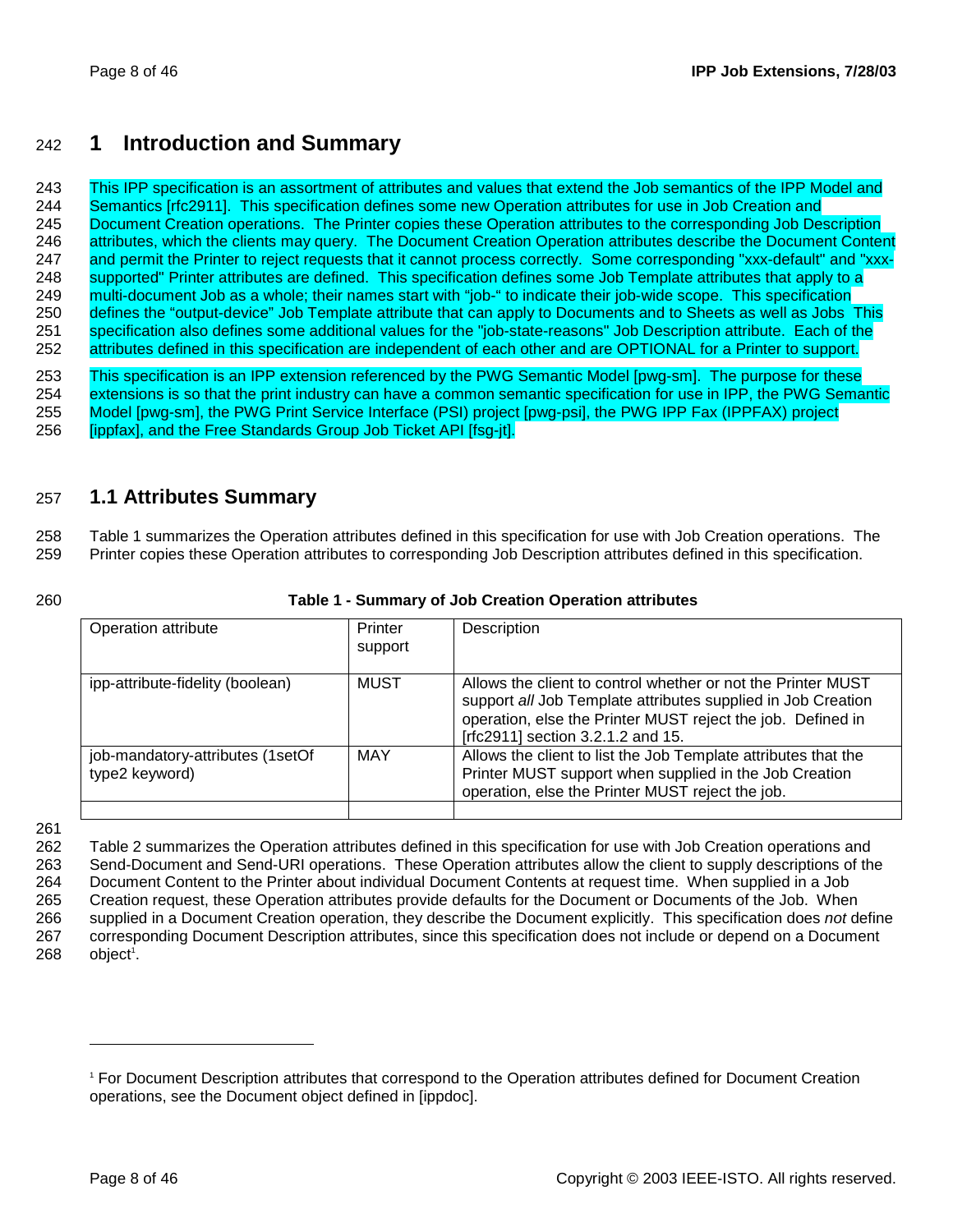#### 269 **Table 2 - Summary of Job and Document Creation Operation attributes**

| Operation attribute                                   | Printer<br>support | Description                                                                                                                                                                                                                                                                                                                                        |
|-------------------------------------------------------|--------------------|----------------------------------------------------------------------------------------------------------------------------------------------------------------------------------------------------------------------------------------------------------------------------------------------------------------------------------------------------|
| document-charset (charset)                            | MAY                | The charset of the Document content                                                                                                                                                                                                                                                                                                                |
| document-digital-signature (type2<br>keyword)         | MAY                | The type of digital signature, if any, used in the Document<br>Content.                                                                                                                                                                                                                                                                            |
| document-format-details (1setOf<br>collection)        | MAY                | The details of the Document Content, including when it's a<br>package of files (e.g., zip, multipart/related). The details<br>include information, such as the application and the operating<br>system that created the document, the intended device type<br>(when the format is device-dependent), and the natural<br>languages of the document. |
| document-format-version (text(127))                   | <b>MAY</b>         | The version of the document format.                                                                                                                                                                                                                                                                                                                |
| document-format-natural-language<br>(naturalLanguage) | <b>MAY</b>         | The primary natural language of the Document Content.                                                                                                                                                                                                                                                                                              |

#### 270

271 Table 3 summarizes the Job Template attributes defined in this specification for use with Job Creation operations. 272 The Job Template attributes that have a "job-" prefix are defined to apply to the Job as a whole, independent of the 273 value of the "multiple-document-handling" Job Template attribute ([rfc2911] section 4.2.4), whose 'separate-274 documents-collated-copies' and 'separate-documents-uncollated-copies' values cause the Printer to produce 275 separate Output Documents. The "output-device" Job Template attribute is not restricted to be job-wide and can be 276 supplied in Document Creation operations and in the "override" attribute to override at the Sheet level (see section 277 8). When supplied in a Document Creation operation, the "output-device" Job Template attribute describes the 278 Document explicitly. This specification does *not* define corresponding Document Description attributes, since this 279 specification does not include or depend on a Document object<sup>2</sup>.

280

#### 281 **Table 3 - Summary of Job Template Attributes**

| Job Template attribute                 | Printer    | Description                                                     |
|----------------------------------------|------------|-----------------------------------------------------------------|
|                                        | support    |                                                                 |
| job-copies (integer(1:MAX))            | <b>MAY</b> | The number of copies of the entire Job.                         |
| job-cover-back (collection)            | <b>MAY</b> | The cover for the back of the entire Job.                       |
| job-cover-front (collection)           | <b>MAY</b> | The cover for the front of the entire Job.                      |
| job-finishings (1setOf type2 enum)     | <b>MAY</b> | The finishing for the entire Job.                               |
| job-finishings-col (1setOf collection) | <b>MAY</b> | The finishing characteristics for the entire Job.               |
| output-device (name(127))              | <b>MAY</b> | Allows the client to indicate a preference for output devices,  |
|                                        |            | for a Printer that supports one or more output device (see fan- |
|                                        |            | out in [rfc2911] section 2.1).                                  |

### 282 **2 Terminology**

-

283 This section defines terminology used throughout this document.

<sup>2</sup> For Document Description attributes that correspond to the Operation attributes defined for Document Creation operations, see the Document object defined in [ippdoc].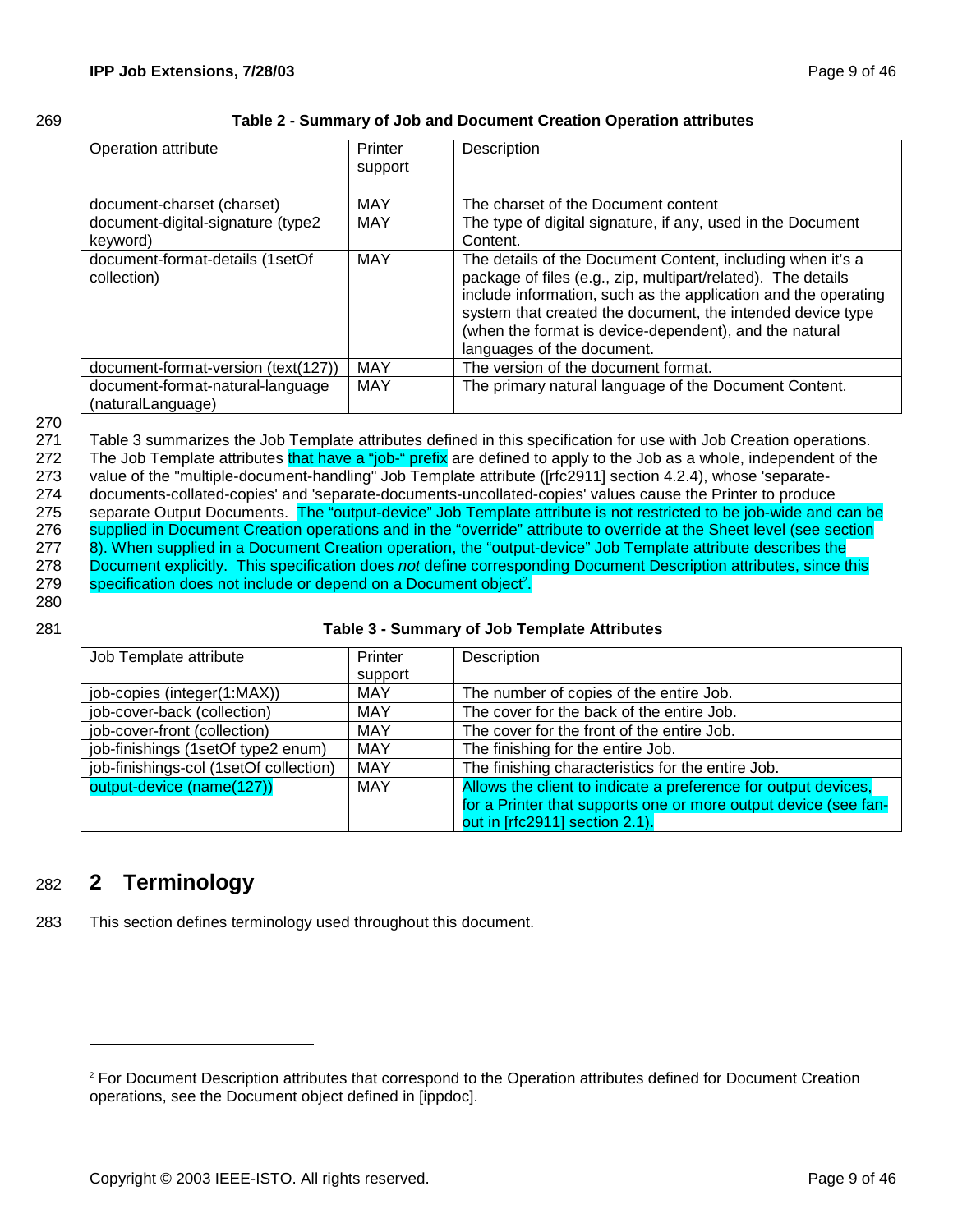### 284 **2.1 Conformance Terminology**

285 Capitalized terms, such as **MUST, MUST NOT, REQUIRED, SHOULD, SHOULD NOT, MAY,** and **OPTIONAL**, have 286 special meaning relating to conformance as defined in RFC 2119 [rfc2119].

### 287 **2.2 Other Terminology**

This document uses the same terminology as [rfc2911], such as "**client**", "**Printer**" <sup>3</sup> 288 , "**attribute**", "**attribute value**", 289 "**keyword**", "**Job Template attribute**", "**Operation attribute**", "**operation**", "**request**", "**response**", and "**support**" 290 (see [rfc2911] section 12.2.3) with the same meaning. In addition, the following terms are defined for use in this 291 document:

292 **Document Creation operation** - operations that accept Document Content. Specifically: Print-Job, Print-URI, Send-293 Document and Send-URI. Note: Print-Job and Print-URI are both **Job Creation** and **Document Creation** 294 operations.

- 295 **Finished Document** the result that the Printer produces on **Sheets** after the operations of printing, folding, cutting, 296 finishing, etc. are completed.
- 297 **Job Attribute** an **Operation attribute** or a **Job Templat**e attribute that applies to the Job (object) as a whole. For 298 example, "job-name" is an **Operation attribute** and "job-priority" is a **Job Template attribute**.
- 299 **Job Creation operation** operations that create Job objects, specifically: Print-Job, Print-URI, and Create-Job as 300 defined in [rfc2911].

301 **Operation attribute** - an attribute supplied by a client in the Operation Attribute group of a request in order to affect 302 the behavior of the operation or an attribute returned by the Printer in the Operation Attributes group in an operation 303 response in order to report the results of the operation. For some Operation attributes, the Printer copies the values 304 supplied by the client to corresponding Job Description attributes.

305 **Page** - The term "Page" used throughout this document is a synonym for PDL page.

306 **PDL Page** - A "PDL Page" is a page according to the definition of pages in the language used to express the 307 document data. Note: If the PDL contains multiple original source pages that have been placed on a single page by 308 the client application, then the PDL page count is one. On the other hand, if the client requests that multiple PDL 309 Pages are placed on a single side of media, by supplying "number-up" with a value greater than 1, then the PDL 310 page count will be more than one. [rfc2911] uses the term "print stream page" for PDL Page.

311 **Sheet** - A Sheet is the unit of media that a printer puts marks on. It is the most basic unit of output from a printer. A 312 printer may mark on one side or on both sides of a sheet.

## 313 **3 Operation Attributes for Job Creation and Document Creation operations**

314 This section defines Operation attributes for use in Job Creation operations and/or Document Creation operations 315 and as such describe characteristics of the Job and Document, rather than instructions to the Printer. For some of 316 these Operation attributes there are corresponding "xxx-default" and "xxx-supported" Printer Description attributes 317 (see section 7).

<sup>3</sup> [rfc2911] uses the terms "Printer object" and "Printer" interchangeably to mean the same thing. For simplicity, this document uses the term "Printer" exclusively, except for definitions copied directly from [rfc2911]. Nonetheless, the intent is as in [rfc2911]: a Printer is an object that MAY be hosted in the device or in a server.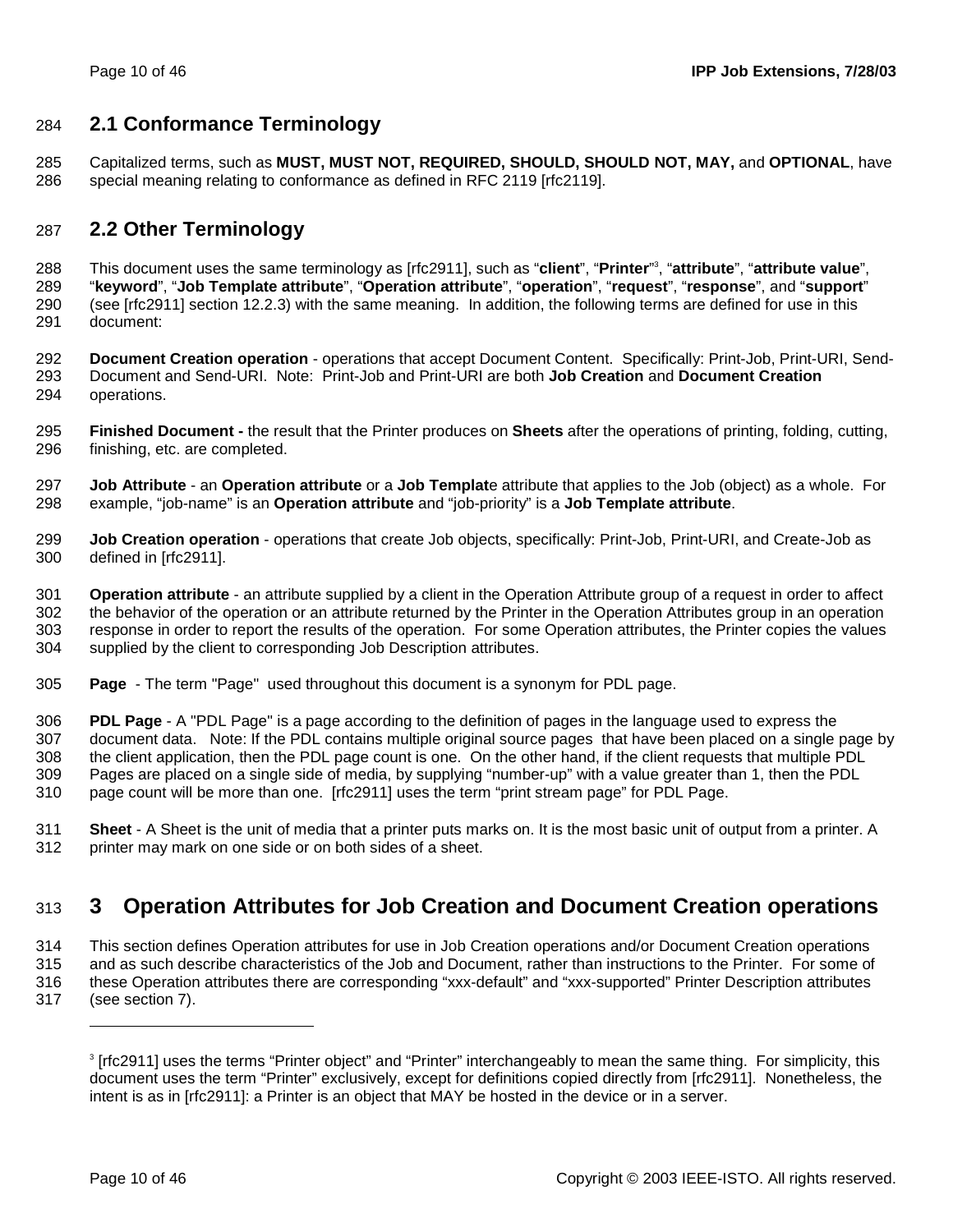318 Table 4 lists the Operation attributes and their attribute syntaxes supplied in Job Creation and Document Creation

319 operations and the attribute syntaxes of their corresponding "xxx-default" and "xxx-supported" Printer Description

320 attributes, if any. A "-" indicates that there isn't an "xxx-default" or "xxx-supported" Printer Description attribute.

#### 321 **Table 4 - Operation, Default, and Supported Attributes**

| <b>Operation attribute:</b><br>attribute name "xxx" | <b>Printer: Default</b><br>Operation<br>attribute syntax<br>Value<br>attribute syntax<br>"xxx-default" |                   | <b>Printer: Supported Values</b><br>attribute syntax<br>"xxx-supported" |  |  |
|-----------------------------------------------------|--------------------------------------------------------------------------------------------------------|-------------------|-------------------------------------------------------------------------|--|--|
|                                                     |                                                                                                        |                   |                                                                         |  |  |
| document-charset                                    | charset                                                                                                | charset           | 1setOf charset                                                          |  |  |
| document-digital-signature                          | type2 keyword                                                                                          | type2 keyword     | 1setOf type2 keyword                                                    |  |  |
| document-format                                     | mimeMediaType                                                                                          | mimeMediaType     | 1setOf mimeMediaType                                                    |  |  |
| document-format-details                             | 1setOf collection                                                                                      | 1setOf collection | 1setOf type2 keyword                                                    |  |  |
| document-source-application-name                    | name(MAX)                                                                                              | name(MAX)         |                                                                         |  |  |
| document-source-application-version                 | text(127)                                                                                              | text(127)         |                                                                         |  |  |
| document-source-os-name                             | name(40)                                                                                               | name(40)          | $\blacksquare$                                                          |  |  |
| document-source-os-version                          | text(40)                                                                                               | text(40)          |                                                                         |  |  |
| document-format                                     | mimeMediaType                                                                                          | mimeMediaType     | $\blacksquare$                                                          |  |  |
| document-format-device-id                           | text(127)                                                                                              | text(127)         |                                                                         |  |  |
| document-format-version                             | text(127)                                                                                              | text(127)         | ۰                                                                       |  |  |
| document-natural-language                           | naturalLanguage                                                                                        | naturalLanguage   |                                                                         |  |  |
| document-format-version                             | text(127)                                                                                              | text(127)         | 1setOf text(127)                                                        |  |  |
| document-message                                    | text(MAX)                                                                                              |                   |                                                                         |  |  |
| document-name                                       | name(MAX)                                                                                              |                   |                                                                         |  |  |
| document-natural-language                           | naturalLanguage                                                                                        | naturalLanguage   | 1setOf naturalLanguage                                                  |  |  |
| ipp-attribute-fidelity                              | boolean                                                                                                |                   |                                                                         |  |  |
| job-mandatory-attributes                            | 1setOf type2 keyword                                                                                   | $\blacksquare$    | ۰                                                                       |  |  |
|                                                     |                                                                                                        |                   |                                                                         |  |  |

322 Table 5 lists the Operation attributes that clients supply in Job and Document Creation operations and whether the

323 Printer copies (indicated by "**→**") the supplied value to the corresponding Job Description<sup>4</sup> attribute. The following 324 statements apply to all Operation attributes for Job and Document Creation operations and are *not* repeated in each 325 Operation attribute Description:

- 326 If the Printer doesn't support the "xxx" Operation attribute, the Printer MUST ignore the "xxx" attribute (as 327 with any OPTIONAL Operation attribute) and return the "xxx" attribute with the supplied value as 328 unsupported in the Unsupported Attributes group as specified in [rfc2911] section 3.1.7.
- 329 **If the Printer supports the "xxx" Operation attribute, the Printer MUST also:**
- 330 1. support the corresponding "xxx-default" and "xxx-supported" Printer Description attributes as well, if 331 defined (see Table 4 and section 7). If the Printer supports either of the "xxx-default" or "xxx-332 supported" Printer Description attributes, then the Printer MUST also support the corresponding 333 Operation attribute.
- 334 2. validate the values supplied by the client in the "xxx" Operation attribute against the values indicated 335 in the Printer's corresponding "xxx-supported" Printer Description attribute (see section 7). If the 336 values do not validate, the Printer MUST perform one of the actions indicated for that Operation

<sup>4</sup> The operations defined for Document Creation operations do not have corresponding Document Description attributes defined in this specification, since this specification does not assume that there is a Document object. See [ippdoc] for the corresponding Document Description attributes.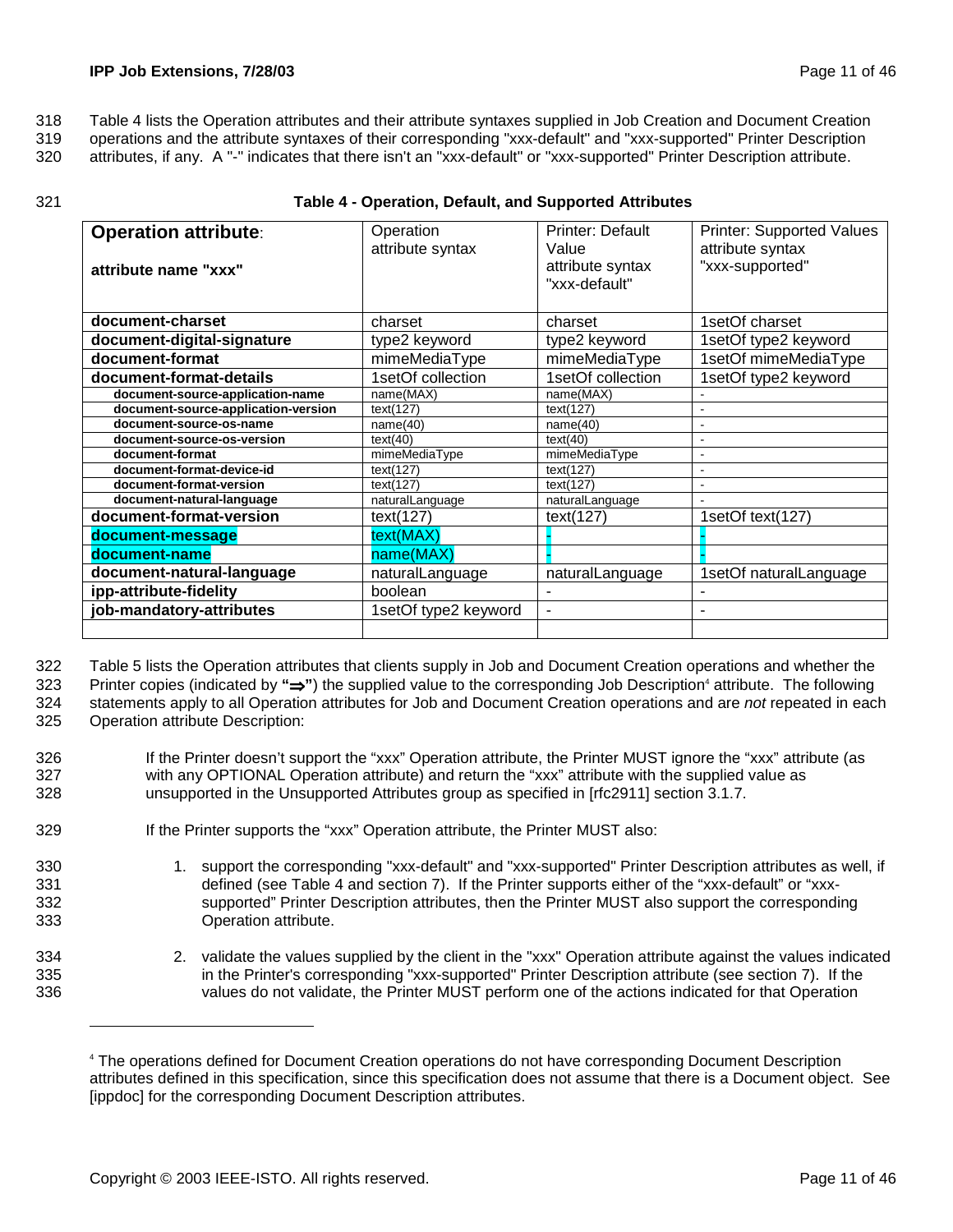337 attribute, unless explicitly specified otherwise in the Description, such as (1) reject the request, (2) 338 accept the request and either (a) hold the job for operator intervention or (b) print the Job ignoring 339 the attribute. In all of these cases, the Printer MUST return the Operation attribute with the<br>340 sunsupported value in the Unsupported Attributes group in the response (see [rfc2911] section unsupported value in the Unsupported Attributes group in the response (see [rfc2911] section 3.1.7).

| Legend:       |                                                                                           |
|---------------|-------------------------------------------------------------------------------------------|
| "Operation"   | Column indicates the operation attribute names for Job and Document Creation              |
|               | requests.                                                                                 |
| $((+1)$       | Following attribute name indicates value sent on Create-Job, Print-Job and Print-Uri is   |
|               | the default for all the Documents in the Job.                                             |
| "Creation     | Column indicates which operations the Operation attribute can be supplied in:             |
| operations"   | PJ=Print-Job, PU=Print-URI, CJ=Create-Job, SD=Send-Document, and SU=Send-                 |
|               | URI.                                                                                      |
| "v"           | The Operation attribute is defined for use with the indicated operations.                 |
| "у⇒"          | The Operation attribute is defined for use with the indicated operations. It has a        |
|               | corresponding Job Description attribute (see section 4.1.5.4) defined that the Printer    |
|               | MUST support and to which the Printer MUST copy this Operation attribute, if it           |
|               | supports the Operation attribute. See Table 4 for whether there are corresponding         |
|               | "xxx-default" and "xxx-supported" Printer Description attributes defined.                 |
| "y⇒**"        | The Operation attribute is defined for use with the indicated operations and has a        |
|               | corresponding Job Description attribute (see section 4.1.5.4). (Note that these           |
|               | attributes are properties of a Document but are copied to the Job.) These document        |
|               | related Job attributes use the naming convention of "xxx-supplied". Printer MUST          |
|               | support the "xxx-supplied" attributes and MUST copy this Operation attribute to it, if it |
|               | supports the Operation attribute. See Table 4 for whether there are corresponding         |
|               | "xxx-default" and "xxx-supported" Printer Description attributes defined.                 |
| $\frac{1}{2}$ | the Operation attribute is not defined for the indicated operation.                       |
| "Conformance" | column indicates the conformance requirements for what the client supplies in a           |
|               | request and the Printer supports in a request. For (indented) member attributes, a        |
|               | MUST means if the collection attribute is supplied or supported.                          |
| "Section"     | column indicates where the Operation attribute is defined in this spec.                   |

341

#### 342 **Table 5 - Operation Attributes supplied in Job and Document Creation Requests**

| <b>Operation attribute name</b>                                                                     | <b>Attribute Syntax</b> | <b>Creation operations</b> |                    | <b>Conformance</b> |                         | <b>Section</b>            |         |  |
|-----------------------------------------------------------------------------------------------------|-------------------------|----------------------------|--------------------|--------------------|-------------------------|---------------------------|---------|--|
|                                                                                                     |                         | <b>CJ</b>                  | PJ.<br>PU          | SD.<br>SU          | <b>Client</b><br>supply | <b>Printer</b><br>support |         |  |
| The following 10 Operation attributes have corresponding "xxx-supplied" Job Description attributes: |                         |                            |                    |                    |                         |                           |         |  |
| compression                                                                                         | type2 keyword           | у⇒**                       | $V \Rightarrow$ ** |                    | <b>MAY</b>              | <b>MAY</b>                | §3.2.1  |  |
| document-charset*                                                                                   | charset                 | v⇒**                       | $V \Rightarrow$ ** |                    | <b>MAY</b>              | <b>MAY</b>                | \$3.2.2 |  |
| document-digital-signature*                                                                         | type2 keyword           | v⇒**                       | v⇒**               |                    | <b>MAY</b>              | <b>MAY</b>                | \$3.2.3 |  |
| document-format*                                                                                    | mimeMediaType           | <b>v⇒**</b>                | $V \rightarrow$ ** |                    | <b>MAY</b>              | <b>MUST</b>               | §3.2.4  |  |
| document-format-details*                                                                            | 1setOf collection       | y⇒**                       | v⇒**               |                    | <b>MAY</b>              | <b>MAY</b>                | §3.2.5  |  |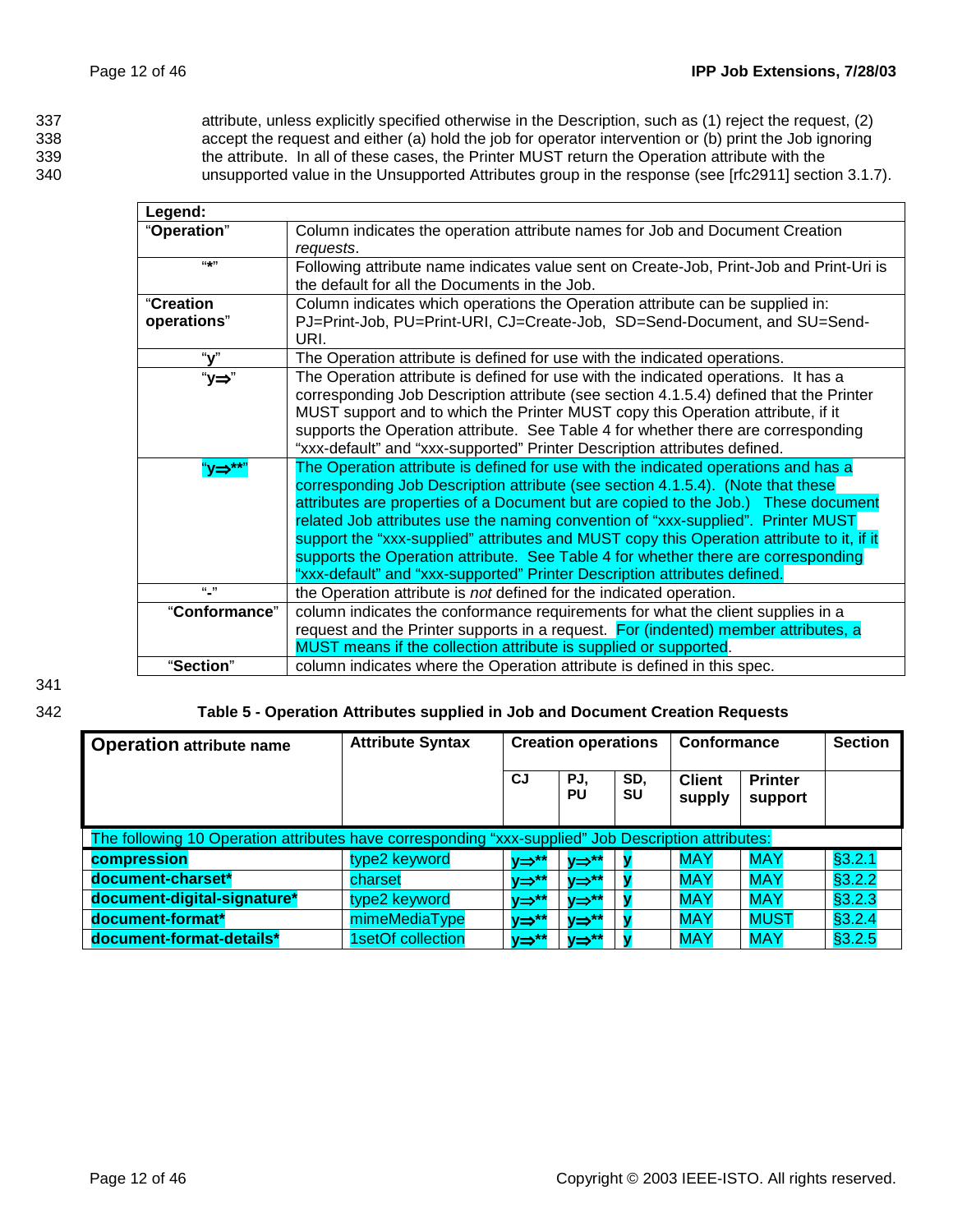| <b>Operation attribute name</b>          | <b>Attribute Syntax</b> | <b>Creation operations</b> |                  | Conformance      |                         | <b>Section</b>            |           |
|------------------------------------------|-------------------------|----------------------------|------------------|------------------|-------------------------|---------------------------|-----------|
|                                          |                         | <b>CJ</b>                  | PJ,<br><b>PU</b> | SD.<br><b>SU</b> | <b>Client</b><br>supply | <b>Printer</b><br>support |           |
| document-source-application-name*        | name(MAX)               | y⇒                         | y⇒               | y                | <b>MAY</b>              | <b>MAY</b>                | §3.2.5.1  |
| document-source-application-<br>version* | text(127)               | y⇒                         | y⇒               | y                | <b>MAY</b>              | <b>MAY</b>                | \$3.2.5.2 |
| document-source-os-name*                 | name(40)                | $V \Rightarrow$            | $V \Rightarrow$  | y                | <b>MAY</b>              | <b>MAY</b>                | §3.2.5.3  |
| document-source-os-version*              | text(40)                | y⇒                         | y⇒               | y                | <b>MAY</b>              | <b>MAY</b>                | \$3.2.5.4 |
| document-format*                         | mimeMediaType           | $y \Rightarrow$            | y⇒               | y                | <b>MUST</b>             | <b>MUST</b>               | \$3.2.5.5 |
| document-format-device-id*               | text(127)               | y⇒                         | V⇒               | v                | <b>MAY</b>              | <b>MAY</b>                | \$3.2.5.6 |
| document-format-version*                 | text(127)               | y⇒                         | V⇒               | y                | <b>SHOULD</b>           | <b>MUST</b>               | §3.2.5.7  |
| document-natural-language*               | naturalLanguage         | y⇒                         | y⇒               | y                | <b>MAY</b>              | <b>MAY</b>                | §3.2.5.8  |
| document-format-version*                 | text(127)               | y⇒**                       | <u>v⇒**</u>      |                  | <b>MAY</b>              | <b>MAY</b>                | §3.2.6    |
| document-message*                        | text(MAX)               | <b>y⇒**</b>                | <u>v⇒**</u>      |                  | <b>MAY</b>              | <b>MAY</b>                | §3.2.7    |
| document-name*                           | name(MAX)               | v⇒*'                       | <b>y⇒**</b>      |                  | <b>MAY</b>              | <b>MUST</b>               | §3.2.8    |
| document-natural-language*               | naturalLanguage         | у⇒**                       | <u>y⇒**</u>      |                  | <b>MAY</b>              | <b>MAY</b>                | §3.2.9    |
| ipp-attribute-fidelity                   | boolean                 | y⇒                         | $y \Rightarrow$  |                  | <b>MAY</b>              | <b>MUST</b>               | §3.1.1,   |
| job-mandatory-attributes                 | 1setOf type2<br>keyword | y⇒                         | $y \Rightarrow$  |                  | <b>MAY</b>              | <b>MAY</b>                | §3.1.2    |
|                                          |                         |                            |                  |                  |                         |                           |           |

343

-

### 344 **3.1 Operation attributes for Job Creation operations only**

345 This section defines additional operation attributes that the client MAY supply in Job Creation operations (Print-Job, 346 Print-URI, and Create-Job) and Validate-Job, but not in Send-Document or Send-URI operations.

### 347 **3.1.1 ipp-attribute-fidelity (boolean) ([rfc2911] section 3.2.1 and 15)**

348 This REQUIRED Operation attribute specifies the policy for the Printer to use (see [rfc2911] §3.2.1.1) when the client 349 supplies unsupported Job Template attributes<sup>5</sup> or values in a Job Creation operation. The value 'true' indicates that 350 total fidelity to client-supplied Job Template attributes and values is required for this Job Creation operation. If the 351 client supplies the value 'false' or omits the attribute, then the Printer MUST accept the Job Creation operation.

352 The Printer MUST copy this attribute to the corresponding (new) Job Description attribute (see section 5.1.2).

#### 353 **3.1.1.1 Why there are no "ipp-attribute-fidelity-default" and "ipp-attribute-fidelity-supported" attributes**

354 Because [rfc2911] defines the default value to be 'false' there is no point to define an "ipp-attribute-fidelity-default" 355 Printer Description attribute. Because [rfc2911] REQUIRES a Printer to support the "ipp-attribute-fidelity" Operation 356 attribute there is no need for an "ipp-attribute-fidelity-supported" Printer Description attribute.

### 357 **3.1.2 job-mandatory-attributes (1setOf type2 keyword)**

358 This OPTIONAL Operation attribute permits the client to identify which Job Template attributes the Printer MUST 359 support in this Job Creation request in order to accept the Job. The Printer MUST reject this Job Creation operation 360 if the client supplies an unsupported Job Template attribute or value in the request that is also identified in this list.

<sup>5</sup> The value of the "ipp-attribute-fidelity" Operation attribute has no effect on other O*peration* attributes supplied by the client, only on Job Template attributes supplied by the client.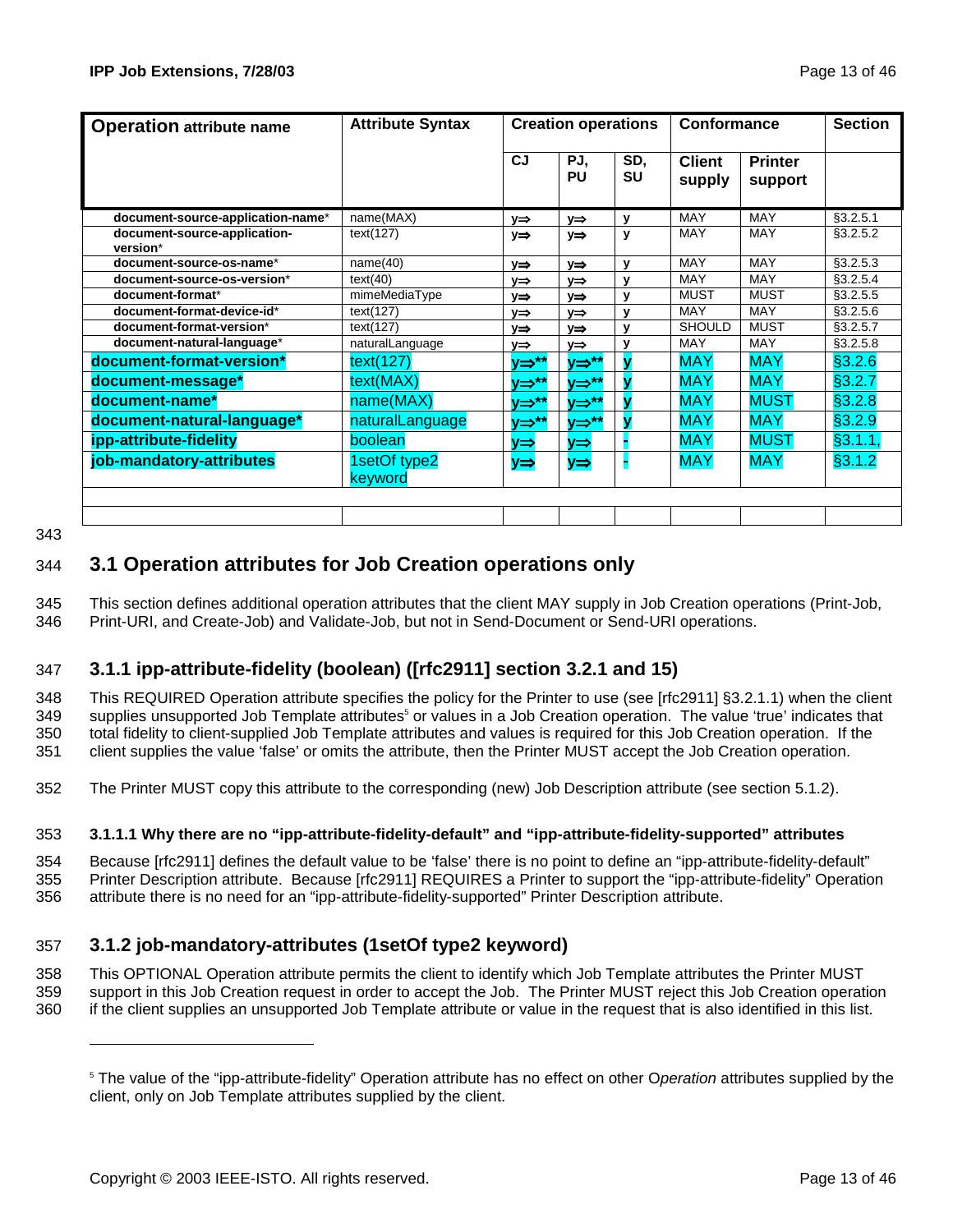361 The client MAY supply the "job-mandatory-attributes" Operation attribute in a Job Creation operation or Validate-Job

362 operation and MUST NOT supply this attribute in any other operation. If the Printer supports the "job-mandatory-363 attributes" Operation attribute, the Printer MUST support this attribute in all Job Creation operations that it supports 364 and in the Validate-Job operation.

365 If the client supplies the "job-mandatory-attributes" Operation attribute and the 'ipp-attribute-fidelity" Operation 366 attribute with the 'true' value, the Printer MUST ignore the "job-mandatory-attributes", since the client is requesting 367 that all of the supplied Job Template attributes in the Job Creation request MUST be supported in order for the 368 Printer to accept the Job.

369 The Printer MUST copy this attribute to the corresponding "job-mandatory-attributes" Job Description attribute (see  $370$  section 5.1.3) for auditing and trouble-shooting purposes<sup>6</sup>.

371 The values of the "job-mandatory-attributes" attribute are the keyword attribute names that identify Job Template 372 attributes; for example, 'job-hold-until', 'job-finishings' (see section 4.1.3.3), 'copies' and 'media'. In order to identify a 373 member attribute of a collection attribute, the keyword names of both the collection attribute and the member 374 attribute are given separated by a period (.) character. For example, to make the "media" attribute of the "cover-375 front" collection attribute mandatory, supply the keyword value: 'cover-front.media'.

376 The Printer MUST accept *any* keyword values for the "job-mandatory-attributes" attribute itself whether or not the 377 corresponding Job Template attributes are supported by the Printer and MUST NOT return any unsupported 378 keywords in the Unsupported Attributes Group in the response. If the client supplies this "job-mandatory-attributes" 379 Operation attribute in a Job Creation operation with values that represent Job Template attributes that the Printer 380 doesn't support, the Printer MUST otherwise accept the attribute anyway. The Printer MUST reject this Job Creation 381 only if the client *actually supplies* any of the identified Job Template attributes that the Printer doesn't support. 382 Because the Printer doesn't reject when the "job-mandatory-attributes" Operation attribute has unsupported attribute 383 keyword names, the client MAY supply all of the attribute keyword names that the client supports without having to 384 tailor the list to the particular Printer to which the client is submitting the Job Creation operation, thereby simplifying 385 client use of this attribute.

386 Note: The "job-mandatory-attributes" has nothing to do with whether the Printer overrides the PDL with the identified 387 Job Template attributes (see [rfc2911] sections 4.4.28 and 15).

#### 388 **3.1.2.1 Why there are no "job-mandatory-attributes-default" and "job-mandatory-attributes-supported"**  389 **Printer Description attributes**

390 By definition, omission of the "job-mandatory-attributes" Operation attribute (and the "ipp-attribute-fidelity" Operation 391 attribute with a 'false' value or omitted) means that the client is requesting that none of the supplied Job Template 392 attributes need to be supported in order to accept the Job, i.e., the Printer MUST NOT reject the job because of any 393 unsupported Job Template attributes. So the default is an empty list, so there is no point to have a "job-mandatory-394 attributes-default" Printer attribute.

395 By definition, the client can supply any Job Template attribute in the value list of the "job-mandatory-attributes" 396 Operation attribute, whether or not the Printer actually supports that Job Template attribute. Therefore, it is not 397 possible to have a "job-mandatory-attributes-supported" list, since all possible keywords would have to be expressed.

- 398 Note: the client MAY query the Printer's "job-creation-attributes-supported" (see [ippsave] section 7.1) and 399 "document-creation-attributes-supported" (see [ippdoc] section 10.1) to see which Job Template and Document
- 400 Template attributes the Printer actually supports.

<sup>6</sup> The Printer uses the "job-mandatory-attributes" Job Description attribute for validating subsequent Document Template attributes supplied in Send-Document and Send-URI operations for this job when also supporting [ippdoc], where the client can supply Document Template attributes.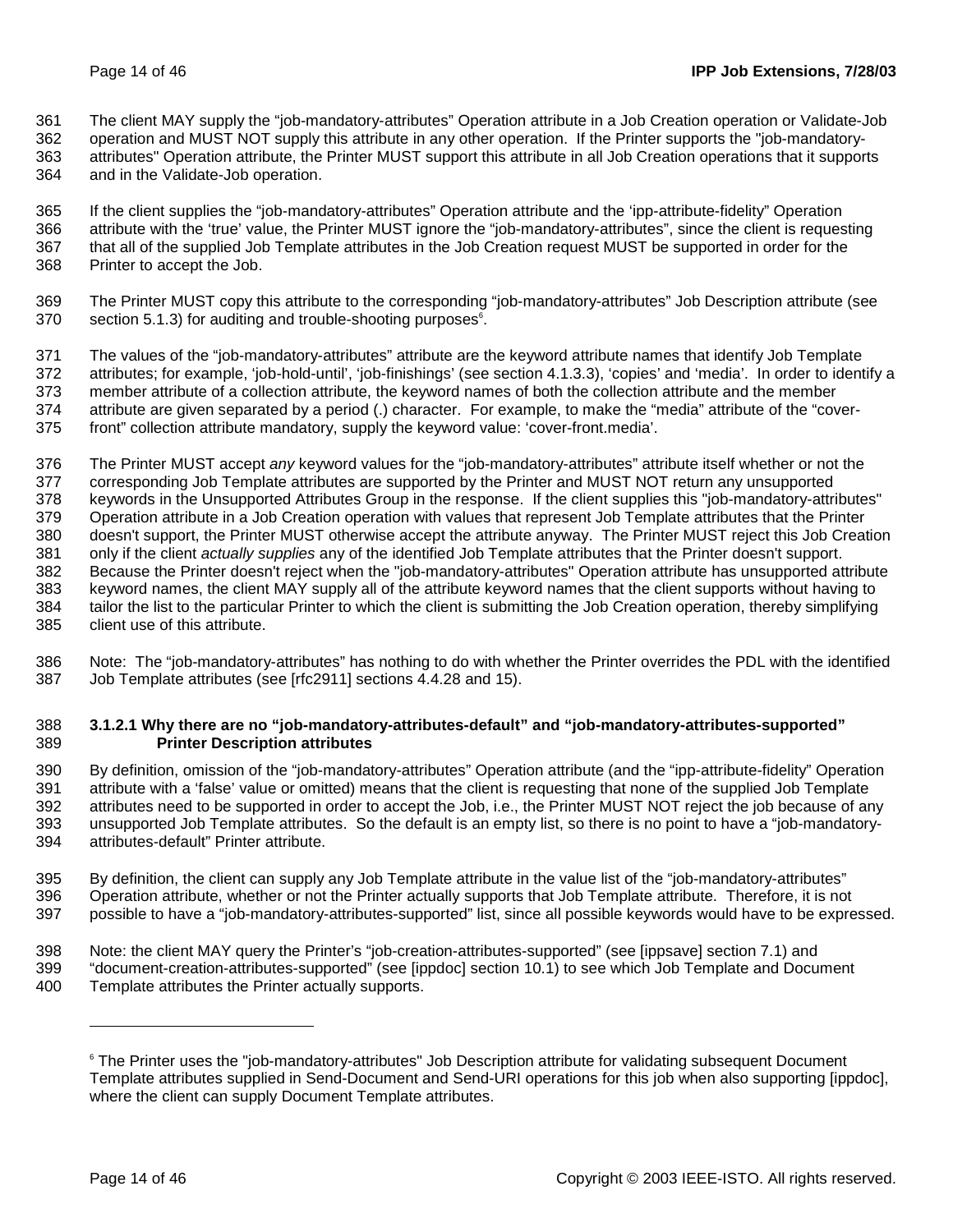### 401 **3.2 Operation attributes for both Job and Document Creation operations**

402 This section defines the semantics for the Operation attributes that a client MAY supply in a Job Creation operation 403 (Print-Job, Print-URI, Create-Job) or a Document Creation operation (Print-Job, Print-URI, Send-Document and

404 Send-URI). Note: Print-Job and Print-URI are both Job Creation and Document Creation operations.

#### 405 **3.2.1 compression (type2 keyword)**

406 This REQUIRED Operation attribute identifies the compression used for the Documents in this Job and is defined in 407 [rfc2911] section . It is included in this specification, because this specification defines the corresponding

408 <sup>"</sup>compressions-supplied" Job Description attribute (see section 5.2.1.

#### 409 **3.2.2 document-charset (charset)**

410 This OPTIONAL Operation attribute identifies the charset of the Document Content. This Operation attribute is 411 intended to be supported by Printers that support a document-format in which the charset may be ambiguous in the 412 Document content, such as 'application/vnd.hp-PCL', where the charset escape sequence MAY be omitted from the

413 data.

414 If a client supplies the "document-charset" Operation attribute in a Document Creation operation with a value that the

415 Printer doesn't support, the Printer MUST reject the job and return the status code: 'client-error-charset-not-

416 supported' (see [rfc2911] section 3.1.4.14), since the interpretation of the content will be mis-understood by the

417 Printer.

418 The standard values for these attributes are Internet Media types (sometimes called MIME types). For further details 419 see the description of the 'mimeMediaType' attribute syntax in [rfc2911] section 4.1.9.

420 The Printer MUST support this attribute if it supports a document format for which the Document Content can be 421 ambiguous with respect to the charset being used to encode the data. For example, the 'application/vnd.hp-PCL' 422 MAY omit the charset escape sequence. Although [rfc2854] strongly RECOMMENDS that 'text/html', include a "; 423 charset=charset' parameter in the MIME type itself (that is, explicitly in the value of the "document-format" attribute), 424 often the charset= parameter is not present in the MIME type and the Printer MUST assume a charset. Thus a 425 Printer that supports the text/html MIME type MUST support the "document-charset" operation attributes. Also many 426 text files use the various 8-bit ISO 8859 charsets in which the lower half is US-ASCII and the upper half is various 427 Latin sets (about 8 or 9), Greek, Cyrillic, Hebrew, and Arabic. Shift JIS is another example where the left half is US-428 ASCII, but the right half can be one of a number of things. But if the data doesn't contain the charset escape 429 sequences, this attribute can help the Printer know what the charset is in the Document. Such document formats are 430 called "charset-ambiguous" document formats. Finally, even though [rfc2046] REQUIRES the "; charset=" MIME 431 type parameter if the file contains other than US-ASCII, in practice, the "; charset=" MIME type parameter is often 432 omitted, thus making 'text/plain' a charset-ambiguous document format. See the discussion in [rfc2911] section 4.1.9 433 and [rfc2046].

434 The Printer MAY also check the Document content while processing to see that the document data meets the coding 435 requirements for the supplied charset. If the data contains something that is outside the charset encoding, the 436 Printer MUST either (1) hold the job or (2) abort, and SHOULD NOT continue printing square boxes for encoded 437 characters that are outside the charset supplied by the client.

438 Many other document formats, such as 'application/postscript' and 'application/pdf', are *not* charset-ambiguous, so 439 that Printers that support only such formats MAY omit support of the "document-charset" Operation/ Description 440 attributes.

441 If the Printer supports the "document-charset" Operation attribute, it MUST also support the corresponding

442 "document-charset-default" and "document-charset-supported" Printer Description attributes as well and vice versa 443 (see sections 7.1 and 7.2).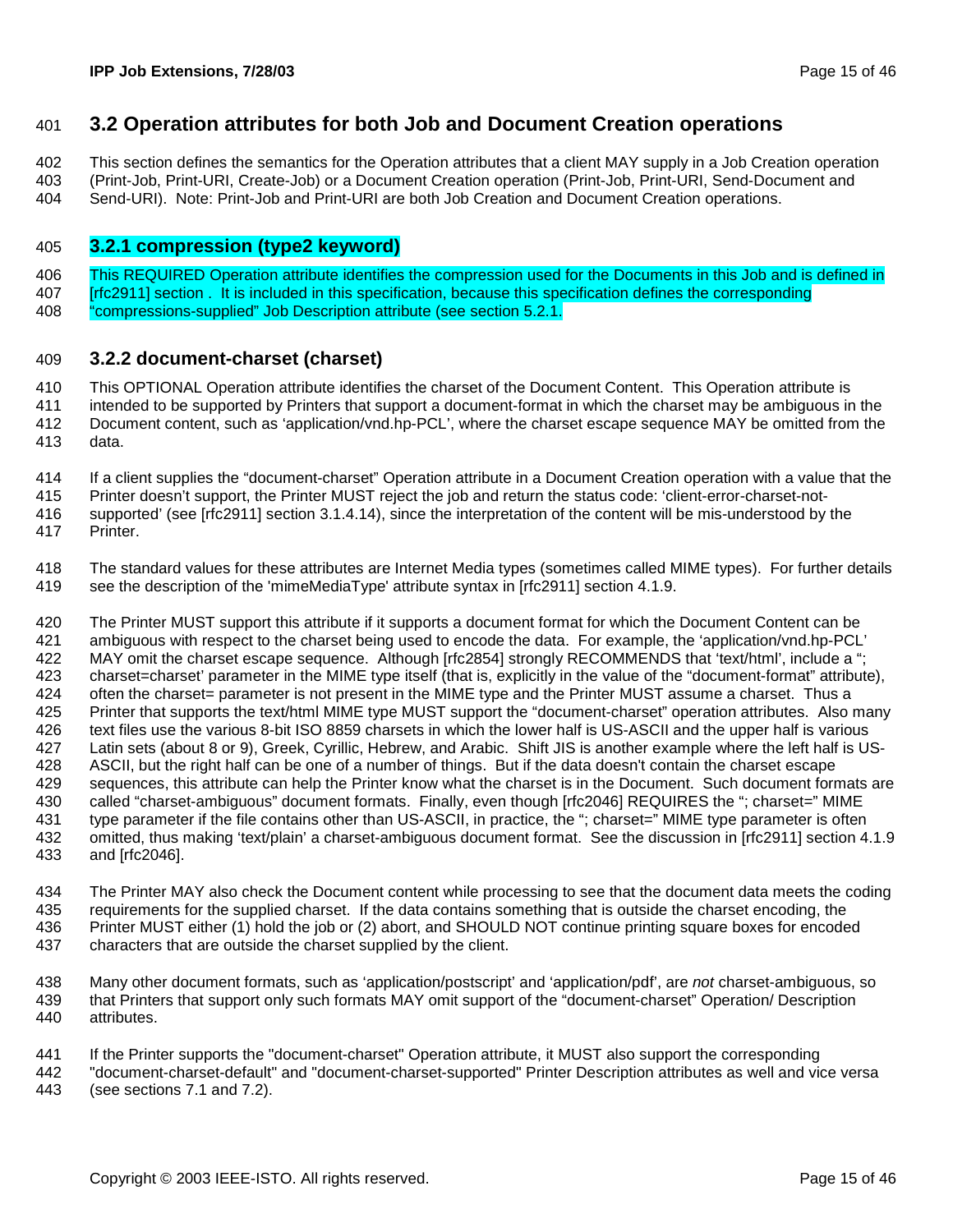#### 444 **3.2.3 document-digital-signature (type2 keyword)**

445 This OPTIONAL Operation attribute identifies the technology of digital signature in the Document content.

446 If a client supplies this "document-digital-signature" Operation attribute in a Document Creation operation with a 447 value that the Printer doesn't support, the Printer MUST perform one of the following actions depending on 448 implementation: (1) reject the request OR (2) accept the request, set the Job's "job-state-reasons" attribute to 449 'digital-signature-type-not-supported' (see section 6.1), and either (a) put the Job in the 'pending-held' state or (b) 450 process the job ignoring the attribute. See section 3 above for more details.

451 If the Printer supports this attribute and the value supplied by the client, the Printer MAY verify the signature 452 according to the rule for that signature format and "document-format". If the signature does not verify, then the 453 Printer MUST perform one of the following actions depending on implementation (which MAY depend on the 454 "document-format" and a site-established policy):

- 455 1. ignore the signature (and MAY indicate on the printed output some how) and MUST set the Job's "job-state-456 reasons" Job Description attribute with the 'digital-signature-did-not-verify' value (see section 6.1).
- 457 2. put the job on hold and wait for human intervention and MUST set the Job's "job-state-reasons" Job 458 Description attribute with the 'job-digital-signature-wait' and 'digital-signature-did-not-verify' values (see 459 section 6.1), OR
- 460 3. abort the job depending on implementation and/or site configuration and MUST set the Job's "job-state-461 reasons" Job Description attribute with the 'job-aborted-by-system' and 'digital-signature-did-not-verify' 462 values (see section 6.1).

463 Different PDLs have different techniques of embedding the signature. If the Printer supports the "document-digital-464 signature" attribute and the supplied "document-format", the Printer MUST accept the document. However, if the 465 Printer either doesn't support the value of the "document-digital-signature" Operation attribute or doesn't support the 466 technique used by the supplied "document-format" attribute, the Printer MUST either (1) ignore the signature or (2) 467 put the job on hold and wait for human intervention, depending on implementation. If the Printer doesn't support the 468 supplied value, the Printer MUST return the "document-digital-signature" attribute with its value as unsupported in the 469 Unsupported Attributes group as specified in [rfc2911] section 3.1.7.

- 470 The following standard keyword values are defined:
- 471 'dss': Digital Signature Standard (DSS) [dss].
- 472 'none': There is not a digital signature in the Document content. If this attribute is supported, the 'none' 473 value MUST be implemented but MAY be removed by the administrator.
- 474 'pgp': PGP Message Exchange Formats [rfc1991].
- 475 'smime': Enhanced Security Services for S/MIME [rfc2634].
- 476 'xmldsig' XML Digital Signature [xmldsig].

#### 477 **3.2.4 document-format (mimeMediaType)**

478 This REQUIRED Operation attribute (see [rfc2911] section 3.2.1.1) indicates the document format of the supplied 479 Document Content. If a client supplies the "document-format" Operation attribute with a value that the Printer doesn't 480 support, the Printer MUST reject the job and return the status code 'client-error-document-format-not-supported' (see 481 [rfc2911] section 3.1.4.11), since the Printer cannot process the data.

- 482 The standard values for this attribute are Internet Media types (sometimes called MIME types). For some MIME
- 483 types, such as 'text/plain' [rfc2046], the "; charset=" parameter is defined which specifies the charset of the Document
- 484 content. The Printer MUST support the charset MIME parameter as well as the "document-charset" Operation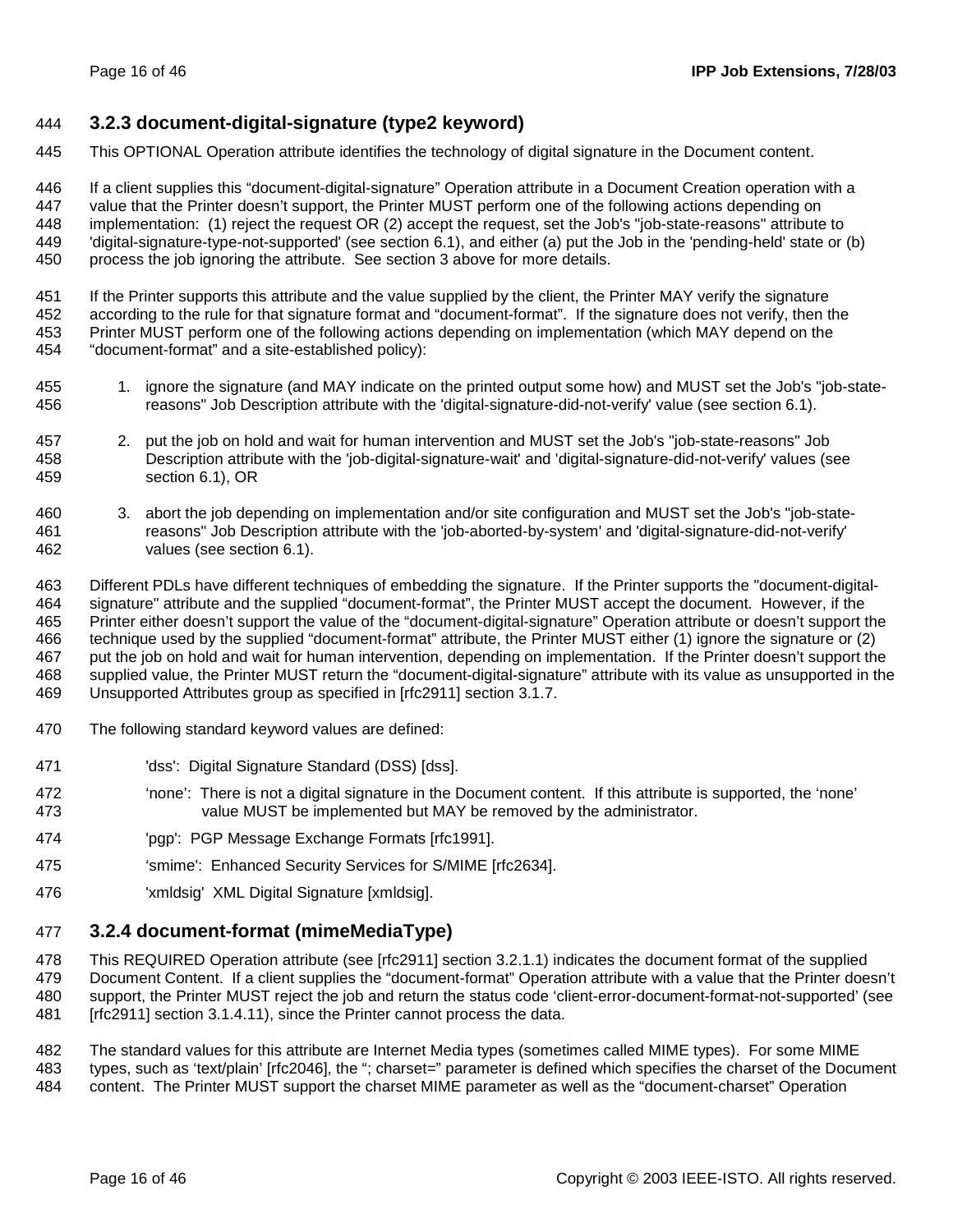- 485 attribute (section 3.2.2) if the Printer supports any text MIME type, such as 'text/plain' or 'text/html'. For further
- 486 details see the description of the 'mimeMediaType' attribute syntax in [rfc2911] section 4.1.9 and [rfc2046] and the
- 487 "document-charset" Operation attribute (section 3.2.2).

488 Many printer languages in the Printer MIB do not have a MIME type registered with IANA.<sup>7</sup> It is the intent of the PWG 489 to registers all of the Printer MIB v2 XXX Printer Languages as 'application/vnd.PWG-XXX'. If a Printer Language 490 already has a registered MIME Media type or gets a registration in the future, then that MIME Type MUST be used in 491 preference to the 'application/vnd.PWG-XXX' MIME Type. For example, PostScript® has the MIME Media type: 492 'application/postscript' and PCL has the MIME Media Type: 'application/vnd.HP-PCL, so those MIME Media types 493 MUST be used instead of 'application/vnd.PWG-PS' and 'application/vnd.PWG-PCL'. For example, the NEC NPDL 494 printer language from the Printer MIB does not have a MIME type registered with IANA. Therefore, the "document-495 format" = 'application/vnd.PWG-NPDL' MUST be used.

496 Note: CIP4 did not agree to register MIME types for other organizations and standards. Instead, CIP4 will just add 497 values to the flat file that aren't MIME types. The values will not start with any of the MIME type roots: application/, 498 audio/, image/, message/, model/, multipart/, test/, or video.

#### 499 ACTION ITEM (Tom and Ira): Propose a format for the file.

500 See also the "document-format-version" Operation attribute in section 3.2.6 and the "document-format-details"

501 Operation attribute in section 3.2.5.

### 502 **3.2.5 document-format-details (1setOf collection)**

503 This OPTIONAL Operation attribute supplied in Document Creation operations summarizes the details of the 504 Document content, including any files contained in the Document. This Operation attribute is intended to be 505 supported by Printers that support a packaging document format, such as 'application/zip' or 'multipart/related', in 506 order to detail the contents. However, this Operation attribute MAY be used with any document format. See Table 6 507 for a list of the member attributes along with the client and Printer conformance requirements.

508 All member attributes, if supplied, MUST have contents. The value MUST NOT be omitted.

509 If a Printer supports a *packaging* MIME type, such as 'multipart/related' or 'application/zip', the Printer MUST support 510 this "document-format-details" Operation attribute. If a Printer does not support a packaging MIME type, it MAY omit 511 support of the "document-format-details" Operation attribute and Description attribute. The purpose of the

512 "document-format-details" Operation attribute is to describe the details of the document format or formats in the

513 supplied Document, including the packaging format itself, so that the Printer knows what to expect.

514 If a client supplies the "document-format-details" Operation attribute in a Document Creation request with member 515 attributes and/or values that the Printer doesn't support, the Printer MUST perform one of the following actions 516 depending on implementation: (1) reject the request OR (2) accept the request and either (a) put the Job in the 517 'pending-held' state or (b) process the job ignoring the attribute. See section 3 above for more details. However, if 518 the "document-charset" or the "document-format" member attributes are the ones in question, the Printer MUST 519 reject the request, same as for the "document-charset" and "document-format" Operation attributes (see sections 520 3.2.2 and 3.2.4) and return the 'client-error-charset-not-supported' (see [rfc2911] section 13.1.4.16) or the 'client-521 error-document-format-not-supported' (see [rfc2911] section 13.1.4.11) status-codes, respectively.

<sup>7</sup> Companies are urged to register there Printer languages with IANA using the 'application/vnd.XX-yyy vendor tree. There has also been a long standing PWG proposal to register all of these as 'application/vnd.pwg-yyy.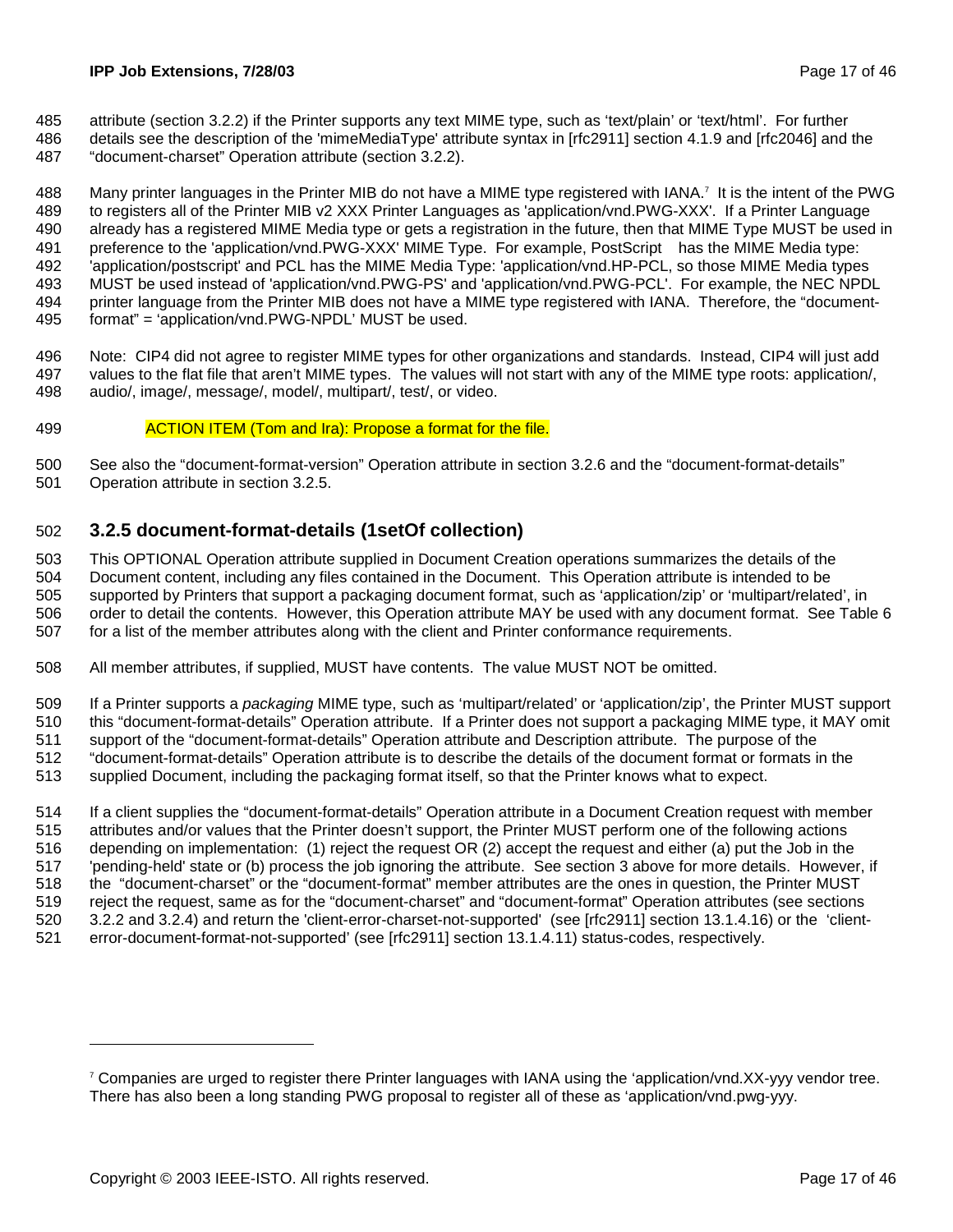522 For a packaging format, the "document-format-details" attribute does not provide means to associate each collection

- 523 value with particular document in the archive file, so it does not provide a "manifest"<sup>8</sup> of the packaging. One of the 524 packaging collection values MAY describe the packaging format itself, in which case that collection value MUST be 525 the first collection value. The remaining collection values provide the summary of the details of the contained files in
- 526 any order.
- 527 There MUST NOT be any duplicate collection values, that is, no collection values with all the same member attribute 528 values; it's a set, not a sequence. So 100 PostScript files with the same details in a .zip file:
- 529 (1) MAY have one collection value with the "document-format" member attribute = 'application/zip' MIME type 530 value and MAY have additional member attributes that give details about the .zip file itself and
- 531 (2) MUST have one collection value containing a "document-format" member attribute =
- 532 'application/postscript' and MAY have additional member attributes that give the details about the PostScript 533 files.

534 If a file in a packaging file is itself a packaging file, the single "document-format-details" (1setOf collection) Operation

535 attribute SHOULD contain the flattened distinct collection values for all files at all nested levels. Therefore, the

536 "document-format-details" collection attribute is not recursively defined and MUST NOT contain the "document-

537 format-details" attribute as a member attribute.

#### 538 **Table 6 - "document-format-details" member Operation attributes**

| <b>Member Attribute Name</b>        | <b>Attribute Syntax</b>   | <b>Client</b><br>supplies | <b>Printer</b><br><b>Support</b> | <b>Member</b><br><b>Attribute</b><br><b>Section</b> | <b>Top Level</b><br><b>Attribute</b><br><b>Section</b> |
|-------------------------------------|---------------------------|---------------------------|----------------------------------|-----------------------------------------------------|--------------------------------------------------------|
| document-source-application-name    | name(MAX)                 | MAY                       | MAY                              | 3.2.5.1                                             | N/A                                                    |
| document-source-application-version | text(127)                 | <b>MAY</b>                | <b>MAY</b>                       | 3.2.5.2                                             | N/A                                                    |
| document-source-os-name             | name(40)                  | MAY                       | MAY                              | 3.2.5.3                                             | N/A                                                    |
| document-source-os-version          | text(40)                  | <b>MAY</b>                | <b>MAY</b>                       | 3.2.5.4                                             | N/A                                                    |
| document-format                     | mimeMediaType             | <b>MUST</b>               | MUST                             | 3.2.5.5                                             | 3.2.4                                                  |
| document-format-device-id           | text(127)                 | <b>MAY</b>                | <b>MAY</b>                       | 3.2.5.6                                             | N/A                                                    |
| document-format-version             | text(127)                 | <b>SHOULD</b>             | <b>MUST</b>                      | 3.2.5.7                                             | 3.2.6                                                  |
| document-natural-languages          | 1setOf<br>naturalLanguage | <b>MAY</b>                | MAY                              | 3.2.5.8                                             | 3.2.9                                                  |

539

540 The client can determine which member attributes of the "document-format-details" are supported by querying the 541 Printer's "document-format-details-supported" (1setOf type2 keyword) Printer Description attribute (see section 7.6).

542 Table 6 shows that three of the member attributes also have comparable top level Operation attributes defined with 543 the same names. See the sections listed in the rightmost column. These three high level attributes have 544 corresponding "xxx-default" and "xxx-supported" Printer Description attributes. These values are also for use with 545 the corresponding three member attributes. The remaining member attributes do not have any corresponding "xxx-546 default" and "xxx-supported" Printer Description attribute.

547 If a client supplies this "document-format-details" Operation attribute with a member attribute with a value that the 548 Printer doesn't support, the Printer MUST perform one of the following actions: (1) reject the request OR (2) accept

<sup>&</sup>lt;sup>8</sup> If the client wants to achieve a "manifest", that is a complete list of each file in a packaging, then the client needs to extract each file from the package and submit each one in a separate Document Creation operation. Note: the client can re-compress each file before sending, so the compression isn't lost when sending each document separately.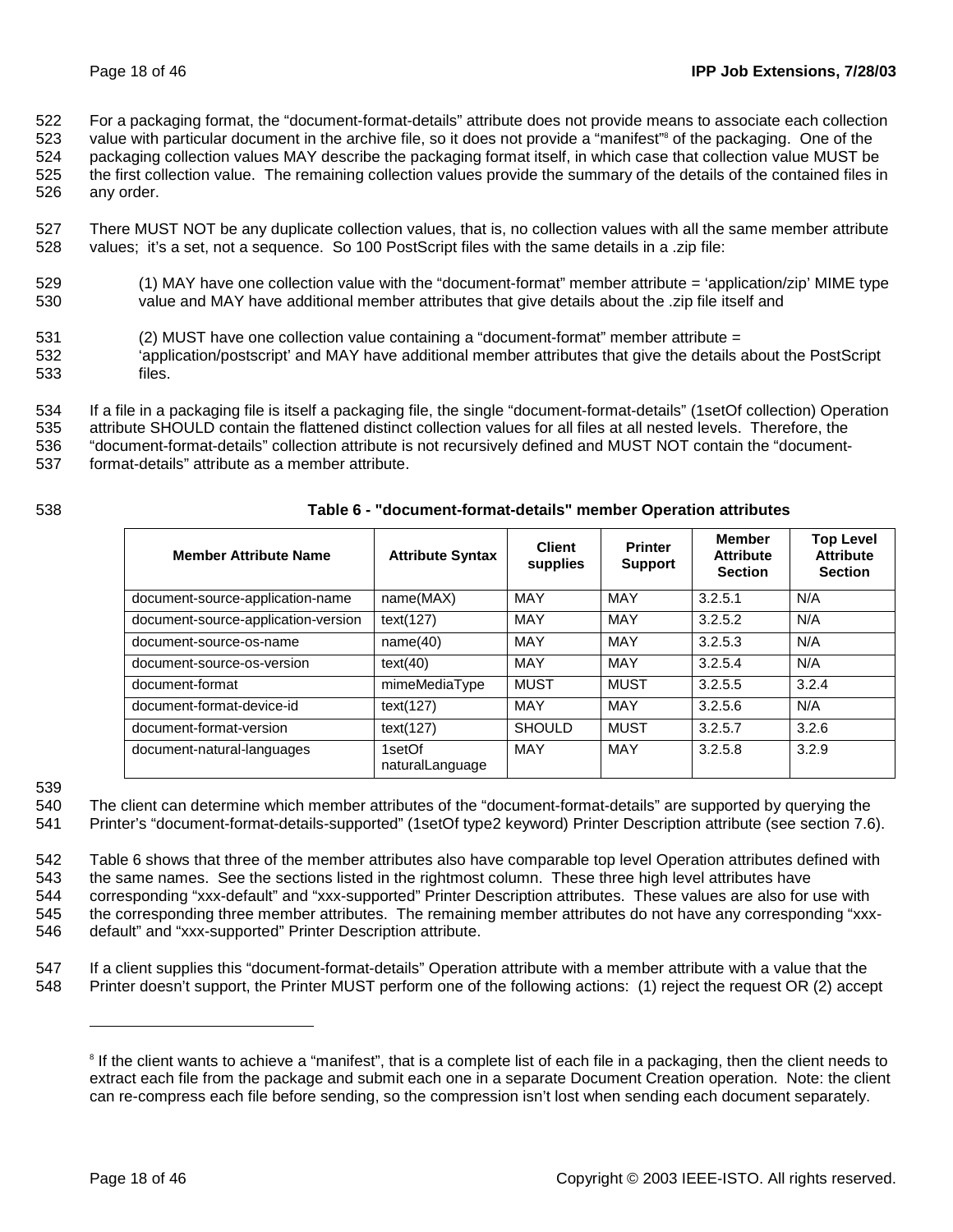549 the request and either (a) put the Job in the 'pending-held' state or (b) process the job ignoring the attribute. See 550 section 3 above for more details.

#### 551 **3.2.5.1 document-source-application-name (name(MAX))**

552 This OPTIONAL member Operation attribute identifies the application that generated the document. The 553 value MUST be all lowercase in order to facilitate matching. The version number MUST NOT be included 554 (see the "document-source-application-version" attribute). Examples: "photoshop", "microsoft word", 555 "unknown".

#### 556 **3.2.5.2 document-source-application-version (text(127))**

- 557 This OPTIONAL member Operation attribute identifies the version number of the application that created the 558 document. The value MUST be all lowercase in order to facilitate matching. The intent of this attribute is for 559 purposes of affecting the interpreting by the Printer for any formats for which the source application version 560 might have different semantics. Examples:
- 561 "8.1 (4331)" for Winzip®, "5.0.5 10/26/2001" for Acrobat®, "2000 (9.0.4119 sr-1)" for Microsoft® Word
- 562 If the client omits this member attribute, that matches with any version. Similarly, the Printer's member 563 attribute MAY be omitted or be a zero length string to indicate any.

#### 564 **3.2.5.3 document-source-os-name (name(40))**

- 565 This OPTIONAL member Operation attribute identifies the name of the operating system on which the 566 document was generated. Valid values are the operating system names defined in the IANA Operating 567 System name registry [os-names] with the version number portion removed (see the "document-source-os-568 version" attribute). IANA Operating System Names consist of up to 40 *uppercase* US-ASCII letters, hyphen 569 ("-"), period ("."), and slash ("/") characters. The value MUST be all lowercase in order to facilitate matching.
- 570 Possible example IANA OS Registry values: 'linux', 'macos', 'sun-os', 'unix', "unknown", 'windows'.
- 571 **ACTION ITEM: Get Sun to register SOLARIS with IANA.** (Tom H)

#### 572 **3.2.5.4 document-source-os-version (text(40))**

- 573 This OPTIONAL member Operation attribute identifies the version of the operating system on which the 574 document was generated. Valid values include the version portion of any of the operating system names 575 defined in the IANA Registry [os-names]. The value MUST be all lowercase in order to facilitate matching. 576 The value MUST NOT include the name portion of the registered OS name (see "document-source-os-577 name" attribute).
- 578 Possible example values for the indicated "document-source-os-name" value are: 579 for 'linux': '1.0', '1.2', '2,0', '2.2', '2.4'
	-
- 580 for 'unix': 'bsd', 'v', 'v.1', 'v.2', 'v.3', 'pc'
- 581 for 'windows': '95', '98', 'ce', 'nt', 'nt-2', 'nt-3', 'nt-3.5', 'nt-3.51', 'nt-4', 'nt-5' (windows 2000), 582 **ACTION ITEM:** Get Microsoft to register NT-5.1 (maybe NT-5.2) with IANA.(Ira M)
- 583

#### 584 **3.2.5.5 document-format (mimeMediaType)**

585 This REQUIRED member Operation attribute identifies the document format (see [rfc2911] §3.2.1.1) of the 586 collection value of which it is a member. The client MUST supply and the Printer MUST support this member 587 attribute in each collection value. The values for this member attribute are Internet Media types (sometimes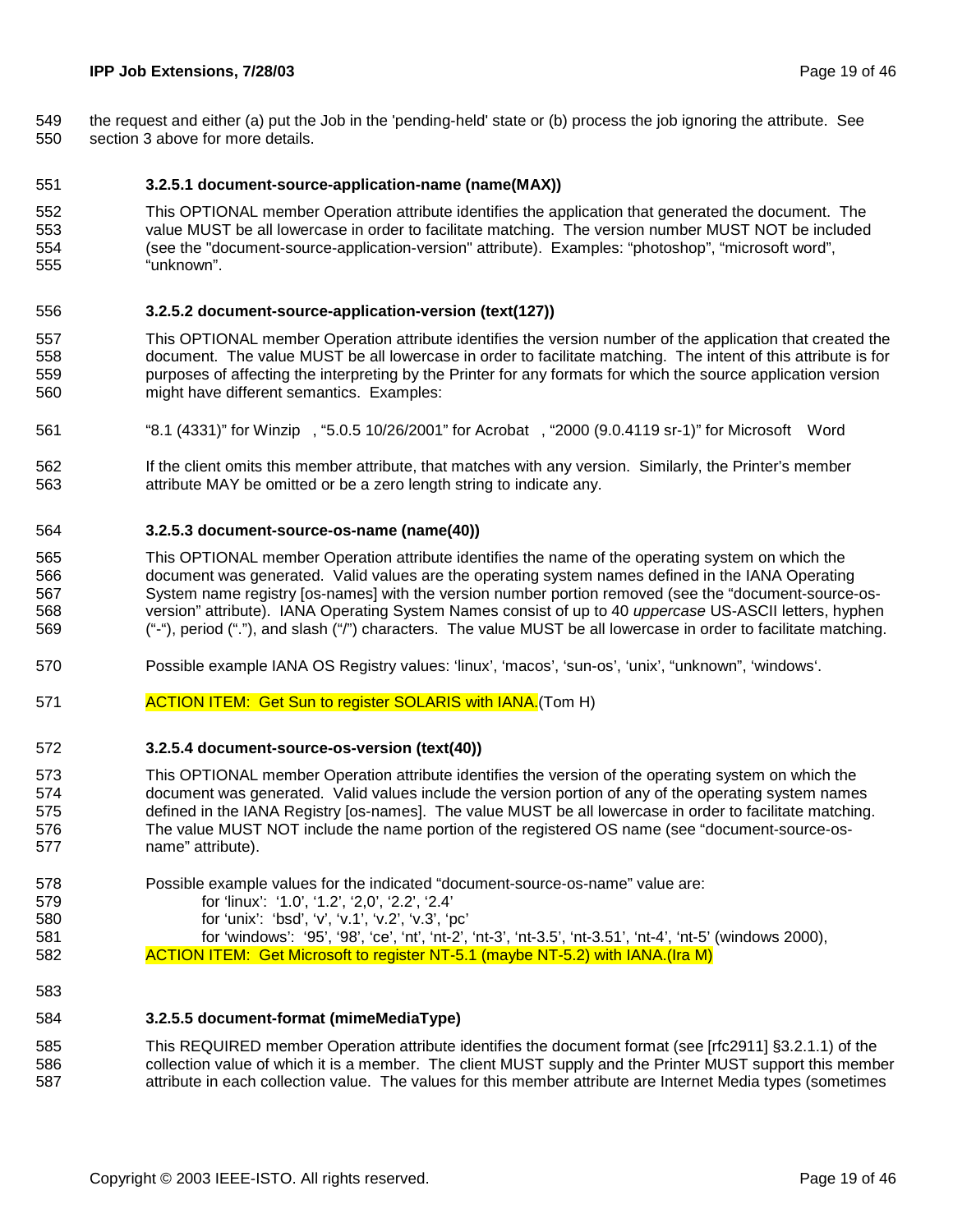588 called MIME types) and have the same values and semantics as for the top level "document-format" 589 Operation attribute with the same name (see section 3.2.4 for the semantics).

#### 590 **3.2.5.6 document-format-device-id (text(127))**

591 This OPTIONAL member Operation attribute identifies the type of device for which the document was 592 formatted, including manufacturer and model. This attribute is intended to identify document formats that are 593 not portable, e.g., PDLs that are device dependent. The value of this variable MUST exactly match the IEEE 594 1284-2000 Device ID string (see [IEEE1284] clause 6), except the length field MUST NOT be specified. See 595 the Microsoft Universal Plug and Play [upnp] section 2.2.6 DeviceId parameter for details and examples. 596 Here is an example showing only the required fields for a PostScript document: 597 MANUFACTURER:ACME Co.;COMMAND SET:PS;MODEL:LaserBeam 9;

#### 598 **3.2.5.7 document-format-version (text(127))**

599 This REQUIRED member Operation attribute identifies the level or version of the document format identified 600 by the "document-format" member attribute. The client MAY supply and the Printer MUST support this 601 member attribute if the Printer supports the "document-format-details" Operation attribute. The semantics 602 and supported values of this "document-format-version" member attribute MUST be the same as for the top 603 level "document-format-version" Operation attribute with the same name (see section 3.2.6 for the 604 semantics).

#### 605 **3.2.5.8 document-natural-language (1setOf naturalLanguage)**

606 This OPTIONAL member Operation attribute specifies the natural language(s) of the collection value of 607 which it is a member. The values for this attribute are natural language codes (with optional country codes) 608 and have the same values and semantics as for the top level "document-natural-language" 609 (naturalLanguage) operation attribute with the same name (see section 3.2.9 for the semantics). If the 610 document contains multiple natural languages, then the first value MUST be the primary language of the 611 document.

### 612 **3.2.6 document-format-version (text(127))**

613 This OPTIONAL Operation attribute identifies the level or version of the document format of the Document content 614 identified by the "document-format" Operation attribute (section 3.2.4).

615 If the client supplies this "document-format-version" Operation attribute, the client MUST also supply the "document-616 format" Operation attribute (section 3.2.4), so that the Printer does not need to parse the "document-format-version" 617 string in order to determine the document format and version.

618 If a client supplies this "document-format-version" Operation attribute with a value that the Printer doesn't support as 619 indicated by the Printer's "document-format-version-supported" attribute (see section 7.8), the Printer MUST perform 620 one of the following actions, depending on implementation: (1) reject the request OR (2) accept the request and 621 either (a) put the Job in the 'pending-held' state or (b) process the job ignoring the attribute. See section 3 above for 622 more details.

623 The defined values are taken from the Printer MIB [rfc1759] langTC values (after removing the "lang") used in the 624 prtInterpreterLangFamily and the prtInterpreterLangLevel attributes (SNMP calls them "objects") separated by the "/" 625 character. If there is no version, just the langTC prefix without the "/" is used. Note: the Printer MIB 626 prtInterpreterLangVersion attribute is not used, since no standard values are given in the Printer MIB.

627 The short first field before the "/" character are unique, so that the version values are self-identifying so that all the

628 versions for all document formats can be combined into a single list for the Printer's "document-format-version-

629 supported" Printer attribute. The first field also tends to be the acronym for the document format and often is also the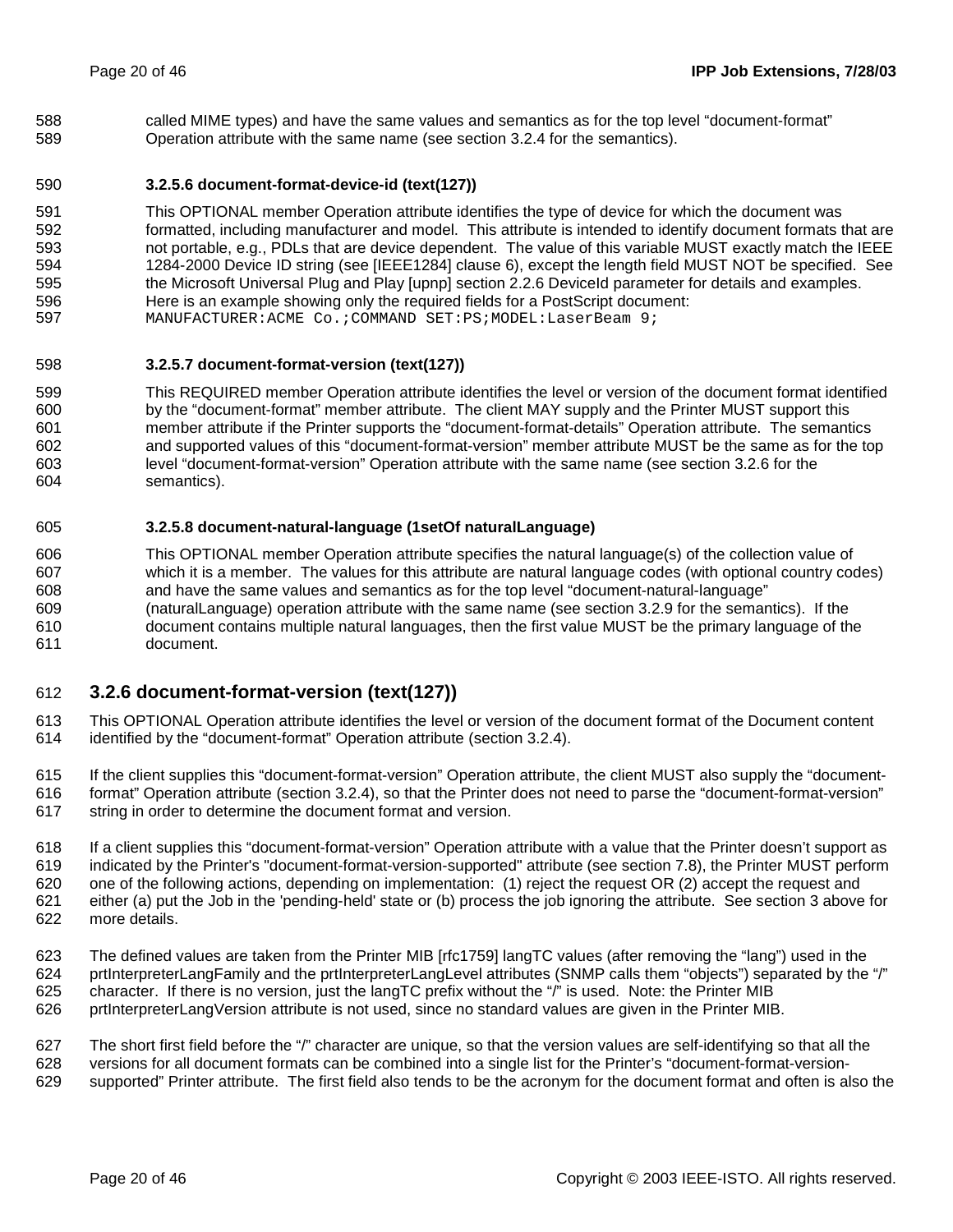- 630 file name extension registered with IANA. The Printer MIB shows the first field in uppercase for readability.
- 631 However, the Printer MUST perform case-insensitive matching of supplied values with supported values. If the
- 632 common acronym includes a "/", such as TIFF/IT, the "/" is changed to "-" so that the first field ends with the first "/."
- 633 Example values:

645

- 634 'PS/3': For Postscript level 3 [rfc1759].
- 635 'PCL/5e': For PCL 5e [rfc1759].
- 636 'PDF/1.4': For PDF version 1.4 [pdf]
- 637 'PDF/X-1a:2001': For PDF/X-1a [iso15930]
- 638 'DCS/2.0' For Document Color Separation (DCS), version 2.0. [dcs2.0]
- 639 'TIFF-IT/FP:1998': TIFF/IT [iso12639] Full Page baseline.
- 640 'TIFF-IT/CT:1998': TIFF/IT [iso12639] Continuous Tone picture data baseline
- 641 'TIFF-IT/FP/P1:1998': TIFF/IT [iso12639] Full Page profile 1
- 642 'TIFF-IT/CT/P1:1998': TIFF/IT [iso12639] Continuous Tone picture data profile 1
- 643 'Automatic': auto sense the format [rfc1759]. Is use in combination with the 'application/octet-stream' (see 644 [rfc2911] section 4.1.9.1) value of the "document-format" attribute (section 3.2.4).
- 646 **3.2.6.1 Why no "document-format-version-default"**
- 647 There is no "document-format-version-default" since to be meaningful, the default would have to depend on the 648 "document-format". Currently, there are no "xxx-default" attributes whose values depend on the value of other
- 649 attributes. Thus an implementation is free to supply its own defaults that depend on the "document-format".

### 650 **3.2.7 document-message (text(MAX))**

651 This OPTIONAL Operation attribute contains a message from the user to the operator about the Document.

### 652 **3.2.8 document-name (name(MAX))**

653 The Printer MUST support this Operation attribute in Print-Job, Print-URI, Send-Document, and Send-URI operations 654 (see [rfc2911 section 3.2.1.1) and MAY support it in the Create-Job operation. For the Print-Job, Print-URI, and

655 Create-Job operations, the Printer MUST copy the value to the corresponding Job Description attribute<sup>9</sup>.

### 656 **3.2.9 document-natural-language (naturalLanguage)**

- 657 This OPTIONAL Operation attribute specifies the primary natural language of the Document content (see [rfc2911] 658 section 3.2.1.1 and section 4.1.8).
- 659 If the client supplies this "document-natural-language" Operation attribute with a value that the Printer doesn't 660 support, the Printer MUST perform one of the following actions: (1) reject the request OR (2) accept the request and 661 either (a) put the Job in the 'pending-held' state or (b) process the job ignoring the attribute. See section 3 above for 662 more details.
- 663 The values MAY include region as well as the language according to [rfc2911 section 4.1.8. If the document 664 contains more than one language, the value is the first or primary language of the document. The Printer MAY use 665 this value to select fonts or other Globalization processing. As indicated in [rfc2911] section 4.1.8, example include:
- 666 'en': for English 667 'en-us': for US English

<sup>9</sup> For the Send-Document and the Send-URI Operation attribute, the Printer copies them to the corresponding Document Description attribute defined in [ippdoc].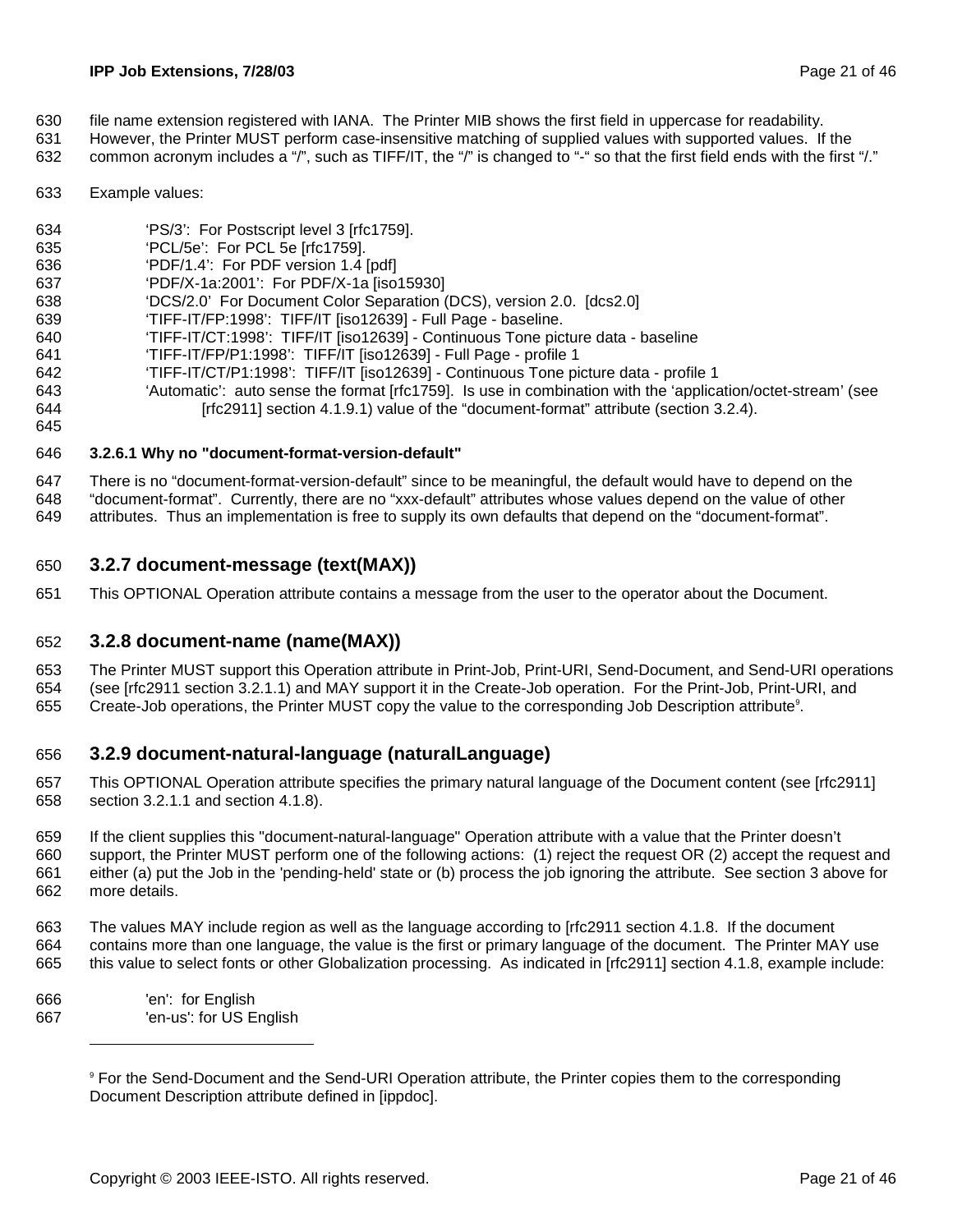668 'fr': for French

669 'de': for German

670

### 671 **4 Job Template attributes**

672 Table 7 lists the new Job Template attributes defined in this specification. These Job Template attributes can be 673 supplied in the Job Creation operations: Print-Job, Print-URI, and Create-Job operations and the Validate-Job 674 operation.

675 Job Template attributes are OPTIONAL for a Printer to support and for a client to supply in a Job Creation request. If 676 a Printer supports a Job Template attribute, then the Printer MUST copy the supplied attribute to the Job object, so 677 that a client MAY query the attributes in subsequent Get-Job-Attributes/Get-Jobs operations (see [rfc2911] section 678 4.2). In addition, as in [rfc2911], for each "xxx" Job Template attribute supported, the Printer MUST support the 679 corresponding "xxx-default" and "xxx-supported" Printer attributes, if defined.

| <b>Job Template</b>              | <b>Attribute Syntax</b>   | <b>Printer: Default Value</b>     | <b>Printer: Supported Values</b><br>attribute syntax |
|----------------------------------|---------------------------|-----------------------------------|------------------------------------------------------|
| attribute name "xxx"             |                           | attribute syntax<br>"xxx-default" |                                                      |
|                                  |                           |                                   | "xxx-supported"                                      |
| job-copies                       | integer(1:MAX)            | integer(1:MAX)                    | rangeOfInteger(1:MAX)                                |
| job-cover-back                   | collection                | collection                        | 1setOf type2 keyword                                 |
| cover-type                       | type2 keyword             |                                   | 1setOf type2 keyword                                 |
| media                            | type3 keyword   name(MAX) | $\overline{\phantom{a}}$          | 1setOf (type3 keyword  <br>name(MAX))                |
| media-col                        | collection                | $\blacksquare$                    | 1setOf type2 keyword                                 |
| member attributes<br>[pwg5100.3] | See [pwg5100.3]           |                                   |                                                      |
| job-cover-front                  | collection                | collection                        | 1setOf type2 keyword                                 |
| member attributes -              | see job-cover-back        |                                   |                                                      |
| same as job-cover-back           |                           |                                   |                                                      |
| job-finishings                   | 1setOf type2 enum         | 1setOf type2 enum <sup>10</sup>   | 1setOf type2 enum                                    |
| job-finishings-col               | collection                | collection <sup>10</sup>          | 1setOf type2 keyword                                 |
| finishing-template               | name(MAX)                 |                                   | 1setOf name(MAX)                                     |
| stitching                        | collection                |                                   | 1setOf type2 keyword                                 |
| stitching-reference-<br>edge     | type2 keyword             | $\overline{\phantom{a}}$          | 1setOf type2 keyword                                 |
| stitching-offset                 | integer (0:MAX)           | $\blacksquare$                    | 1setOf (integer(0:MAX)                               |
|                                  |                           |                                   | rangeOfInteger(0:MAX))                               |
| stitching-locations              | 1setOf integer(0:MAX)     | $\overline{\phantom{a}}$          | 1setOf (integer(0:MAX)                               |
|                                  |                           |                                   | rangeOfInteger(0:MAX))                               |
| output-device                    | name(127)                 |                                   | 1setOf name(127)                                     |
| print-content-optimize           | type2 keyword             | type2 keyword                     | 1setOf type2 keyword                                 |

#### 680 **Table 7 - Job Template attributes**

### 681 **4.1 Job Template attributes defined for Job-wide effect in multi-document jobs**

682 This section defines additional Job Template attributes that have Job-wide effect and so are intended for use in the 683 creation of multi-document Jobs. These Job Template attributes have the "job-" prefix to indicate their Job wide 684 scope. When clients supply these job-wide Job Template attributes, they MUST supply these attributes in Job 685 Creation and Validate-Job operations only. Clients MUST NOT supply these Job Template attributes as Document

<sup>&</sup>lt;sup>10</sup> The "job-finishings" and "job-finishings-col" Job Template attributes also include corresponding "job-finishingsready" (1setOf type 2 enum) and "job-finishings-col-ready" (1setOf collection) attributes.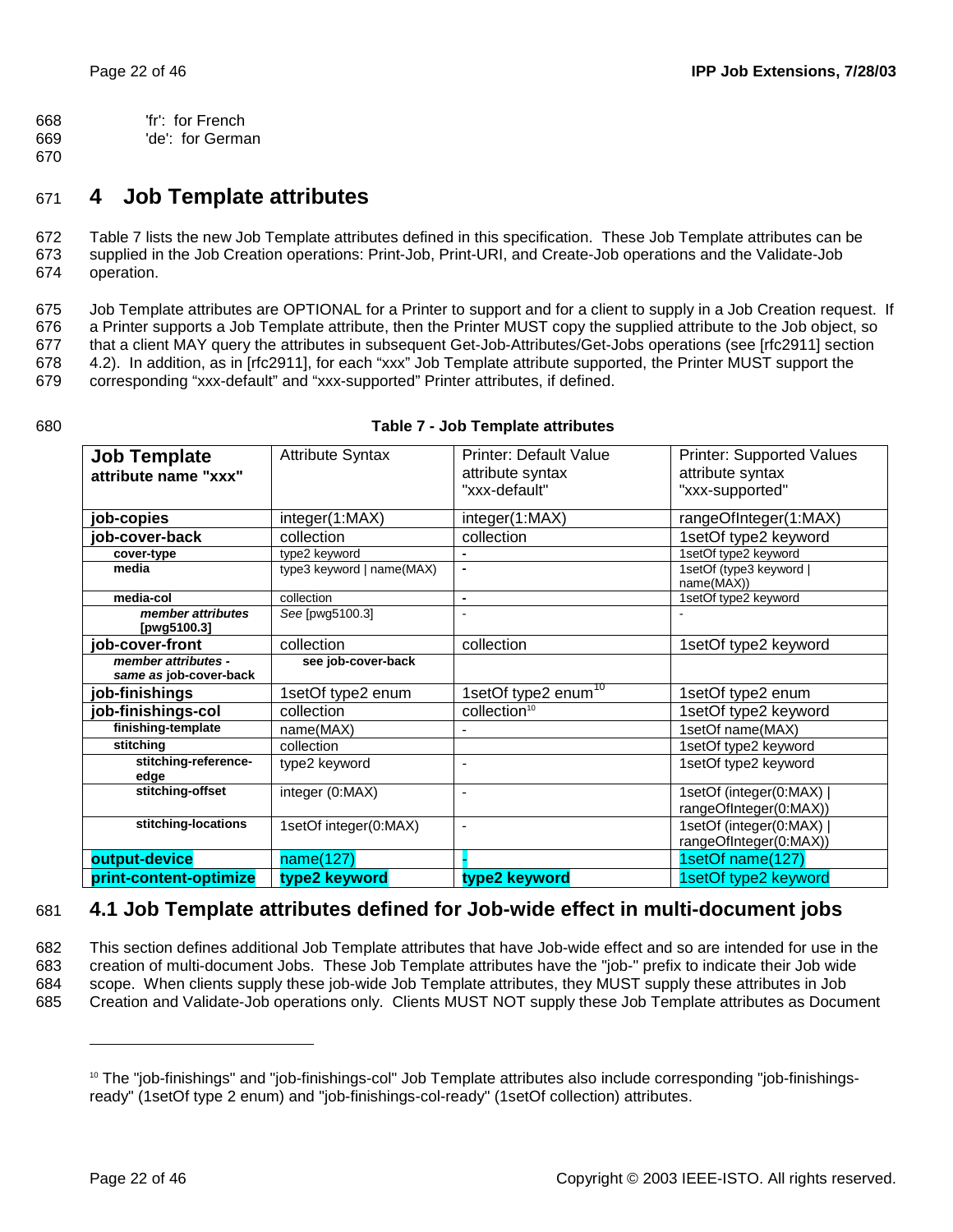686 Template attributes in the Send-Document and Send-URI operations ([ippdoc]) or in any other operations. Clients 687 MUST NOT supply these attributes as member attributes of the "overrides" Job Template attribute [ippOverride].

#### 688 **4.1.1 job-copies (integer(1:MAX))**

689 This OPTIONAL Job Template attribute specifies the number of job copies, i.e., with all of the Documents taken 690 together. Its interpretation is independent of the value of the "multiple-document-handling" Job Template attribute. 691 See the "copies" Job Template attribute defined in [rfc2911] section 4.2.5 that switches between job copies and 692 document copies depending on the value of the "multiple-document-handling" Job Template attribute ([rfc2911] 693 section 4.2.4).

694 For example assume a Job has two documents. The "copies" attribute has a value of '3' and "job-copies" has a 695 value of '2". With "multiple-document-handling" set to 'separate-documents-collated-copies' the resulting printout 696 would have two sets (i.e. job-copies=2). The first set would be 3 copies of Document 1 and then 3 copies of 697 Document 2. The second set would be identical to the first. If a similar Job was run with "multiple-documents-698 handling" set to 'single-document-new-sheet' it would also produce two set. In this case however each set would 699 contain Document 1, Document 2, Document 1, Document 2, Document 1, Document 2 (i.e copies=3). The "copies" 700 and "job-copies" become more interesting when Documents within the Job each have their own value of "copies". 701 This can be accomplished via the Document object [ippdoc] or Overrides [PWG5100.4], [ippOverride].

#### 702 **4.1.1.1 job-copies-default (integer(1:MAX))**

703 This OPTIONAL Job Template Printer attribute specifies the default number of copies for the job as a whole. The 704 Printer MUST support this attribute if it supports the "job-copies" Job Template attribute.

#### 705 **4.1.1.2 job-copies-supported (rangeOfInteger(1:MAX))**

706 This OPTIONAL Job Template Printer attribute specifies the supported range of the number of copies for the job as a 707 whole. The Printer MUST support this attribute if it supports the "job-copies" Job Template attribute.

#### 708 **4.1.1.3 job-copies-actual (1setof Integer(1:MAX))**

709 This OPTIONAL Job Description attribute specifies the number of copies that the Printer actually printed for the job 710 as a whole. The Printer MAY support this attribute even if it does not support the "job-copies" Job Template attribute.

#### 711 **4.1.2 job-cover-back (collection)**

712 This OPTIONAL Job Template attribute specifies the cover for the back of the job, i.e., with all of the Documents 713 taken together and is independent of the value of the "multiple-document-handling" Job Template attribute. The 714 member attributes are the same as "cover-back" (see [pwg5100.3] section 3.1) and with the same conformance 715 requirements. However, the "cover-back" Job Template attribute switches between a job back cover and a document 716 back cover depending on the value of the "multiple-document-handling" Job Template attribute ([rfc2911] section 717 4.2.4). The "job-cover-back" Job Template attribute is equivalent to "cover-back" with "multiple-document-handling" = 718 'single-document-new-sheet'.

#### 719 **4.1.2.1 job-cover-back-default (collection)**

720 This OPTIONAL Job Template Printer attribute specifies the default the cover for the back of the job. The Printer 721 MUST support this attribute if it supports the "job-cover-back" Job Template attribute.

#### 722 **4.1.2.2 job-cover-back-supported (1setOf type2 keyword)**

723 This OPTIONAL Job Template Printer attribute specified the supported member attributes of the "job-cover-back"

724 Job Template collection attributes. The Printer MUST support this attribute if it supports the "job-cover-back" Job 725 Template attribute.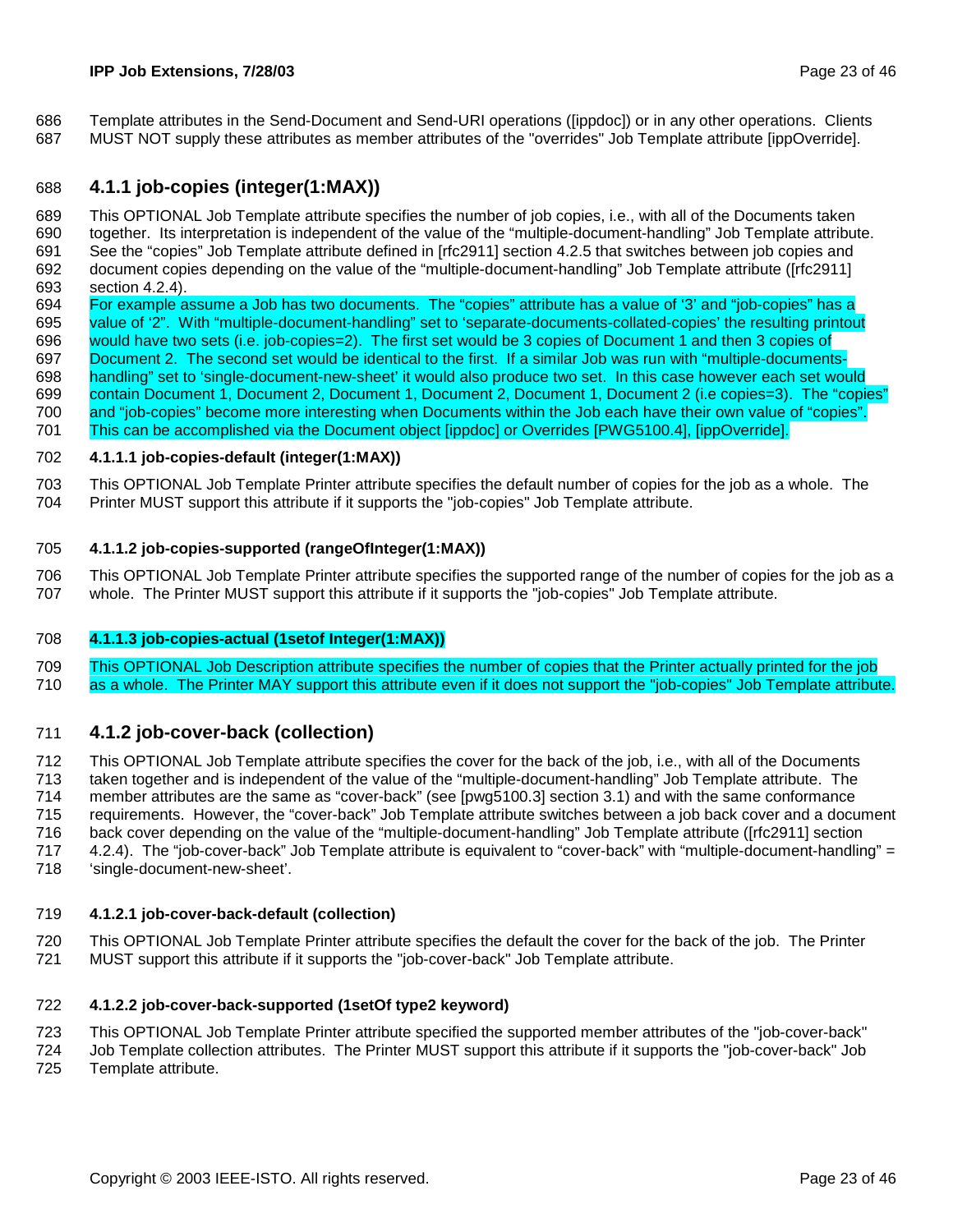#### 726 **4.1.2.3 job-cover-back-actual (1setOf collection)**

727 This OPTIONAL Job Description attribute specifies the "job-cover-back" that the Printer actually used in producing

728 the job. The Printer MAY support this attribute even if it does not support the "job-cover-back" Job Template 729 attribute.

### 730 **4.1.3 job-cover-front (collection)**

731 This OPTIONAL Job Template attribute specifies the cover for the front of the job, i.e., with all of the Documents 732 taken together and is independent of the value of the "multiple-document-handling" Job Template attribute. The 733 member attributes are the same as the "cover-front" Job Template attribute (see [pwg5100.3] section 3.2) and with 734 the same conformance requirements. However, the "cover-front" Job Template attribute switches between a job 735 front cover and a document front cover depending on the value of the "multiple-document-handling" Job Template 736 attribute ([rfc2911] section 4.2.4). The "job-cover-front" Job Template attribute is equivalent to "cover-front" with 737 "multiple-document-handling" = 'single-document-new-sheet'.

#### 738 **4.1.3.1 job-cover-front-default (collection)**

739 This OPTIONAL Job Template Printer attribute specifies the default the cover for the front of the job. The Printer 740 MUST support this attribute if it supports the "job-cover-front" Job Template attribute.

#### 741 **4.1.3.2 job-cover-front-supported (1setOf type2 keyword)**

742 This OPTIONAL Job Template Printer attribute specified the supported member attributes of the "job-cover-front" Job 743 Template attributes. The Printer MUST support this attribute if it supports the "job-cover-front" Job Template

744 collection attribute.

#### 745 **4.1.3.3 job-cover-front-actual (1setOf collection)**

746 This OPTIONAL Job Description attribute specifies the "job-cover-front" that the Printer actually used in producing 747 the job. The Printer MAY support this attribute even if it does not support the "job-cover-front" Job Template

748 attribute.

### 749 **4.1.4 job-finishings (1setOf type2 enum)**

750 This OPTIONAL Job Template attribute specifies the job finishings, i.e., with all of the Documents taken together. Its 751 interpretation is independent of the value of the "multiple-document-handling" Job Template attribute. See the 752 "finishings" Job Template attribute defined in [rfc2911] section 4.2.6 that switches between job finishings and 753 document finishings depending on the value of the "multiple-document-handling" Job Template attribute ([rfc2911] 754 section 4.2.4). The "job-finishings" Job Template attribute is equivalent to "finishings" with "multiple-document-755 handling" = 'single-document-new-sheet'.

#### 756 **4.1.4.1 job-finishings-default (1setOf type2 enum)**

757 This OPTIONAL Job Template Printer attribute specifies the default job finishings. The Printer MUST support this 758 attribute if it supports the "job-finishings" Job Template attribute.

#### 759 **4.1.4.2 job-finishings-ready (1setOf type2 enum)**

760 This OPTIONAL Job Template Printer attribute specifies the ready job finishings, that is, the job finishings that maybe 761 used without operator intervention. The Printer MUST support this attribute if it supports the "job-finishings" Job 762 Template attribute.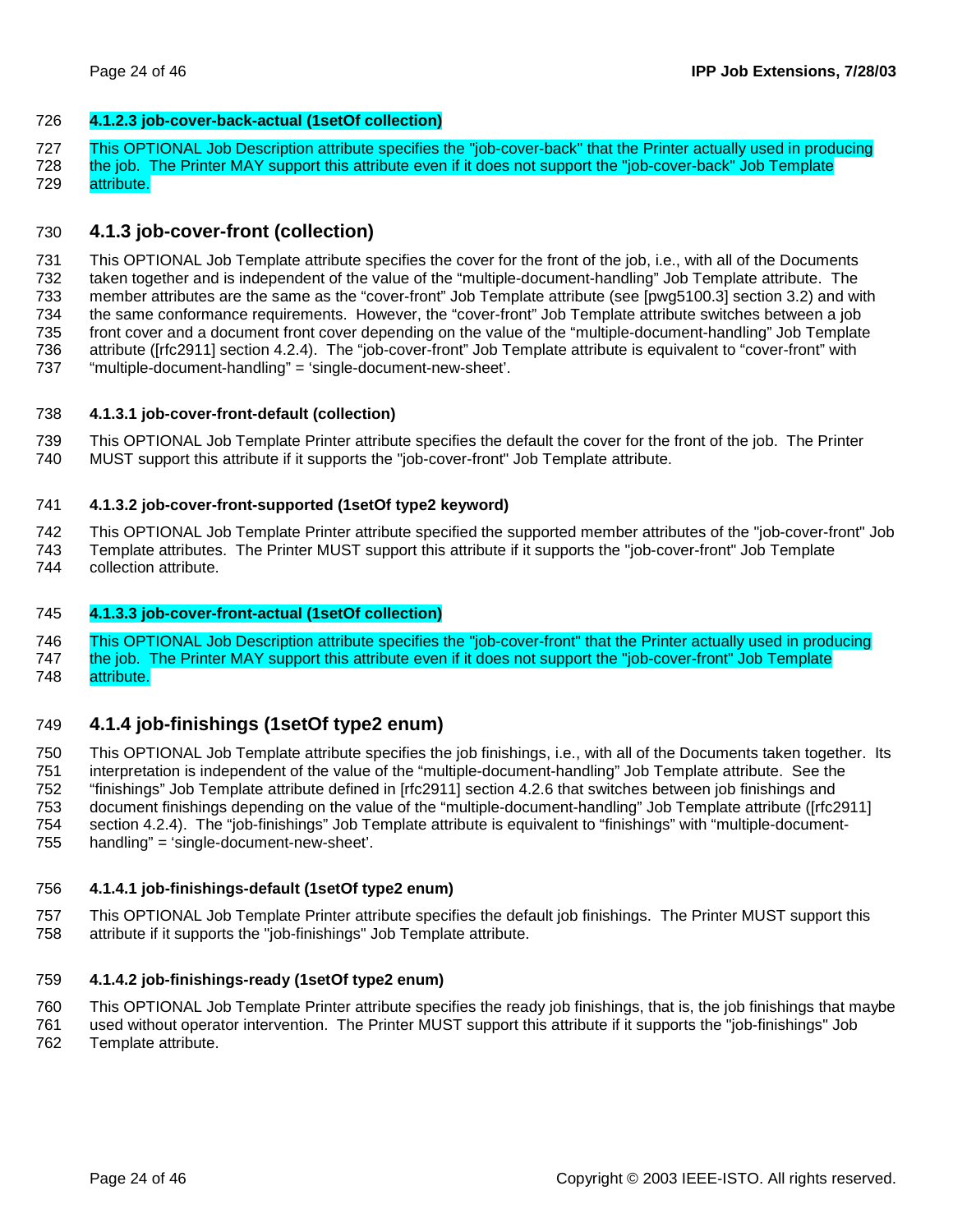#### 763 **4.1.4.3 job-finishings-supported (1setOf type2 enum)**

764 This OPTIONAL Job Template Printer attribute specified the supported job finishings values. The Printer MUST 765 support this attribute if it supports the "job-finishings" Job Template attribute.

#### 766 **4.1.4.4 job-finishings-actual (1setOf type2 enum)**

767 This OPTIONAL Job Description attribute specifies the "job-finishings" that the Printer actually used in producing the 768 job. The Printer MAY support this attribute even if it does not support the "job-finishings" Job Template attribute.

#### 769 **4.1.5 job-finishings-col (1setOf collection)**

770 This OPTIONAL Job Template attribute specifies the job finishings collection, i.e., with all of the Documents taken 771 together. Its interpretation is independent of the value of the "multiple-document-handling" Job Template attribute. 772 See the "finishings-col" Job Template attribute defined in [pwg5100.3] section 3.2 that switches between job 773 finishings collection and document finishings collection depending on the value of the "multiple-document-handling" 774 Job Template attribute ([rfc2911] section 4.2.4). The "job-finishings-col" Job Template attribute is equivalent to 775 "finishings-col" with "multiple-document-handling" = 'single-document-new-sheet'.

#### 776 **4.1.5.1 job-finishings-col-default (collection)**

777 This OPTIONAL Job Template Printer attribute specifies the default job finishings collection. The Printer MUST 778 support this attribute if it supports the "job-finishings-col" Job Template attribute.

#### 779 **4.1.5.2 job-finishings-col-ready (collection)**

780 This OPTIONAL Job Template Printer attribute specifies the ready job finishings collection, that is, the job finishings 781 collection that maybe used without operator intervention. The Printer MUST support this attribute if it supports the 782 "job-finishings-col" Job Template attribute.

#### 783 **4.1.5.3 job-finishings-col-supported (1setOf type2 keyword)**

784 This OPTIONAL Job Template Printer attribute specified the supported member attributes of the "job-finishings-col" 785 Job Template collection attribute. The Printer MUST support this attribute if it supports the "job-finishings-col" Job 786 Template attribute.

#### 787 **4.1.5.4 job-finishings-col-actual (1setOf collection)**

788 This OPTIONAL Job Description attribute specifies the "job-finishings-col" attributes that the Printer actually used in 789 producing the job. The Printer MAY support this attribute even if it does not support the "job- finishings-col " Job 790 Template attribute.

### 791 **4.2 Job Template attributes that may have Document Scope and Override Scope**

792 This section defines additional Job Template attributes that are *not* restricted to job-wide scope and MAY be supplied 793 in Document Creation operations and in the "override" attribute to override at the Sheet level (see section 8). When 794 supplied in a Document Creation operation, these Job Template attributes describes the Document explicitly. This 795 specification does *not* define corresponding Document Description attributes, since this specification does not include 796 or depend on a Document object<sup>11</sup>.

<sup>11</sup> For Document Description attributes that correspond to the Operation attributes defined for Document Creation operations, see the Document object defined in [ippdoc].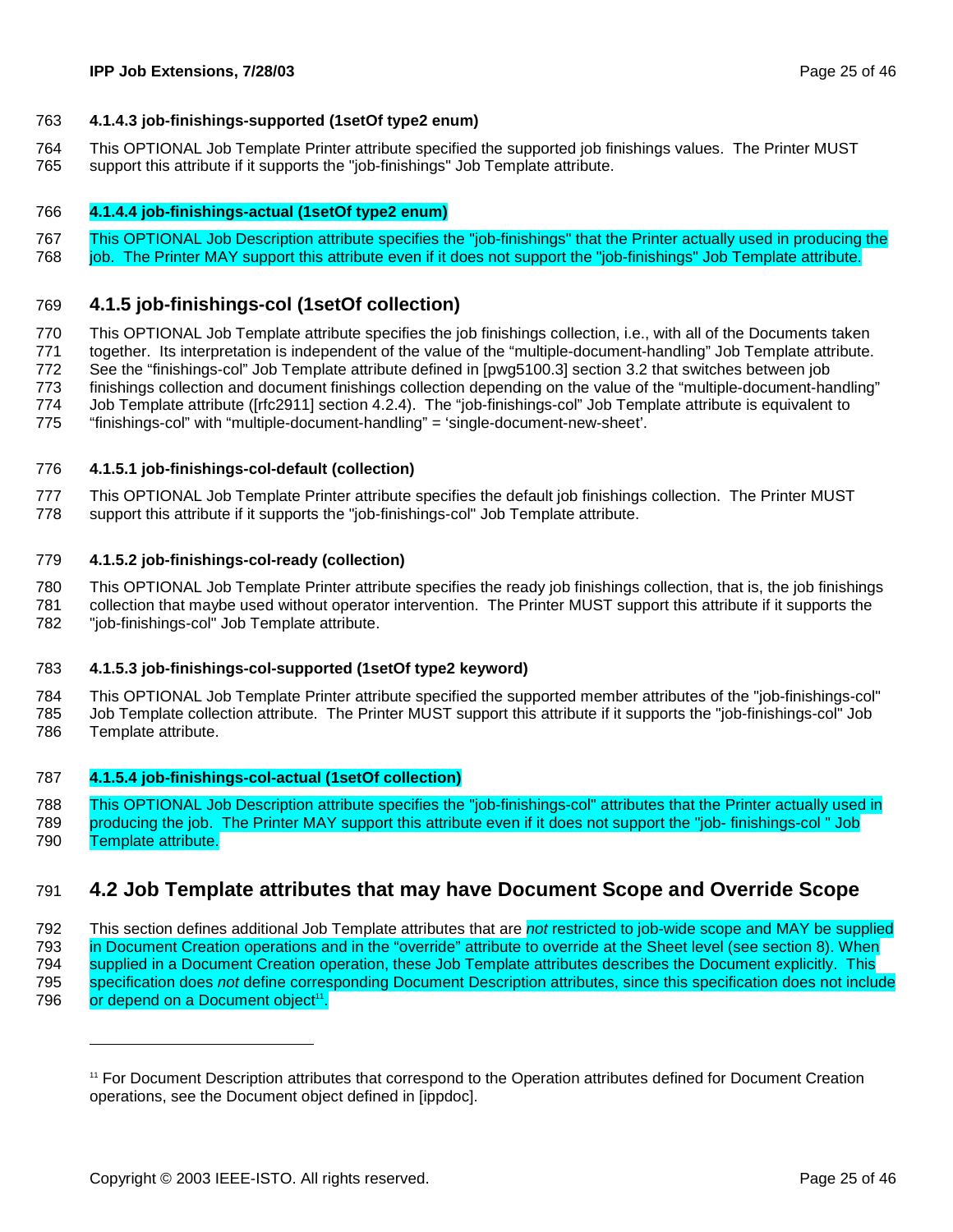#### 797 **4.2.1 output-device (name(127))**

798 This OPTIONAL Job Template attribute specifies the name of the target output device for a Printer that fans-out to 799 multiple devices (see [rfc2911] section 2.1). This allows the client to control which output device the Printer selects. 800 If this Job Template attribute is omitted, the Printer selects whichever output device seems best for the job in an

801 implementation dependent manner.

802 **ISSUE 01: The [rfc2911] Job Description attribute "output-device-assigned" is single-valued even though the "output-**803 device" Job Template can be supplied at the Job, Document and page Override (i.e. Sheet) level. Proposed 804 resolution: Leave the Job Description attribute single-valued. This will prevent any interoperability problems with 805 existing implementations. It will also handle the majority of uses. Add a single-valued "output-device" Job Template 806 attribute which MAY be supplied in a Document Creation operation to give it Document scope and in the "overrides" 807 attribute to give it Sheet scope... Implementations that allow the routing of individual sheets should be capable of 808 implementing "overrided" and "-actuals". Even if they don't support -actuals, the "overrides" Template attribute will 809 contain the requested output devices.

#### 810 **4.2.1.1 Why there is no output-device-default**

811 There is no "output-device-default" Printer attribute. A Printer MAY have a dynamic scheduling algorithm to assign 812 jobs to output devices, in which case the "output-device-supported" Printer attribute would have multiple values. A 813 client that did not supply an explicit "output-device" is asking the Printer to choose the most appropriate output 814 device(s) (i.e. physical printer(s)) to print the Job. If "output-device-default" was allowed there would be no way to 815 request this since the default output device would be assigned when it was not supplied by the client. If the Printer 816 does not have a dynamic scheduling algorithm to assign Jobs to output devices, the Printer would populate "output-

817 device-supported" with only one value.

#### 818 **4.2.1.2 output-device-ready (1setOf name(127))**

- 819 This OPTIONAL Job Template Printer attribute specifies the output devices that are available for use without human
- 820 operator intervention, i.e., are accepting jobs and are not in need of attention. The Printer MAY support this attribute 821 if it supports the "output-device" Job Template attribute.
- 822 **ISSUE: 02 OK to define "output-device-ready" Job Template Printer attribute?**

#### 823 **4.2.1.3 output-device-supported (1setOf name(127))**

824 This OPTIONAL Job Template Printer attribute specifies the supported "output-device" values. The Printer MUST 825 support this attribute if it supports the "output-device" Job Template attribute.

#### 826 **4.2.1.4 output-device-actual (1setOf name(127))**

827 This OPTIONAL Job Description attribute specifies the output-device(s) that the Printer actually used to produce the 828 job [ippact]. The Printer MAY support this Job Description attribute even if it does not support the "output-device" 829 Job Template attribute. Note: The "output-device-actual" attribute MAY have more than one value, while the 830 **Infc29111** "output-device-assigned" Job Description attribute has only a single name(127) value.

### 831 **4.2.2 print-content-optimize (type2 keyword)**

832 This OPTIONAL Job DescriptionTemplate attribute refines the value specified by the "print-quality" ([rfc2911]

833 §4.2.13) attribute. The "print-quality" attribute the level of quality. The "print-content-optimize" attribute directs the 834 type of optimization/processing that will be performed on the Document content. It does not necessarily mean the

835 value describes the content.

836 The standard keyword values are: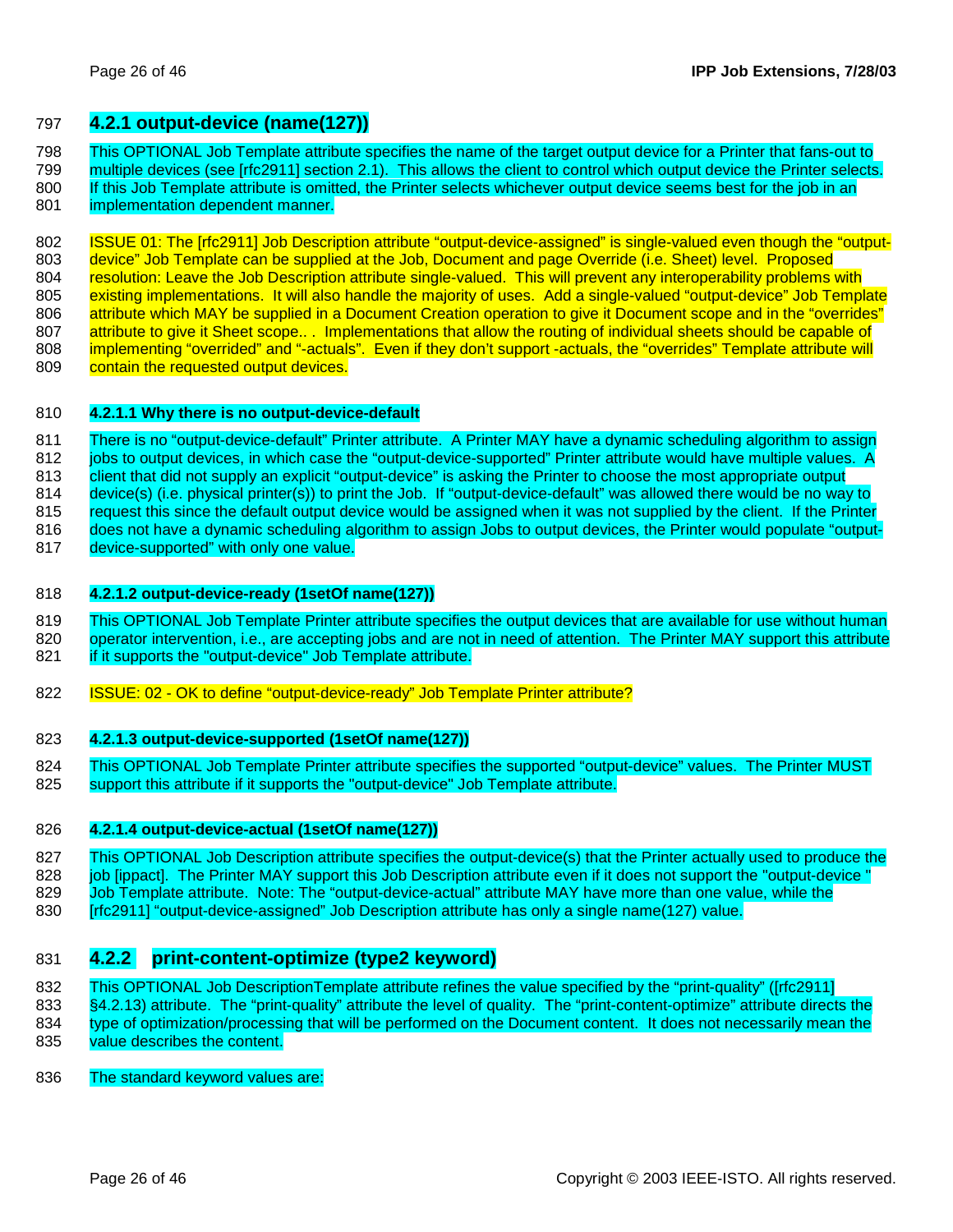- 837 'photo': optimize for photographic clarity
- 838 'graphic': optimize for graphic clarity such as grapgs and line drawings
- 839 'text': optimize for text clarity
- 840 'text-and-graphic': optimize for both text and graphic clarity

#### 841 **4.2.2.1 print-content-optimize-default (type2 keyword)**

- 842 This OPTIONAL Job Template Printer attribute specifies the default "print-content-optimize" value. The Printer
- 843 MUST support this attribute if it supports the "output-device" Job Template attribute.

#### 844 **4.2.2.2 print-content-optimize-supported(1setOf type2 keyword)**

- 845 This OPTIONAL Job Template Printer attribute specifies the supported "print-content-optimize" values. The Printer
- 846 MUST support this attribute if it supports the "output-device" Job Template attribute.

#### 847 **4.2.2.3 print-content-optimize-actual (1setOf type2 keyword)**

848 This OPTIONAL Job Description attribute specifies the "print-content-optimize "(s) that the Printer actually used to 849 produce the job [ippact]. The Printer MAY support this Job Description attribute even if it does not support the " print-850 content-optimize " Job Template attribute. Note: The "print-content-optimize -actual" attribute MAY have more than 851 one value, while the "print-content-optimize" Job Description attribute has only a single value.

852

### 853 **5 Job Description attributes**

854 This section defines the new Job Description attributes defined in this IPP specification. Job Description attributes 855 are Job object attributes that are filled in by the Printer. Some Job Description attribute values are supplied by the 856 client in the Job operation using corresponding Operation attributes as indicated in the "Set by" column. The Printer 857 MUST NOT support modification of any of these Job Description attributes using the Set-Job-Attributes operation 858 ([rfc3380]).

859 This section divides Job Descriptions into two subsections: Section 5.1 contains Job Description attributes that 860 describe the Job as a whole and Section 5.2 contains Job Description attributes that are defaults for the Document(s)  $861$  in the Job<sup>12</sup>. The following legend is used in the tables in both sections:

| Legend:                     |                                                                                                                                                                                                                                                                                                                                                                                                                                                         |
|-----------------------------|---------------------------------------------------------------------------------------------------------------------------------------------------------------------------------------------------------------------------------------------------------------------------------------------------------------------------------------------------------------------------------------------------------------------------------------------------------|
| <b>IPP Attribute Syntax</b> | the attribute syntax (see [rfc2911] section 4.1).                                                                                                                                                                                                                                                                                                                                                                                                       |
| Set by                      | indicates whether the value is set by the client or Printer in the Job Creation operation:<br>client - means that the Printer MUST populate this Job Description attribute by<br>copying from the corresponding Operation attribute that the client MAY supply<br>in the Job Creation operation. See Table 5 for the corresponding Operation<br>attribute.<br><b>Printer</b> - means that the Printer sets the value based on the state of the Printer. |
| <b>Printer conformance</b>  | indicates MUST or MAY for Printer conformance.                                                                                                                                                                                                                                                                                                                                                                                                          |
| Reference                   | references either to a sub-section of this specification or to a section in another                                                                                                                                                                                                                                                                                                                                                                     |
|                             | specification, where further information about this attributes can be found.                                                                                                                                                                                                                                                                                                                                                                            |

862

 $12$  The [jobx] specification does not define any Document Description attributes. See the [ippdoc] specification.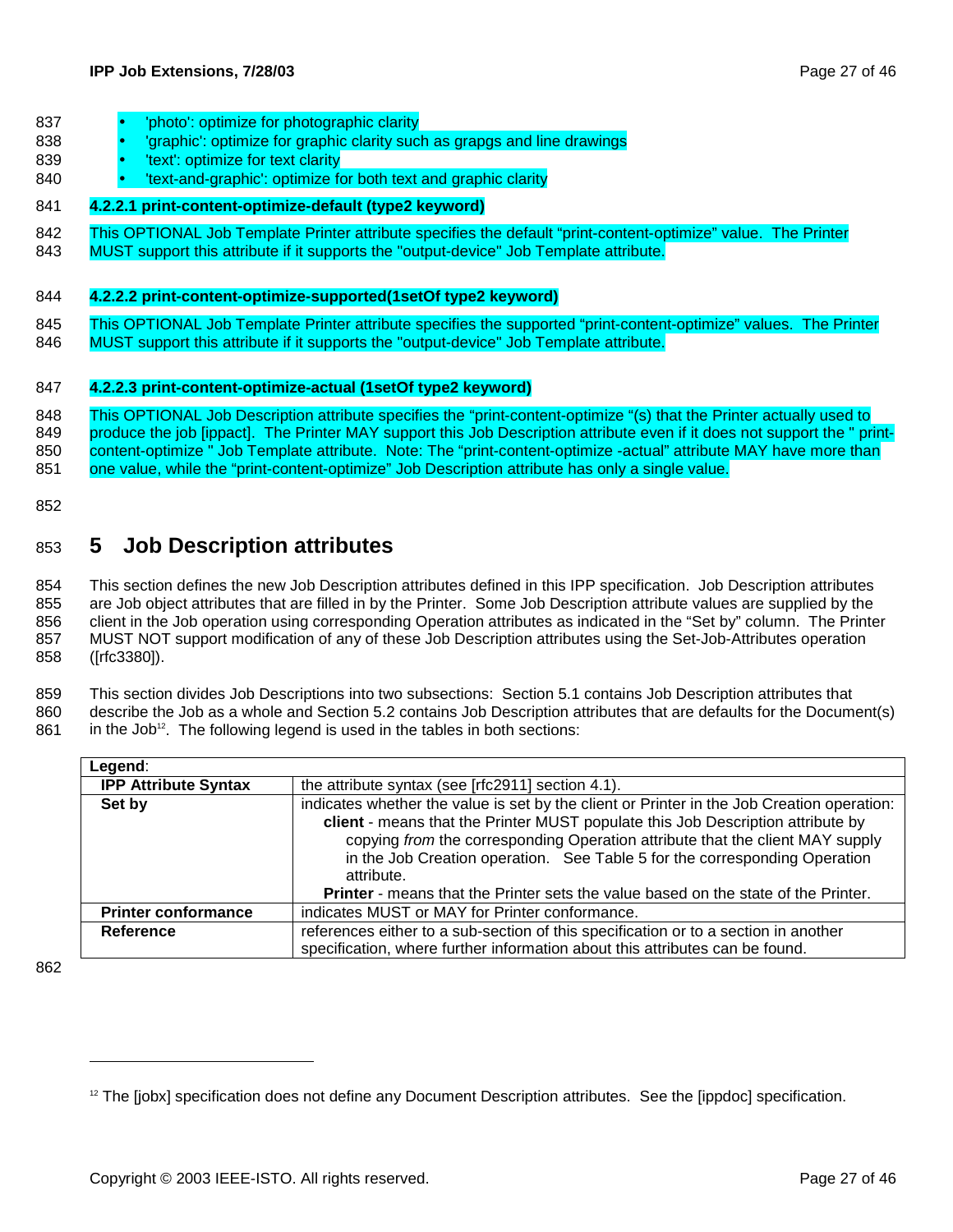### 863 **5.1 Job Description attributes that describe the Job as a whole**

864 This section defines those Job Description attributes that describe the Job as a whole. See section 5.2 below for 865 those Job Description attributes that are defaults for the Document or Documents in the Job.

| <b>Job Description</b><br>attribute name | <b>IPP Attribute Syntax</b> | Set by  | Printer<br>conformance | Reference          |
|------------------------------------------|-----------------------------|---------|------------------------|--------------------|
| errors-count                             | integer(0:MAX)              | Printer | MAY                    | §5.1.1             |
| ipp-attribute-fidelity                   | boolean                     | client  | MAY                    | \$5.1.2            |
| job-mandatory-attributes                 | 1setOf type2 keyword        | client  | MAY                    | §5.1.3             |
| output-device-assigned                   | name(127)                   | Printer | MAY                    | [rfc2911] §4.3.7.2 |
| warnings-count                           | integer(0:MAX)              | Printer | MAY                    | §5.1.4             |

#### 866 **Table 8 - Job Description attributes that describe the Job as a whole**

867

868 Most of the existing "job-state" and "job-state-reasons" Job Description attribute values apply equally well to 869 individual documents in a multi-document job (with removal of the 'job-' prefix for those that apply to both Job and 870 Document). Furthermore, the job states are completely service-type neutral, so they can apply to scanning, faxing, 871 and formatting processes as well. The job state reasons have a number of reasons that are print service specific, but 872 most can apply to other types of service as well. The reason for separating state from reasons is so that the states 873 can be the fundamental states that most implementations have, while the state reasons can vary depending on the 874 sophistication of the system. The states are the ones that clients are most likely to base actions upon, and the state 875 reasons are more information, both for programs and people.

### 876 **5.1.1 errors-count (integer(0:MAX))**

877 This OPTIONAL Job Description attribute counts the number of errors encountered processing the job as a whole.

878 An error where some portion of the printed output is not present, such as a glyph encountered which isn't in the

879 Printer's font or an image in a page was in a format that the Printer didn't support, though the Printer did support the 880 overall document format.

### 881 **5.1.2 ipp-attribute-fidelity (boolean)**

882 This OPTIONAL Job Description attribute indicates the value of the corresponding "ipp-attribute-fidelity" Operation 883 attribute ([rfc2911] section 3.2.1.1)<sup>13</sup> that the client supplied in the Job Creation operation. This Job Description 884 attribute has no effect on the processing of the job once the Job Creation operation has been accepted<sup>14</sup>. However, 885 this attribute does provide an audit capability to the user and service desk for comparing unexpected printed results 886 with what was submitted.

### 887 **5.1.3 job-mandatory-attributes (1setOf type2 keyword)**

888 This OPTIONAL Job Description attribute indicates which Job Template attributes that the client required that the 889 Printer Support in order to accept the Job Creation request. The Printer populates this attribute with the value of the 890 corresponding "job-mandatory-attributes" Operation attribute (see section 3.1.2) supplied by the client in the Job 891 Creation operation. This Job Description attribute has no effect on the processing of the job once the Job Creation 892 operation has been accepted<sup>14</sup>. However, this Job Description attribute does provide an audit capability of the Job

<sup>&</sup>lt;sup>13</sup> The "ipp-attribute-fidelity" attribute is defined only as an Operation attribute in [rfc2911]. This specification is defining it as a Job Description attribute as well which the Printer MAY support.

<sup>14</sup> The "ipp-attribute-fidelity" and "job-mandatory-attributes" Operation attributes do have effect after the Job Creation operation when the Document Object is supported [ippdoc].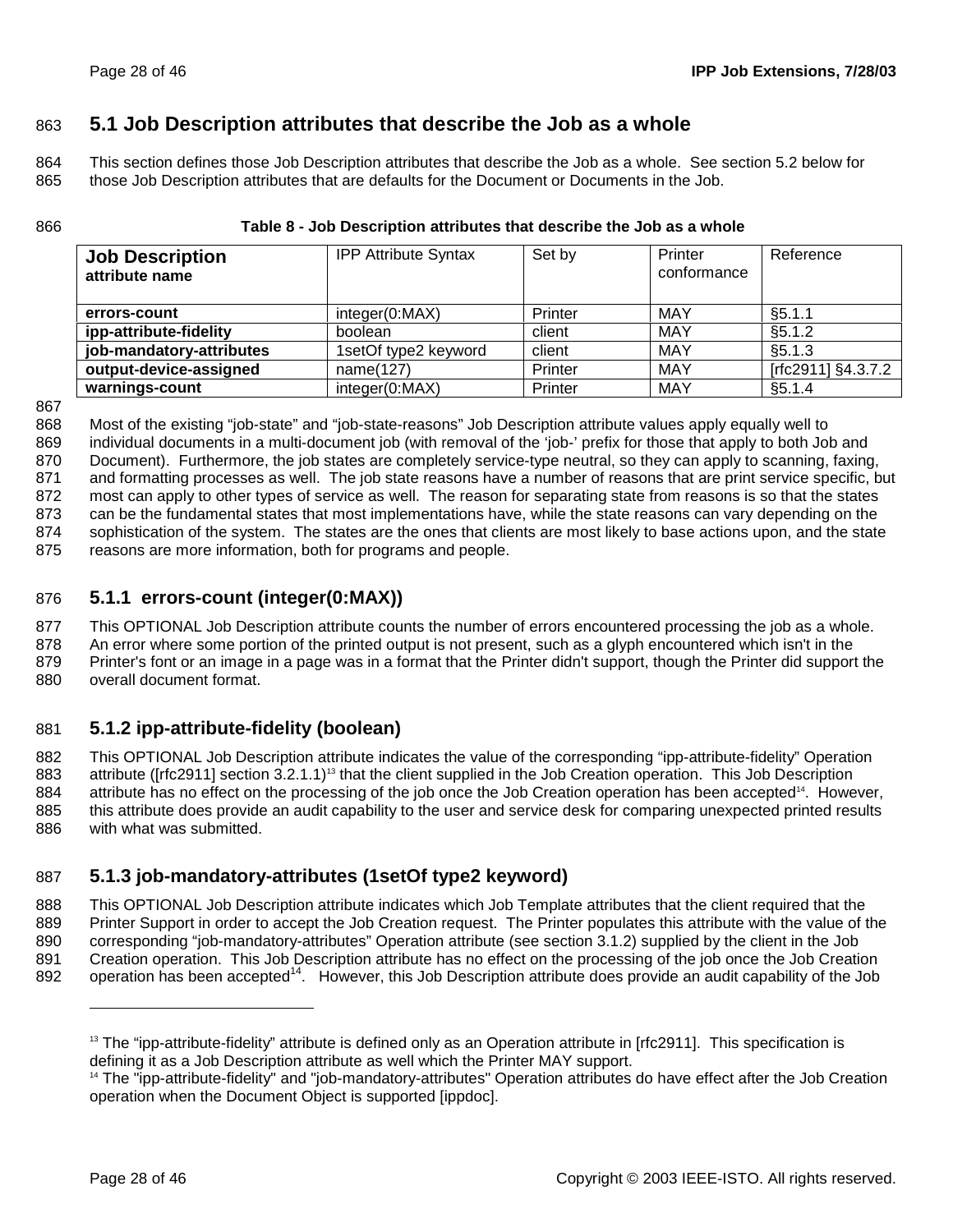893 object in the Job History (see [rfc2911] section 4.3.7.2) to the user and service desk for comparing unexpected

894 printed results with what was submitted. See section 3.1.2 for additional details of the semantics of this "job-895 mandatory-attributes" Operation attribute that are not repeated here.

#### 896 **5.1.4 warnings-count (integer(0:MAX))**

897 This OPTIONAL Job Description attribute counts the number of warnings encountered processing the job as a whole. 898 A warning is where no information is lost, but the appearance of the printed output MAY not be as expected.

### 899 **5.2 Job Description attributes that are defaults for the Document(s) in the Job**

900 This section defines those Job Description attributes that provide defaults for the Document Or Documents in the 901 Job. See section 5.1 above for those Job Description attributes that describe the Job as a whole.

#### 902 **5.2.1 compression-supplied (type3 keyword)**

903 This REQUIRED Job Description attribute specifies the *default* compression used to represent the document(s) in 904 the Job. The Printer sets this Job Description attribute from the corresponding Operation attribute (see [rfc2911] 905 §3.2.1.1) supplied by the client in the Job Creation operation.

#### 906 **5.2.2 document-charset-supplied (charset)**

907 This OPTIONAL Job Description attribute specifies the *default* charset used to represent this document (see section 908 3.2.2). The Printer sets this Job Description attribute from the corresponding Operation attribute supplied by the 909 client in the Job Creation operation.

#### 910 **5.2.3 document-digital-signature-supplied (type2 keyword)**

911 This OPTIONAL Job attribute specifies the *default* digital signature technology used in the Document content. The

912 Printer sets this Job Description attribute from the corresponding "document-digital-signature" Operation attribute

913 (see section 3.2.3 for the semantics), if supplied by the client in the Job Creation operation. If a Printer supports the

- 914 "document-digital-signature" Operation attribute, the Printer MUST support this "document-digital-signature" Job
- 915 Description attribute.

-

### 916 **5.2.4 document-format-details-supplied (1setOf collection)**

917 This OPTIONAL Job Description attribute specifies the *default* details of the document format(s) of the Document

918 Object content. The Printer sets this Job Description attribute from the corresponding "document-format-details"

- 919 Operation attribute (see section 3.2.5 for the semantics), if supplied by the client in the Job Creation operation. If a
- 920 Printer supports the "document-format-details" Operation attribute, the Printer MUST support this "document-format-
- 921 details" Job Description attribute.

### 922 **5.2.5 document-format-supplied (mimeMediaType)**

923 This REQUIRED<sup>15</sup> Job Description attribute specified the *default* document format of the Document Object content.

924 The Printer sets this Job Description attribute from the corresponding "document-format" Operation attribute (see

925 [rfc2911] section 3.2.1.1 and [this spec] section 3.2.4 for the semantics), if supplied by the client in the Job Creation 926 operation.

<sup>&</sup>lt;sup>15</sup> [rfc2911] did not define a "document-format" Document Description attribute; it is a new attribute defined in this specification.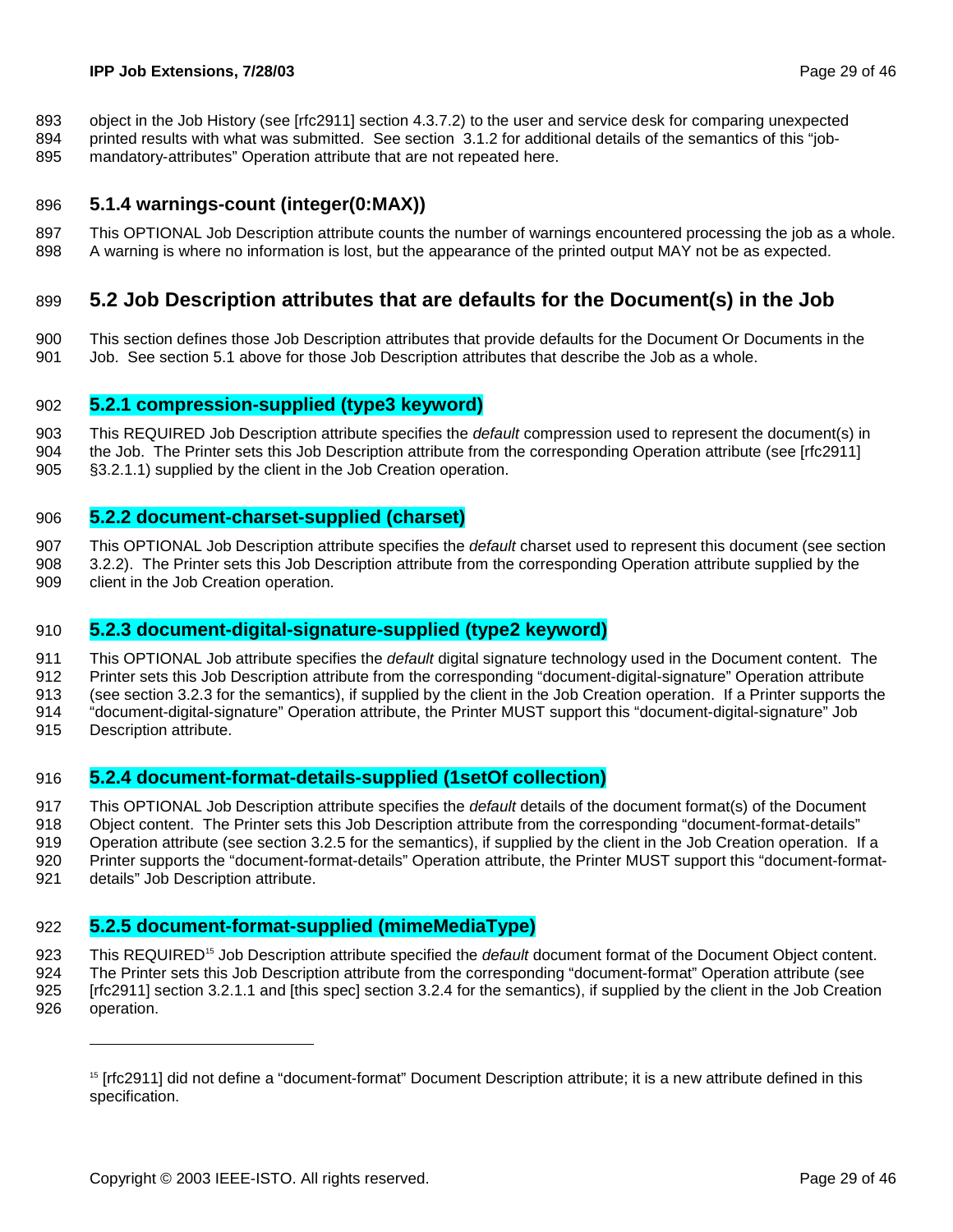#### 927 **5.2.6 document-format-version-supplied (text(127))**

928 This OPTIONAL Job Description attribute specifies the *default* version of the document format of the Document

929 Object content. The Printer sets this Job Description attribute from the corresponding "document-format-version"

930 Operation attribute (see section 3.2.6 for the semantics), if supplied by the client in the Job Creation operation (see 931 section ). If a Printer supports the "document-format-version" Operation attribute, the Printer MUST support this

932 "document-format-version" Job Description attribute.

#### 933 **5.2.7 document-message-supplied (text(MAX))**

934 This OPTIONAL Job Description contains either (1) the *default* message from the user to the operator about the 935 Document(s) or (2) a message from the operator, system administrator, or "intelligent" process to indicate to the end 936 user the reasons for modification or other management action taken on the Document. The Printer populates this 937 Job Description attribute from the "document-message" (text(MAX) Operation attribute value (see section 3.2.7) 938 supplied by the client in the Job Creation operation.

939 In addition, the user and the operator can set the value of this Job Description attribute explicitly using the Set-Job-940 Attributes operation (see [rfc3380]).

### 941 **5.2.8 document-name-supplied (name (MAX))**

942 This REQUIRED Job Description attribute specifies the *default* name of the document (see [rfc2911] §3.2.1.1). The

943 Printer sets this Job Description attribute from the corresponding Operation attribute (see section 3.2.8) supplied by

944 the client in the Job Creation operation.

#### 945 **5.2.9 document-natural-language-supplied (naturalLanguage)**

946 This OPTIONAL Job Description attribute specifies the *default* primary natural language of the Document content 947 (see [rfc2911] section 3.2.1.1). The Printer sets this Job Description attribute from the corresponding Operation 948 attribute (see section 3.2.9) supplied by the client in the Job Creation operation.

### 949 **6 New values to existing attributes**

950 This section defines new values for existing attributes.

### 951 6.1 **New job-state-reasons(1setOf type2 keyword) Values**

952 The REQUIRED "job-state-reasons" Job Description attributes ([rfc2911] section 4.3.8) provide additional information 953 about the job's current state, i.e., information that augments the value of the job's "job-state" attribute.

954 These new values MAY be used with any job state for which the reason makes sense. When implemented, the 955 Printer MUST return these values when the reason applies and MUST NOT return them when the reason no longer 956 applies whether the value of the Job's "job-state" attribute changed or not. When the Job does not have any reasons 957 for being in its current state, the value of the Job's "job-state-reasons" attribute MUST be 'none'.

958 Note: While values cannot be added to the "job-state" attributes without impacting deployed clients that take actions 959 upon receiving "job-state" values, it is the intent that additional "job-state-reasons" values can be defined and 960 registered without impacting such deployed clients. In other words, the "job-state-reasons" attribute are intended to 961 be extensible.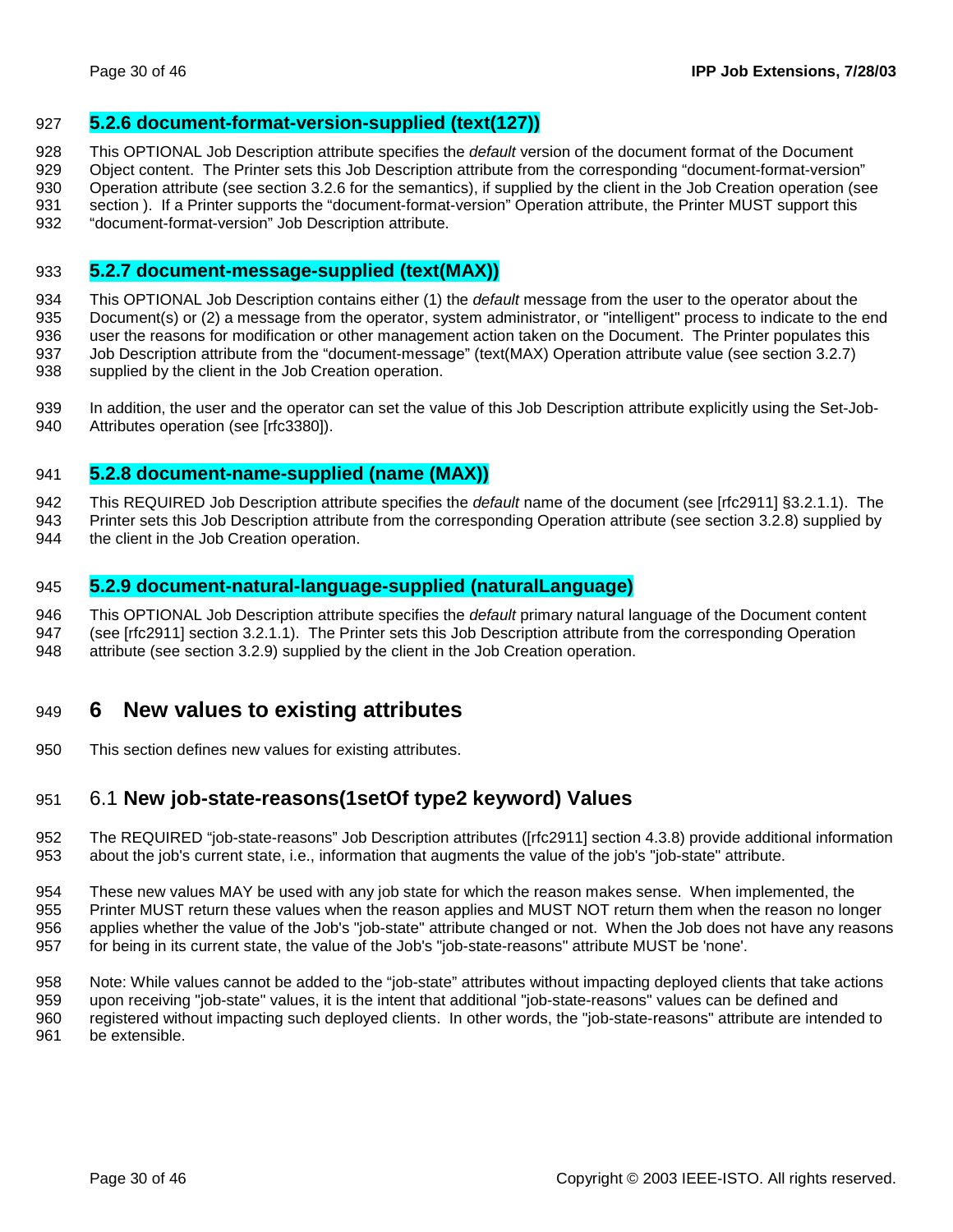962 Table 9 lists the new keyword values for the "job-state-reasons" attribute defined in this specification as indicated in

963 the References column. In Table 9 the keywords are listed in alphabetic order, while in their descriptions following

964 Table 9, they are listed in the most likely order of occurrence to help understanding.

| <b>IPP Job Description</b><br>attribute name | <b>IPP Attribute Syntax</b><br>plus<br>Values | Printer<br>conformance | Reference        |
|----------------------------------------------|-----------------------------------------------|------------------------|------------------|
| job-state-reasons                            | 1setOf type2 keyword                          | MUST                   | [rfc2911] §4.3.8 |
|                                              | digital-signature-did-not-verify              | <b>MAY</b>             | [this spec] §6.1 |
|                                              | digital-signature-type-not-<br>supported      | <b>MAY</b>             | [this spec] §6.1 |
|                                              | errors-detected                               | <b>MAY</b>             | [this spec] §6.1 |
|                                              | job-digital-signature-wait                    | <b>MAY</b>             | [this spec] §6.1 |
|                                              | warnings-detected                             | <b>MAY</b>             | [this spec] §6.1 |

#### 965 **Table 9 - New "job-state-reasons" attribute values**

966

| 967 For ease of understanding, the following value descriptions are presented in the order in which the reasons are likely |
|----------------------------------------------------------------------------------------------------------------------------|
| 968 to occur (if implemented):                                                                                             |

- 969 **'digital-signature-type-not-supported**: One or more documents in the Job contain a digital signature type 970 that is not supported. Implementation or site policy determines the state of the Job once this 971 condition is detected.
- 972 **'job-digital-signature-wait'**: The Job is currently being held because the Job was submitted with a 973 "document-digital-signature" attribute value that is not supported.
- 974 **'digital-signature-did-not-verify'**: One or more documents in the Job contains a digital signature type that is 975 supported (see section 3.2.3), but the signature did not verify when the Printer attempted to verify the 976 signature.
- 977 **'errors-detected'** : If the Printer supports this value, the Printer MUST add this value to "job-state-reasons" 978 when the Printer generates the first error message. That is, a single occurrence of this value is 979 **present in the "job-state-reasons"** Job Description attribute if the Printer has generated one or more 980 errors. An error indicates loss of information, such as a page not imaged. See also the 'warnings-981 detected' value.
- 982 **'warnings-detected'** : If the Printer supports this value, the Printer MUST add this value to "job-state-983 reasons" when the Printer generates the first warning message. That is, a single occurrence of this 984 value is present in the "job-state-reasons" Job Description attribute if the Printer has generated one 985 or more warnings. A warning indicates something did not go as expected, but there was no loss of 986 information. For example, a font substitution. See also the 'errors-detected' value.

### 987 **6.2 New media (type 3 keyword | name(MAX)) Values**

- 988 This section specifies one new value for the "media" Job Template attribute:
- 989 **'choice\_iso\_a4\_210x297mm\_na\_letter\_8.5x11in'**: The client has explicitly allowed a choice of media for 990 the Job. The Printer MUST choose physical media of size na letter 8.5x11in (215.9 x 279.4 mm) or 991 iso\_a4\_210x297mm. The Printer MUST NOT choose physical media of any other size. The Printer 992 MAY scale the image to fit, but any scaling MUST be isomorphic scaling and without image content 993 loss, or overflow to additional sheets (so-called tiling), or truncate (and MUST notify the sending user 994 and receiving user by implementation means if truncation is performed, since that is loss of 995 information).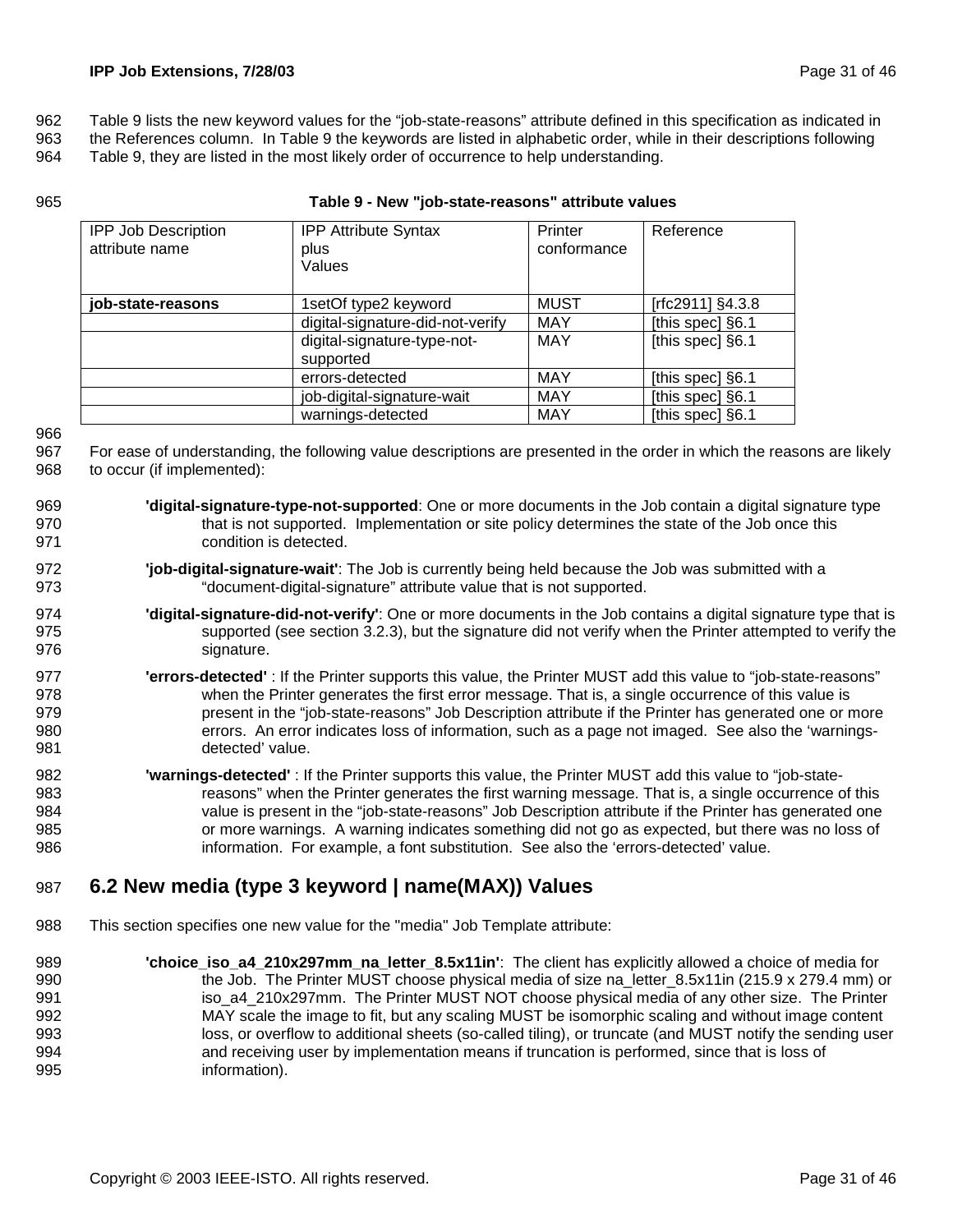996 **Rationale:** If printing by reference, the size of the document isn't known by the submitter.

997 See Annex A (section 18) for additional requirements for a revision of the PWG IEEE/ISTO 5101.1 Candidate 998 Standard [pwg5101.1] to include the new **'choice iso a4 210x297mm na letter 8.5x11in'** and other choice 999 values.

### 1000 **7 New Printer Description attributes**

1001 This section lists *the new* Printer Description attributes defined in this document. These Printer attributes are "xxx-1002 supported" and "xxx-default" Printer attributes which indicate the default and supported values that the Printer 1003 supports.. The Printer MUST support these Printers attributes if the Printer supports the corresponding "xxx" 1004 Operation attributes (see section 3) that the client can supply in a Job Creation or Document Creation request. 1005

1006 The column labels are:

| <b>Column Heading</b> |                                                                                                                                                                                                                                                                                                                                                                                                                                                                                          |
|-----------------------|------------------------------------------------------------------------------------------------------------------------------------------------------------------------------------------------------------------------------------------------------------------------------------------------------------------------------------------------------------------------------------------------------------------------------------------------------------------------------------------|
| "Attribute Syntax"    | the attribute syntax (see [rfc2911] section 4.1). Many "xxx-default" and "xxx-<br>supported" attributes have the 'collection' syntax which consists of a number of<br>member attributes. These member attributes are not listed in this table when they are<br>the same as the corresponding "xxx" attribute in Table 7. Only those few Printer<br>attribute collection attributes that do not have a corresponding Job Template attributes<br>show the member attributes in this table. |
|                       |                                                                                                                                                                                                                                                                                                                                                                                                                                                                                          |
| "Reference"           | the section which defines the semantics of the attribute.                                                                                                                                                                                                                                                                                                                                                                                                                                |

1007

#### 1008 **Table 10 - New Printer Description attributes**

| Printer Description attribute name   | <b>Attribute Syntax</b> | Reference          |
|--------------------------------------|-------------------------|--------------------|
|                                      |                         |                    |
| document-charset-default             | charset                 | [this-spec] §7.1   |
| document-charset-supported           | 1setOf charset          | [this-spec] §7.2   |
| document-digital-signature-default   | type2 keyword           | [this-spec] §7.3   |
| document-digital-signature-supported | 1setOf type2 keyword    | [this-spec] §7.4   |
| document-format-details-default      | collection              | [this-spec] $§7.5$ |
| document-format-details-supported    | 1setOf type2 keyword    | [this-spec] $§7.6$ |
| document-format-version-default      | text(127)               | [this-spec] §7.7   |
| document-format-version-supported    | 1setOf text(127)        | [this-spec] §7.8   |
| document-natural-language-default    | naturalLanguage         | [this-spec] §7.9   |
| document-natural-language-supported  | 1setOf naturalLanguage  | [this-spec] §7.10  |
|                                      |                         |                    |

1009

### 1010 **7.1 document-charset-default (charset)**

1011 This OPTIONAL Printer Description attribute indicates the default charset that the Printer will assume for charset-1012 ambiguous document formats when the client omits the "document-charset" Operation attribute (section 3.2.2). The

1013 Printer MUST support this attribute if it supports the corresponding "document-charset" Operation attribute (see

1014 section 3.2.2)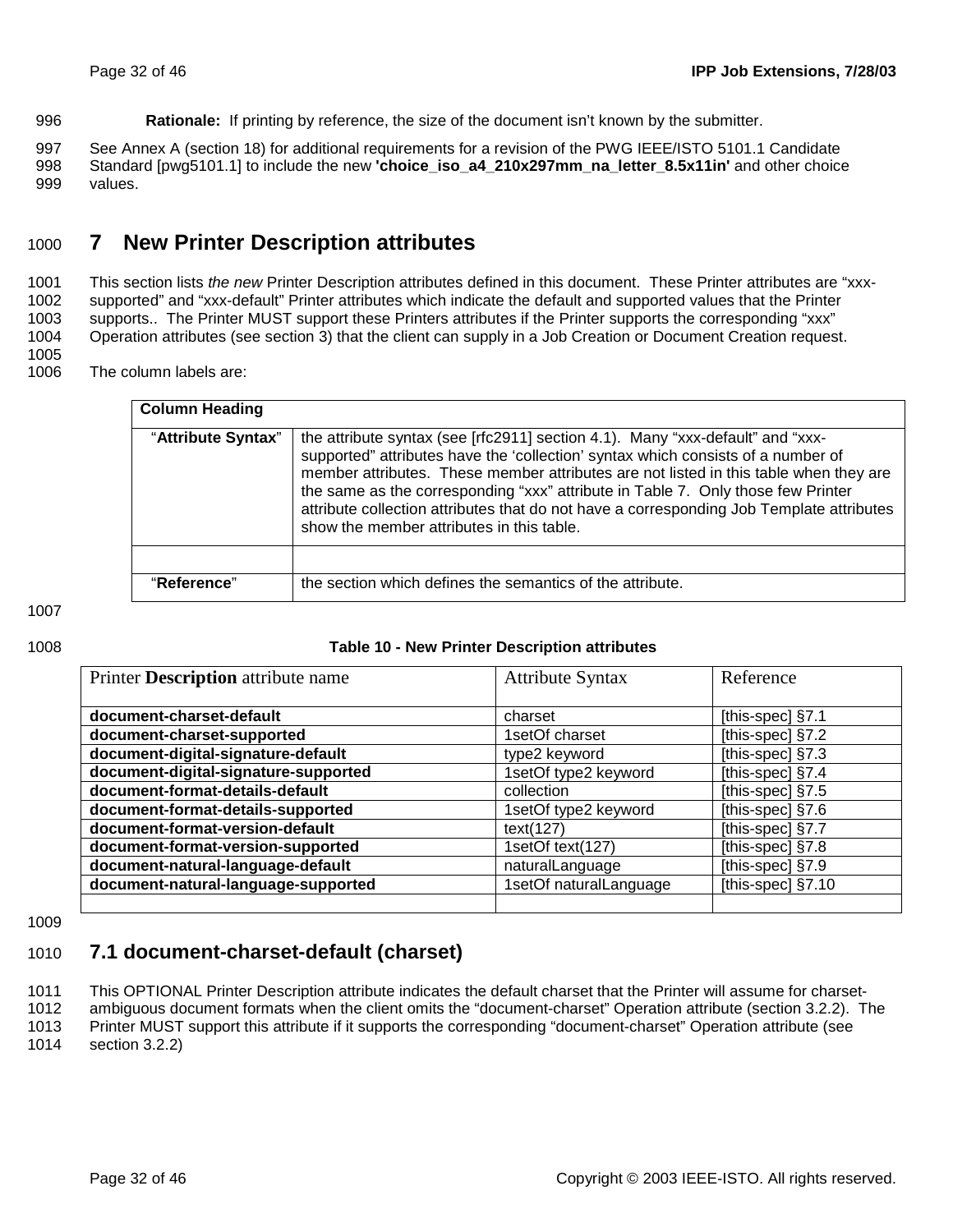### 1015 **7.2 document-charset-supported (1setOf charset)**

1016 This OPTIONAL Printer Description attribute indicates the charsets that the Printer supports in Document Content,

1017 that is, supports as values of the "document-charset" Operation attribute (section 3.2.2). The Printer MUST support

1018 this attribute if it supports the corresponding "document-charset" Operation attribute (see section 3.2.2).

### 1019 **7.3 document-digital-signature-default (type2 keyword)**

1020 This OPTIONAL Printer Description attribute indicates the default digital signature, if any, that the Printer will assume 1021 when the client omits the "document-digital-signature" Operation attribute (section 3.2.3). The Printer MUST support 1022 this attribute if it supports the "document-digital-signature" Operation attribute.

### 1023 **7.4 document-digital-signature-supported (1setOf type2 keyword)**

1024 This OPTIONAL Printer Description attribute indicates the digital signature technologies that the Printer supports in 1025 Document Contents, that is, supports as values of the "document-digital-signature" Operation attribute (section

1026 3.2.3). The Printer MUST support this attribute if it supports the "document-digital-signature" Operation attribute.

### 1027 **7.5 document-format-details-default (collection)**

1028 This OPTIONAL Printer Description attribute indicates the default document format details that the Printer will

1029 assume when the client omits the "document-format-details" Operation attribute (section §3.2.5). The member 1030 attributes are the same as "document-format-details" (see section 3.2.5). The Printer MUST support this attribute, if it

1031 supports the "document-format-details" Operation attribute (see section 3.2.5).

### 1032 **7.6 document-format-details-supported (1setOf type2 keyword)**

1033 This OPTIONAL Printer Description attribute lists the type2 keyword names of the member attributes of "document-1034 format-details" that the Printer supports. The Printer MUST support this "document-format-details" (1setOf type2 1035 keyword) Printer Description attribute, if the Printer supports the "document-format-details" (1setOf collection) 1036 Operation attribute (see section 3.2.5). Table 11 lists the type2 keywords defined for use in the "document-format-1037 details-supported" Printer attribute.

#### 1038 **Table 11 - Keyword values of "document-format-details-supported Printer attribute**

| Type2 keyword values                | Printer conformance |
|-------------------------------------|---------------------|
| document-source-application-name    | <b>MAY</b>          |
| document-source-application-version | <b>MAY</b>          |
| document-source-os-name             | <b>MAY</b>          |
| document-source-os-version          | <b>MAY</b>          |
| document-format                     | <b>MUST</b>         |
| document-format-device-id           | <b>MAY</b>          |
| document-format-version             | <b>MUST</b>         |
| document-natural-language           | MAY                 |

1039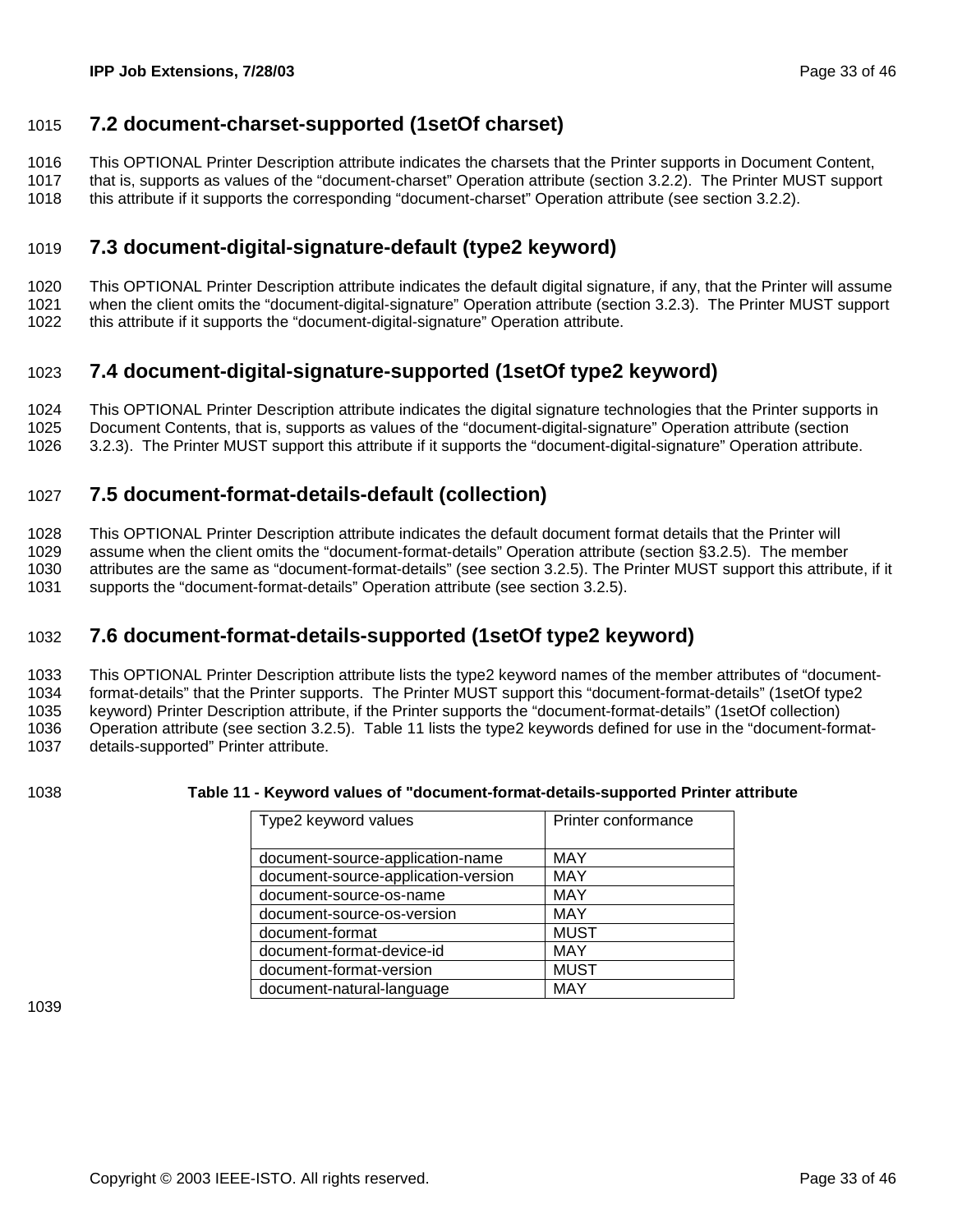### 1040 **7.7 document-format-version-default (text(127))**

1041 This OPTIONAL Printer Description attribute indicates the default document format version that the Printer will

- 1042 assume when the client omits the "document-format-version" Operation attribute (section 3.2.6). The Printer MUST
- 1043 support this attribute if it supports the "document-format-version" Operation attribute.

### 1044 **7.8 document-format-version-supported (1setOf text(127))**

- 1045 This OPTIONAL Printer Description attribute indicates the document format versions that the Printer supports for
- 1046 Document Contents, that is, supports as values of the "document-format-version" Operation attribute (section 3.2.6).
- 1047 The Printer MUST support this attribute if it supports the "document-format-version" Operation attribute.

### 1048 **7.9 document-natural-language-default (naturalLanguage)**

1049 This OPTIONAL Printer Description attribute indicates the default document natural language that the Printer will 1050 assume for Document Content when the client omits the "document-natural-language" Operation attribute ([rfc2911] 1051 section 3.2.1.1). The Printer MUST support this attribute if it supports the "document-natural-language" Operation 1052 attribute.

### 1053 **7.10 document-natural-language-supported (1setOf naturalLanguage)**

1054 This OPTIONAL Printer Description attribute lists the natural languages supported in any of the supported document 1055 formats, that is, it is the union of the natural languages. The Printer MUST support this attribute if it supports the 1056 "document-natural-language" Operation attribute ([rfc2911] section 3.2.1.1).

### 1057 **8 Override Scope of Attributes**

1058 This section defines the Override Scope of the Job Template attributes. An Override Scope is only applicable when 1059 the Job Template attribute is applied as part of an Override [ippOverride]. An Override allows specifying Job 1060 Template attributes that apply to a portion of a Job. The portion of the Job that an Override can apply is referred to 1061 as its Scope. A Scope is the smallest entity to which a Job Template attribute applies. The order of Scopes is: a Job 1062 contains one or more Documents that are printed on one or more Sheets that have up to two Impressions containing 1063 one or more Pages. For a Printer to support a Job Template attribute in an Override, it MUST support the Job 1064 Template at the specified Scope. Furthermore the scope of the attribute MUST be 'Sheet', Impression' or 'Page'. 1065 Although operation attributes can not be used in an Override, their scope is of interest to determine their applicability 1066 in "Send-Document" and "Send-Uri". The various possible scopes of Operation and Job Template attributes are:

| 1067 | Job               | Job Template Attributes that operate on whole Jobs are not applicable as page overrides. |
|------|-------------------|------------------------------------------------------------------------------------------|
| 1068 | <b>Document</b>   | Job Template Attributes that operate on whole Documents are not applicable as page       |
| 1069 |                   | overrides. (The Document operations "Send-Document" and Send-Iri" as well as the         |
| 1070 |                   | Document Object [ippdoc] are used to apply overrides at this level.)                     |
| 1071 | <b>Sheet</b>      | Job Template Attributes that operate on whole Sheets, such as "media" and "finishings".  |
| 1072 |                   | Attributes with this scope MAY be included in "overrides".                               |
| 1073 | <b>Impression</b> | Job Template Attributes that operate on whole Impressions, such as "number-up" or "x-    |
| 1074 |                   | side1-image-shift". Attributes with this scope MAY be included in "overrides".           |
| 1075 | Page              | Job Template Attributes that operate on whole Pages, such as "orientation-requested" or  |
| 1076 |                   | "print-quality". Attributes with this scope MAY be included in "overrides".              |
| 1077 |                   |                                                                                          |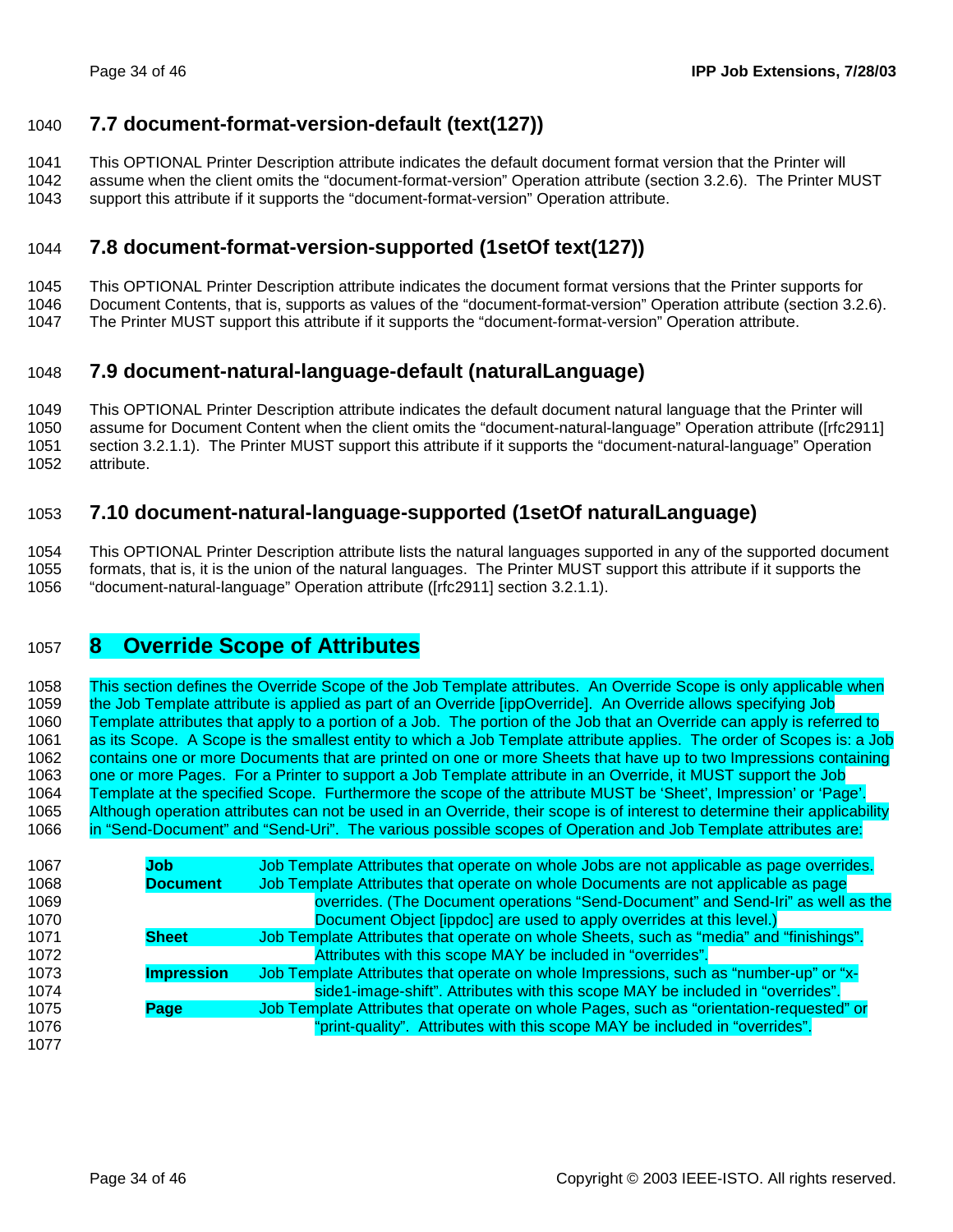### 1078 **8.1 Override Scope of Job Template attributes**

1079 By definition only the "output-device" and "print-content-optimize" attributes from this specification can be used in an 1080 Override.

#### **Table 12 Override Scope for Job Template Attributes**

| <b>Attribute Name</b>    | <b>Override Scope</b> |
|--------------------------|-----------------------|
|                          |                       |
|                          |                       |
|                          |                       |
|                          |                       |
|                          |                       |
|                          |                       |
|                          |                       |
|                          |                       |
|                          |                       |
|                          |                       |
|                          |                       |
|                          |                       |
|                          |                       |
|                          |                       |
|                          |                       |
|                          |                       |
|                          |                       |
|                          |                       |
|                          |                       |
| job-cover-back           | Job                   |
| job-cover-front          | Job                   |
| job-finishings           | Job                   |
| job-finishings-col       | Job                   |
| job-mandatory-attributes | Job                   |
| output-device            | <b>Sheet</b>          |
|                          |                       |
|                          |                       |
| print-content-optimize   | Page                  |

#### 1082

### 1083 **8.2 Scope for Operation attributes**

1084 Although, by definition, Operation attributes do not have an Override Scope, their Scope is applicable since the 1085 attribute may be supplied as an Operation attribute in the Send-Document or Send-URI operations. In these cases, 1086 the Operation attribute overrides the corresponding value supplied at the Job Level in the Create-Job operation. 1087 Table 13 shows the pseudo "Override Scope" of the Operation attributes referenced in this specification. Note that 1088 although these attributes may be used with a Document they can not be used as Overrides.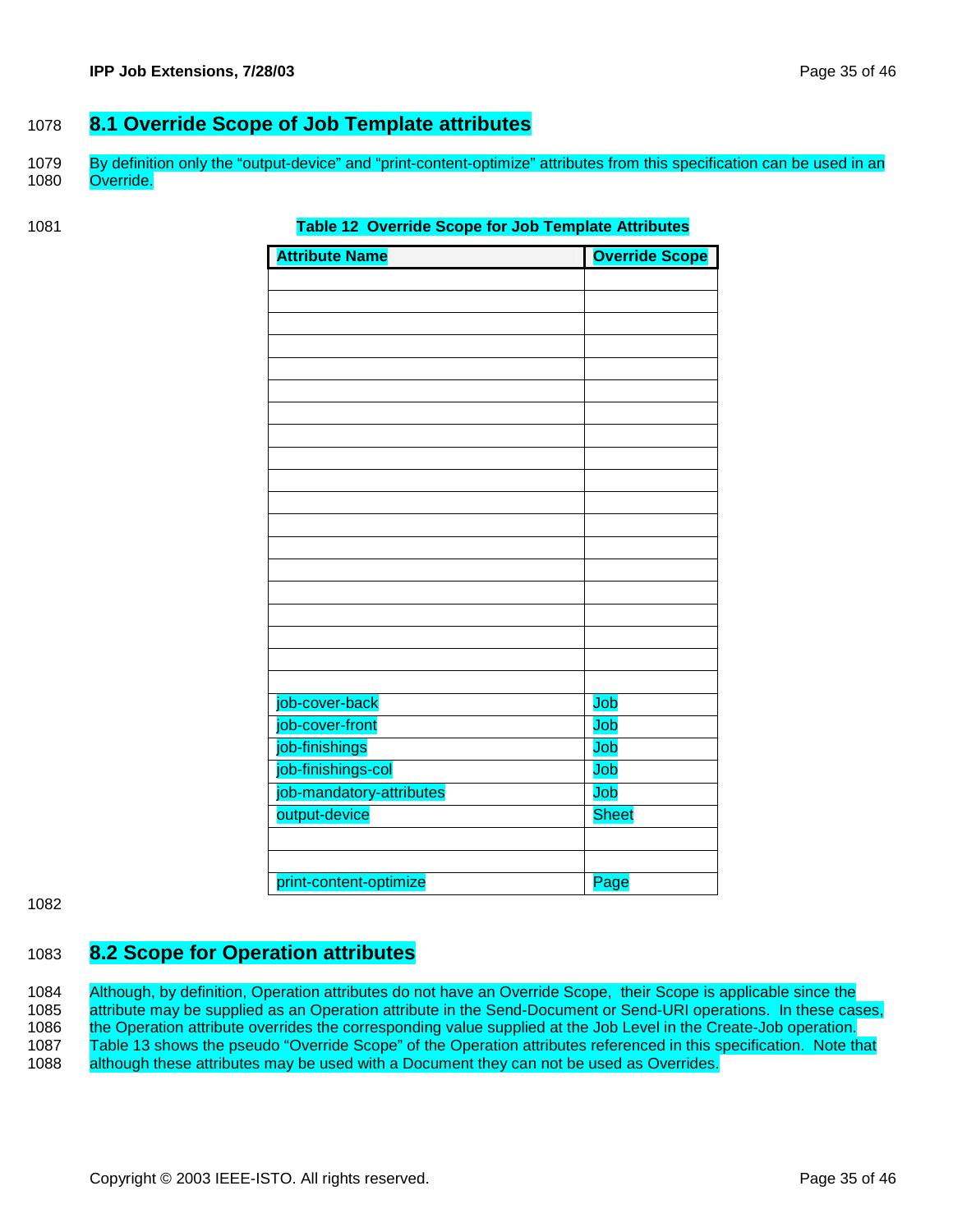| <b>Attribute Name</b>            | <b>Scope</b>    |
|----------------------------------|-----------------|
| compression-supplied             | <b>Document</b> |
| document-charset                 | <b>Document</b> |
|                                  |                 |
| document-digital-signature       | <b>Document</b> |
|                                  |                 |
| document-format-details          | <b>Document</b> |
|                                  |                 |
|                                  |                 |
| document-format-version          | <b>Document</b> |
|                                  |                 |
| document-format-natural-language | <b>Document</b> |
| document-message                 | <b>Document</b> |
|                                  |                 |
| document-name                    | <b>Document</b> |
|                                  |                 |
| document-natural-language        | <b>Document</b> |
|                                  |                 |
|                                  |                 |
|                                  |                 |
|                                  |                 |
|                                  |                 |

#### **Table 13 Scope for Operation Attributes**

1090

### 1091 **9 Conformance Requirements**

1092 This specification contains a number of independent OPTIONAL attributes. This section summarizes the 1093 conformance requirements for Printers and clients.

### 1094 **9.1 Printer conformance requirements**

- 1095 In order to claim conformance to this specification,
- 1096 1. A Vendor MUST explicitly identify the attributes and values supported by the Printer implementation in 1097 any such claim of conformance. In addition, the Vendor's Printer implementation:
- 1098 2. MUST meet the conformance requirements for Printers specified in [rfc2911].
- 1099 3. MUST support one or more OPTIONAL Operation attribute according to section 3 and the corresponding 1100 Job Description attributes in section 4.1.5.4 and corresponding Printer attributes in section 7. & and 1101 combine with #3
- 1102 4. MAY support any Job Template attribute according to section 4.
- 1103 5. MAY support any of the "job-state-reasons" values according to section 6.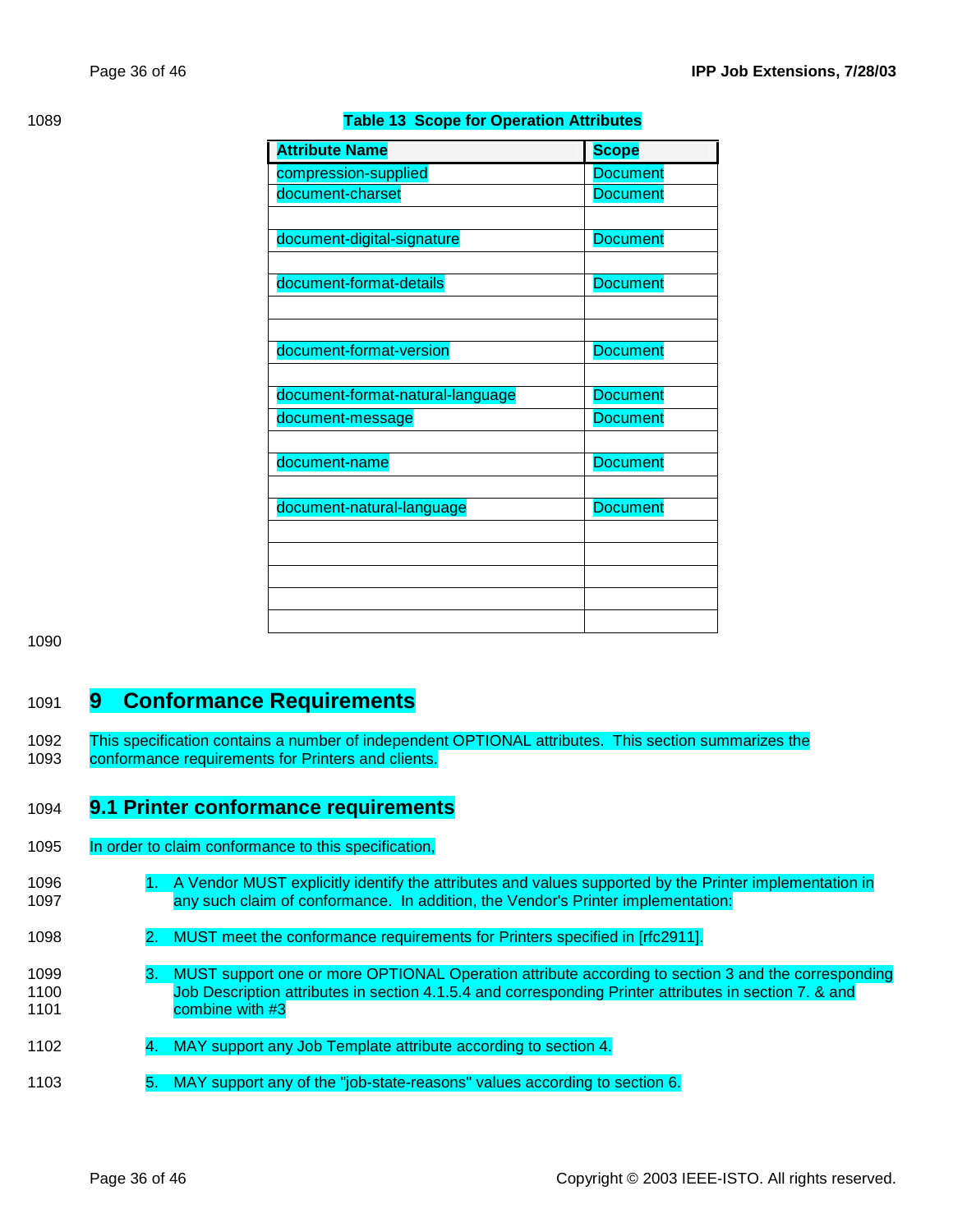#### 1104 **9.2 Client conformance requirements**

1105 In order to claim conformance to this specification,

- 1106 1. A Vendor MUST explicitly identify the attributes and values supported by the client implementation in any 1107 such claim of conformance. In addition, the Vendor's client:
- 1108 2. MUST meet the conformance requirements for clients specified in [rfc2911]
- 1109 3. MUST support at least one Operation attribute according to section 3 and the corresponding Job Description 1110 **attributes in section 4.1.5.4 and corresponding Printer attributes in section 7. & combine with #3**
- 1111 4. MAY support any Job Template attribute according to section 4.

### 1112 **10 Normative References**

| 1113<br>1114<br>1115 | [ $dcs2.0$ ]  | Document Color Separation (DCS), version 2.0. Available at:<br>http://www.npes.org/standards/Tools/DCS20Spec.pdf                                                                                                                                   |
|----------------------|---------------|----------------------------------------------------------------------------------------------------------------------------------------------------------------------------------------------------------------------------------------------------|
| 1116<br>1117<br>1118 | [dss]         | U.S. Department of Commerce, "Digital Signature Standard (DDS)", Federal Information Processing<br>Standards Publication 186-1 (FIPS PUB 186-1), December 15, 1998.                                                                                |
| 1119                 | [ippdoc]      |                                                                                                                                                                                                                                                    |
| 1120<br>1121         |               | Hastings, T., and P. Zehler, "Internet Printing Protocol (IPP): Document Object", October 14, 2002,<br>ftp://ftp.pwg.org/pub/pwg/ipp/new_DOC/wd-ippdoc10-20030519.doc, .pdf, .rtf <work in="" progress=""></work>                                  |
| 1122                 | [ippOverride] |                                                                                                                                                                                                                                                    |
| 1123<br>1124         |               | Zehler, P., Herriot, R., and K. Ocke, "Internet Printing Protocol (IPP): Page Overrides", May 27, 2003,<br>ftp://ftp.pwg.org/pub/pwg/ipp/new_EXC/wd-ippOverride10-20030527.doc, .pdf, .rtf, <work in="" progress=""></work>                        |
| 1125<br>1126<br>1127 |               | [ippjobx] - this specification<br>Hastings, T., and P. Zehler, "Internet Printing Protocol (IPP): Job Extensions", May 30, 2003,<br>ftp://ftp.pwg.org/pub/pwg/ipp/new_JOBX/wd-ippjobx10-20030530.doc, .pdf, .rtf, <work in="" progress="">.</work> |
| 1128<br>1129<br>1130 | [iso12639]    | ISO 12639:1998 Graphic technology -- Prepress digital data exchange -- Tag image file format for image<br>technology (TIFF/IT), 1998.                                                                                                              |
| 1131<br>1132<br>1133 | [iso15930]    | ISO 15930-1:2001 Graphic technology -- Prepress digital data exchange -- Use of PDF -- Part 1: Complete<br>exchange using CMYK data (PDF/X-1 and PDF/X-1a), 2001.                                                                                  |
| 1134<br>1135<br>1136 | [pdf]         | "Adobe Portable Document Format", Version 1.4, PDF Reference, Third Edition, Adobe Systems<br>Incorporated, http://www.adobe.com, December 2001.                                                                                                   |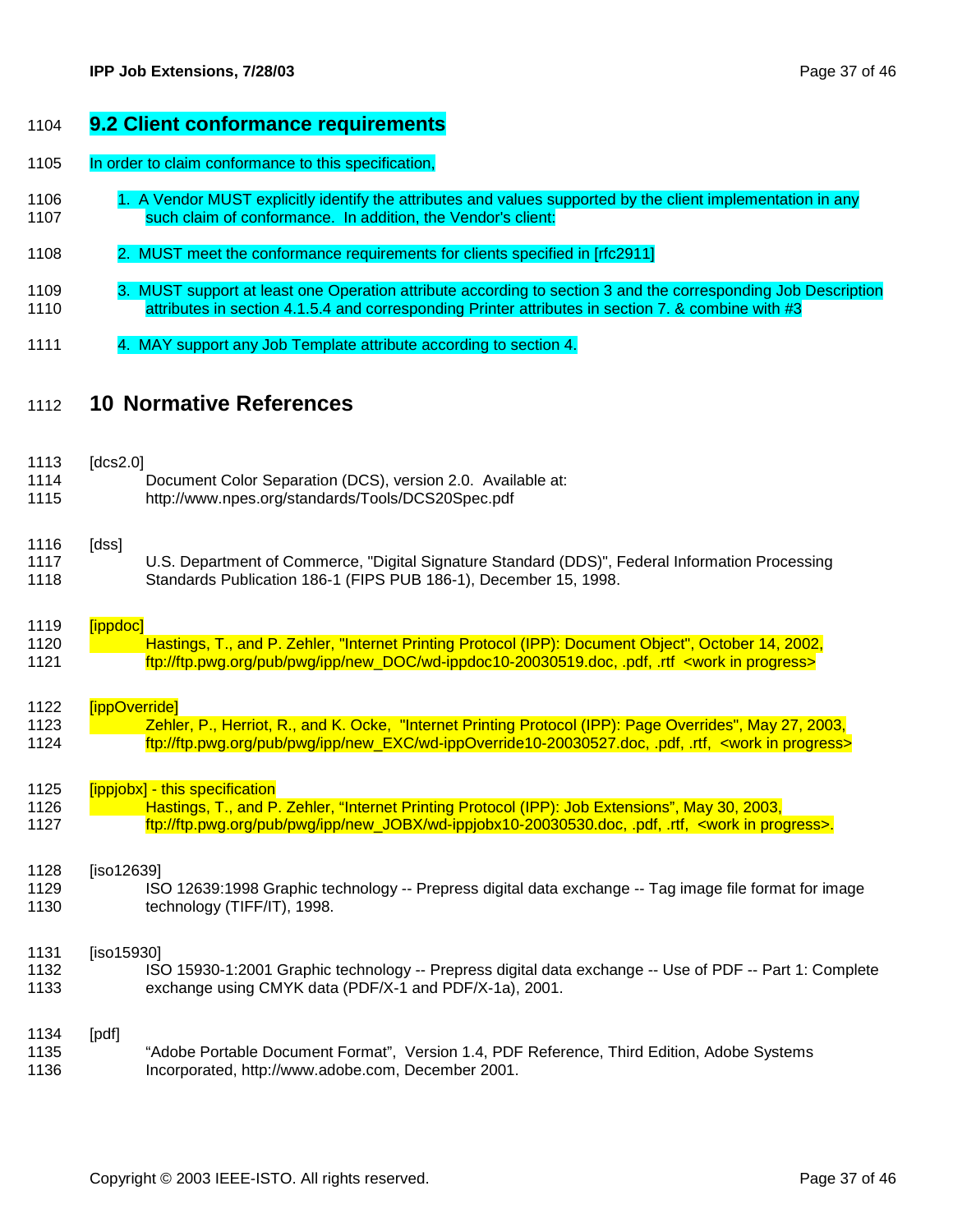| 1137 | [pwg5100.4]                                                                                                                               |
|------|-------------------------------------------------------------------------------------------------------------------------------------------|
| 1138 | Herriot, R., Ocke, K., "Internet Printing Protocol (IPP): Override Attributes for Documents and Pages", IEEE-                             |
| 1139 | ISTO 5100.4:2001, February 7, 2001, ftp://ftp.pwg.org/pub/pwg/standards/pwg5100.4.pdf. - being obsoleted                                  |
| 1140 | by (1) a new Page Overrides specification which removes the "document-overrides" Job Template attribute                                   |
| 1141 | and Operation attribute in favor of using the Document Object [ippdoc] and (2) a clarified definition of                                  |
| 1142 | "pages-per-subset" Job Template attribute [ippfutures].                                                                                   |
| 1143 | [pwg5100.3]                                                                                                                               |
| 1144 | Ocke, K., Hastings, T., "Internet Printing Protocol (IPP): Production Printing Attributes - Set1", IEEE-ISTO                              |
| 1145 | 5100.3-2001, February 12, 2001, ftp://ftp.pwg.org/pub/pwg/standards/pwg5100.3.pdf.                                                        |
| 1146 | [ $rfc1991$ ]                                                                                                                             |
| 1147 | D. Atkins, W. Stallings, P. Zimmermann, "PGP Message Exchange Formats", RFC 1991, August, 1996.                                           |
| 1148 | [ $rfc2046$ ]                                                                                                                             |
| 1149 | Freed, N., and N. Borenstein, "Multipurpose Internet Mail Extensions (MIME) Part Two: Media Types", RFC                                   |
| 1150 | 2046, November 1996.                                                                                                                      |
| 1151 | [ $rfc2634$ ]                                                                                                                             |
| 1152 | P. Hoffman, "Enhanced Security Services for S/MIME", RFC 2634, June 1999.                                                                 |
| 1153 | [rfc2854]                                                                                                                                 |
| 1154 | Connolly, D., and L. Masinter, "The 'text/html' Media Type", RFC 2854, June 2000.                                                         |
| 1155 | [ $rfc2911$ ]                                                                                                                             |
| 1156 | R. deBry, T. Hastings, R. Herriot, S. Isaacson, P. Powell, "Internet Printing Protocol/1.1: Model and                                     |
| 1157 | Semantics", RFC 2911, September 2000.                                                                                                     |
| 1158 | [ $rfc3380$ ]                                                                                                                             |
| 1159 | Hastings, T., Herriot, R., Kugler, C., and H. Lewis, "Internet Printing Protocol (IPP): Job and Printer Set                               |
| 1160 | Operations", RFC 3380, September 2002.                                                                                                    |
| 1161 | [ $rfc3382$ ]                                                                                                                             |
| 1162 | deBry, R., Hastings, T., Herriot, R., Ocke, K., and P. Zehler, "Internet Printing Protocol (IPP): The 'collection'                        |
| 1163 | attribute syntax", RFC 3382, September 2002.                                                                                              |
| 1164 | [upnp]                                                                                                                                    |
| 1165 | Microsoft, "Basic PrintBasic: 1.0 Service Template Version 1.01 For Universal Plug and Play Version 1.0"                                  |
| 1166 | [xmldsig]                                                                                                                                 |
| 1167 | D. Eastlake, J. Reagle, D. Solo "XML-Signature Syntax and Processing", <draft-ietf-xmldsig-core-11.txt>,</draft-ietf-xmldsig-core-11.txt> |
| 1168 | October 31, 2000.                                                                                                                         |
| 1169 | <b>11 Informative References</b>                                                                                                          |
| 1170 | $[fsg-jt]$                                                                                                                                |

1171 Free Software Group, Open Printing Job Ticket API, Visit: http://www.freestandards.org/openprinting/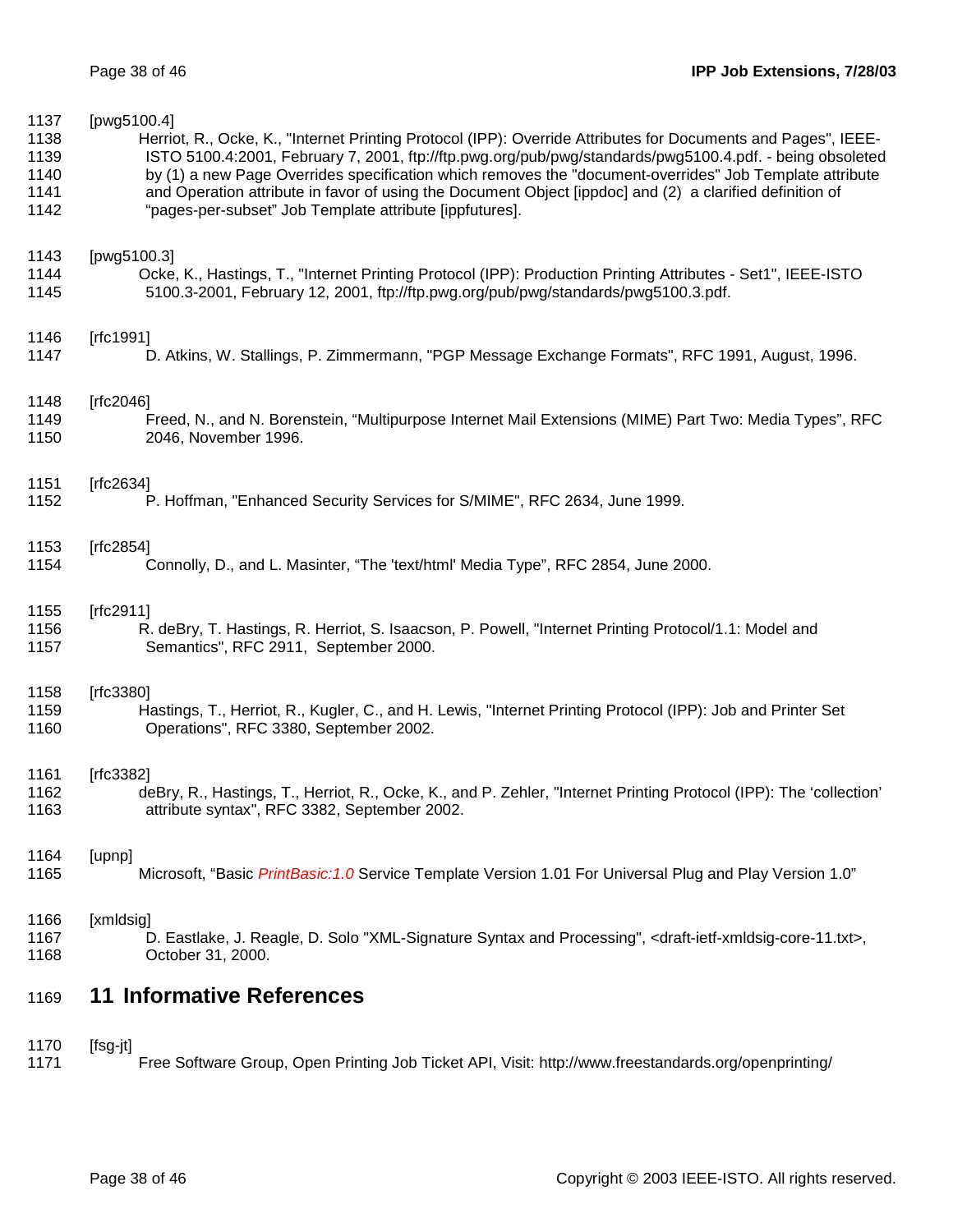| 1172 | [ippact]                                                                                                        |
|------|-----------------------------------------------------------------------------------------------------------------|
| 1173 | Carney, D., and H. Lewis, "Internet Printing Protocol (IPP), "-actual" attributes extension", work in progress, |
| 1174 | January 31, 2003, ftp://ftp.pwg.org/pub/pwg/ipp/new_ACT/pwg-ipp-actual-attrs-v04-030131.pdf                     |
| 1175 | [ippfax]                                                                                                        |
| 1176 | Moore, P., Songer, G., Hastings, T., McDonald, Pulera, and M. Joel, "IPP FAX Protocol", July 26, 2001,          |
| 1177 | ftp://ftp.pwg.org/pub/pwg/QUALDOCS/pwg-ifx-ippfax-P16-030423.pdf.                                               |
| 1178 | [ippfutures]                                                                                                    |
| 1179 | Work in progress to contain attributes not needed immediately. No draft is currently available.                 |
| 1180 | [pwg-psi]                                                                                                       |
| 1181 | "Print Service Interface (PSI)", work in progress to become a PWG IEEE-ISTO standard. Visit                     |
| 1182 | http://www.pwg.org/.                                                                                            |
| 1183 | [pwg-sm]                                                                                                        |
| 1184 | Zehler, P., and S. Albright, "PWG Semantic Model", work in progress to become a PWG IEEE-ISTO standard,         |
| 1185 | version 0.11, September 27, 2002. ftp://ftp.pwg.org/pub/pwg/Semantic-Model/PWG-Semantic-Model.pdf               |
| 1186 | [rfc2565]                                                                                                       |
| 1187 | Herriot, R., Butler, S., Moore, P., and R. Turner, "Internet Printing Protocol/1.0: Encoding and Transport",    |
| 1188 | RFC 2565, April 1999.                                                                                           |
| 1189 | [ $rfc2566$ ]                                                                                                   |
| 1190 | R. deBry, T. Hastings, R. Herriot, S. Isaacson, and P. Powell, "Internet Printing Protocol/1.0: Model and       |
| 1191 | Semantics", RFC 2566, April 1999.                                                                               |
| 1192 | [ $rfc2567$ ]                                                                                                   |
| 1193 | Wright, D., "Design Goals for an Internet Printing Protocol", RFC 2567, April 1999.                             |
| 1194 | [ $rfc2568$ ]                                                                                                   |
| 1195 | Zilles, S., "Rationale for the Structure and Model and Protocol for the Internet Printing Protocol", RFC 2568,  |
| 1196 | April 1999.                                                                                                     |
| 1197 | [rfc2569]                                                                                                       |
| 1198 | Herriot, R., Hastings, T., Jacobs, N., Martin, J., "Mapping between LPD and IPP Protocols", RFC 2569, April     |
| 1199 | 1999.                                                                                                           |
| 1200 | [ $rfc3196$ ]                                                                                                   |
| 1201 | Hastings, T., Manros, C., Zehler, P., Kugler, C., and H. Holst, "Internet Printing Protocol/1.1: Implementer's  |
| 1202 | Guide", RFC 3196, November 2001.                                                                                |
| 1203 | [ $rfc3239$ ]                                                                                                   |
| 1204 | Kugler, C., Lewis, H. and T. Hastings, "Internet Printing Protocol (IPP): Requirements for Job, Printer, and    |
| 1205 | Device Administrative Operations", RFC 3239, February 2002.                                                     |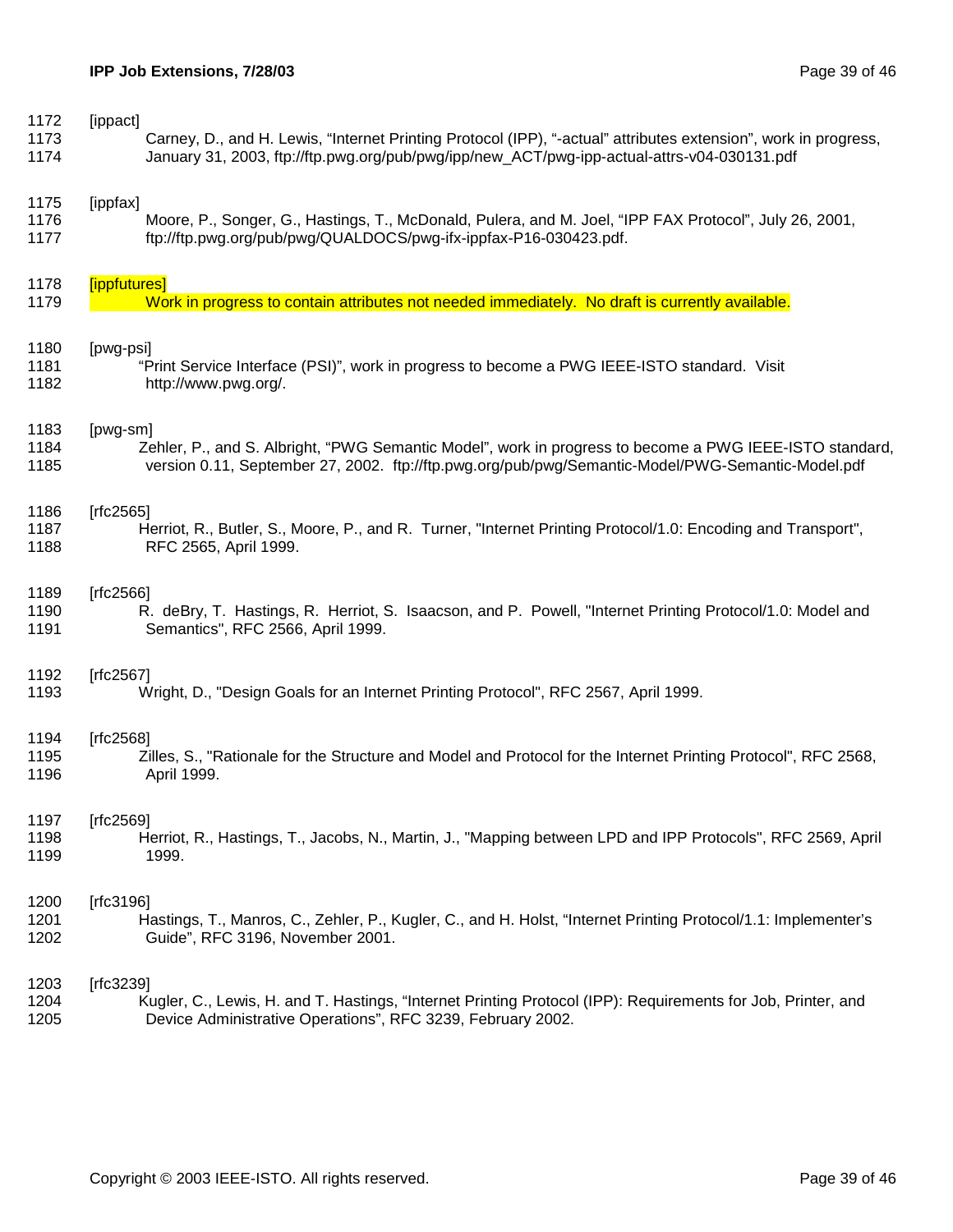### **12 IANA Considerations**

1207 This section contains the registration information for IANA to add to the various IPP Registries according to the 1208 procedures defined in RFC 2911 [rfc2911] section 6 to cover the definitions in this document. The resulting 1209 registrations will be published in the http://www.iana.org/assignments/ipp-registrations registry.

*Note to the PWG Editor: Replace the References below to [this spec] with the IEEE-ISTO standard number for the appropriate document, so that it accurately reflects the content of the information for the IANA Registry.* 

#### **12.1 Attribute Registrations**

1213 The following table lists all the attributes defined in this specification. These are to be registered according to the 1214 procedures in RFC 2911 [rfc2911] section 6.2. If the attribute has a separate sub-section definition in this 1215 specification, that sub-section is listed as the Reference. This table contains the reference to another specification 1216 that completely defines each attribute.

| Attribute Name (attribute syntax)                    | Reference   | Section |
|------------------------------------------------------|-------------|---------|
|                                                      |             |         |
| Job Description attributes:                          |             |         |
| compression-supplied (type3 keyword)                 | [this spec] | 5.2.1   |
| document-charset-supplied (charset)                  | [this spec] | 5.2.2   |
| document-digital-signature-supplied (type2 keyword)  |             |         |
|                                                      | [this spec] | 5.2.3   |
| document-format-details-supplied (1setOf collection) |             |         |
|                                                      | [this spec] | 5.2.4   |
| document-source-application-name (name(MAX))         | [this spec] | 5.2.4   |
| document-source-application-version (text(127))      |             |         |
|                                                      | [this spec] | 5.2.4   |
| $document-source-os-name (name(40))$                 | [this spec] | 5.2.4   |
| document-source-os-version (text(40))                | [this spec] | 5.2.4   |
| document-format (mimeMediaType)                      | [this spec] | 5.2.4   |
| document-format-device-id (text(127))                | [this spec] | 5.2.4   |
| document-format-version (text(127)                   | [this spec] | 5.2.4   |
| document-natural-language (1setOf naturalLanguage)   |             |         |
|                                                      | [this spec] | 5.2.4   |
| document-format-supplied (mimeMediaType)             | [this spec] | 5.2.5   |
| document-format-version-supplied (text(127))         | [this spec] | 5.2.6   |
| document-message-supplied (text(MAX))                | [this spec] | 5.2.7   |
| document-name-supplied (name(MAX))                   | [this spec] | 5.2.8   |
| document-natural-language-supplied (naturalLanguage) |             |         |
|                                                      | [this spec] | 5.2.9   |
| errors-count (integer(0:MAX))                        | [this spec] | 5.1.1   |
| job-attribute-fidelity (boolean)                     | [this spec] | 5.1.2   |
| job-mandatory-attributes (1setOf type2 keyword)      | [this spec] | 5.1.3   |
| $warnings-count (integer(0:MAX))$                    | [this spec] | 5.1.4   |

#### **Job Template attributes:**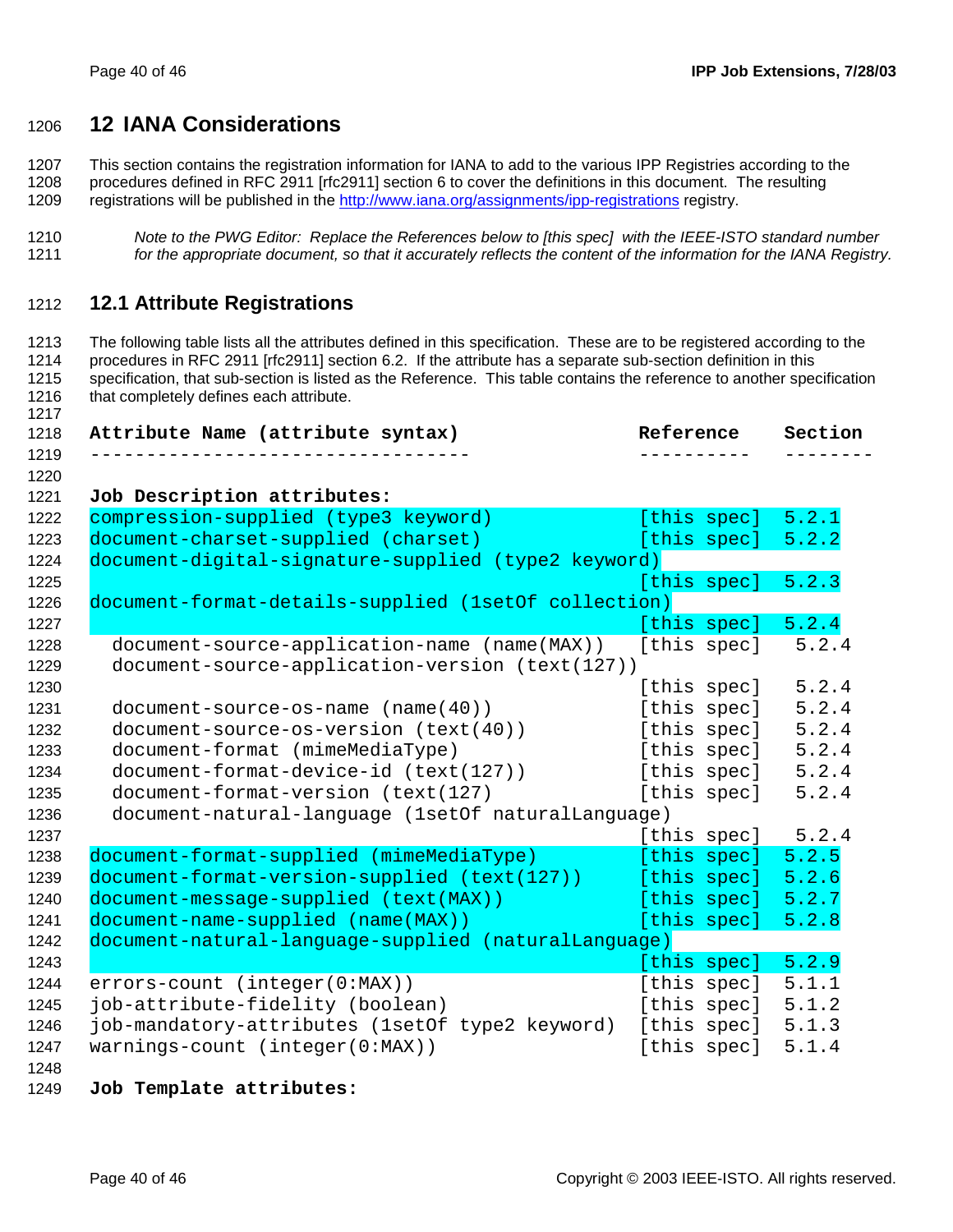| job-copies (integer(1:MAX))                                                                                                 | 4.1.1<br>[this spec]   |     |
|-----------------------------------------------------------------------------------------------------------------------------|------------------------|-----|
| job-copies-default (integer(1:MAX))                                                                                         | [this spec]<br>4.1.1.1 |     |
| job-copies-supported (rangeOfInteger(1:MAX))                                                                                | [this spec]<br>4.1.1.2 |     |
| job-copies-actual (1setOf Integer(1:MAX))                                                                                   | [this spec]<br>4.1.1.3 |     |
| job-cover-back (collection)                                                                                                 | [this spec]<br>4.1.2   |     |
| <member "cover-back"="" [pwg5100.3]<="" are="" as="" attributes="" same="" td="" the=""><td>3.1&gt;</td><td></td></member>  | 3.1>                   |     |
| job-cover-back-default (collection)                                                                                         | [this spec]<br>4.1.2.1 |     |
| <member "cover-back"="" [pwg5100.3]<="" are="" as="" attributes="" same="" td="" the=""><td>3.1&gt;</td><td></td></member>  | 3.1>                   |     |
| job-cover-back-supported (1setOf type2 keyword) [this spec]                                                                 | 4.1.2.2                |     |
| job-cover-back-actual (1setOf collection)                                                                                   | [this spec]<br>4.1.2.3 |     |
| <member "cover-back"[pwq5100.3]<="" are="" as="" attributes="" same="" td="" the=""><td>3.1</td><td></td></member>          | 3.1                    |     |
| job-cover-front (collection)                                                                                                | [this spec]            |     |
| 4.1.34.1.2.3                                                                                                                |                        |     |
| <member "cover-front"="" 3.1="" [pwg5100.3]="" are="" as="" attributes="" same="" the=""></member>                          |                        |     |
|                                                                                                                             | [this spec]<br>4.1.3.1 |     |
| job-cover-front-default (collection)                                                                                        |                        |     |
| <member "cover-front"="" [pwg5100.3]<="" are="" as="" attributes="" same="" td="" the=""><td>3.1&gt;</td><td></td></member> | 3.1>                   |     |
| job-cover-front-supported (1setOf type2 keyword) [this spec]                                                                | 4.1.3.2                |     |
| job-cover-front (1setOf collection)                                                                                         | [this spec]<br>4.1.3.3 |     |
| <member "cover-front"="" [pwg5100.3]<="" are="" as="" attributes="" same="" td="" the=""><td>3.1</td><td></td></member>     | 3.1                    |     |
| job-finishings (1setOf type2 enum)                                                                                          | [this spec]<br>4.1.4   |     |
| job-finishings-default (1setOf type2 enum)                                                                                  | [this spec]<br>4.1.4.1 |     |
| job-finishings-ready (lsetOf type2 enum)                                                                                    | [this spec]<br>4.1.4.2 |     |
| job-finishings-supported (1setOf type2 keyword) [this spec]                                                                 | 4.1.4.3                |     |
| job-finishings-actual (1setOf type2 enum)                                                                                   | [this spec]<br>4.1.4.4 |     |
| job-finishings-col (1setOf collection)                                                                                      | [this spec]<br>4.1.5   |     |
| <member "finishings-col"[pwg5100.3]="" 3.2="" are="" as="" attributes="" same="" the=""></member>                           |                        |     |
| job-finishings-col-default (1setOf type2 enum) [this spec]                                                                  | 4.1.5.1                |     |
| job-finishings-col-ready (lsetOf type2 enum)                                                                                | 4.1.5.2<br>[this spec] |     |
| job-finishings-col-supported (1setOf type2 keyword)                                                                         |                        |     |
|                                                                                                                             | [this spec] $4.1.5.3$  |     |
| job-finishings-col-actual (1setOf collection)                                                                               | [this spec] $4.1.5.4$  |     |
| <member "finishings-col"="" 3.2="" [pwg5100.3]="" are="" as="" attributes="" same="" the=""></member>                       |                        |     |
| output-device (name(127))                                                                                                   | [this spec] $4.2.1$    |     |
| output-device-ready (1setOf name(127))                                                                                      | 4.2.1.2<br>[this spec] |     |
| output-device-supported (1setOf name(127))                                                                                  | [this spec]<br>4.2.1.3 |     |
| output-device-actual (1setOf name(127))                                                                                     | [this spec]<br>4.2.1.4 |     |
|                                                                                                                             |                        |     |
| print-content-optimize (type2 keyword)                                                                                      | 4.2.2<br>[this spec]   |     |
| print-content-optimize-default (type2 keyword) [this spec]                                                                  | 4.2.2.1                |     |
| print-content-optimize-supported (1setOf type2 keyword)                                                                     |                        |     |
|                                                                                                                             | 4.2.2.2<br>[this spec] |     |
| print-content-optimize-actual (1setOf type2 keyword)                                                                        |                        |     |
|                                                                                                                             | 4.2.2.3<br>[this spec] |     |
|                                                                                                                             |                        |     |
| Printer Description attributes:                                                                                             |                        |     |
| document-charset-default (charset)                                                                                          | [this spec]            | 7.1 |
| document-charset-supported (1setOf charset)                                                                                 | [this spec]            | 7.2 |
|                                                                                                                             |                        |     |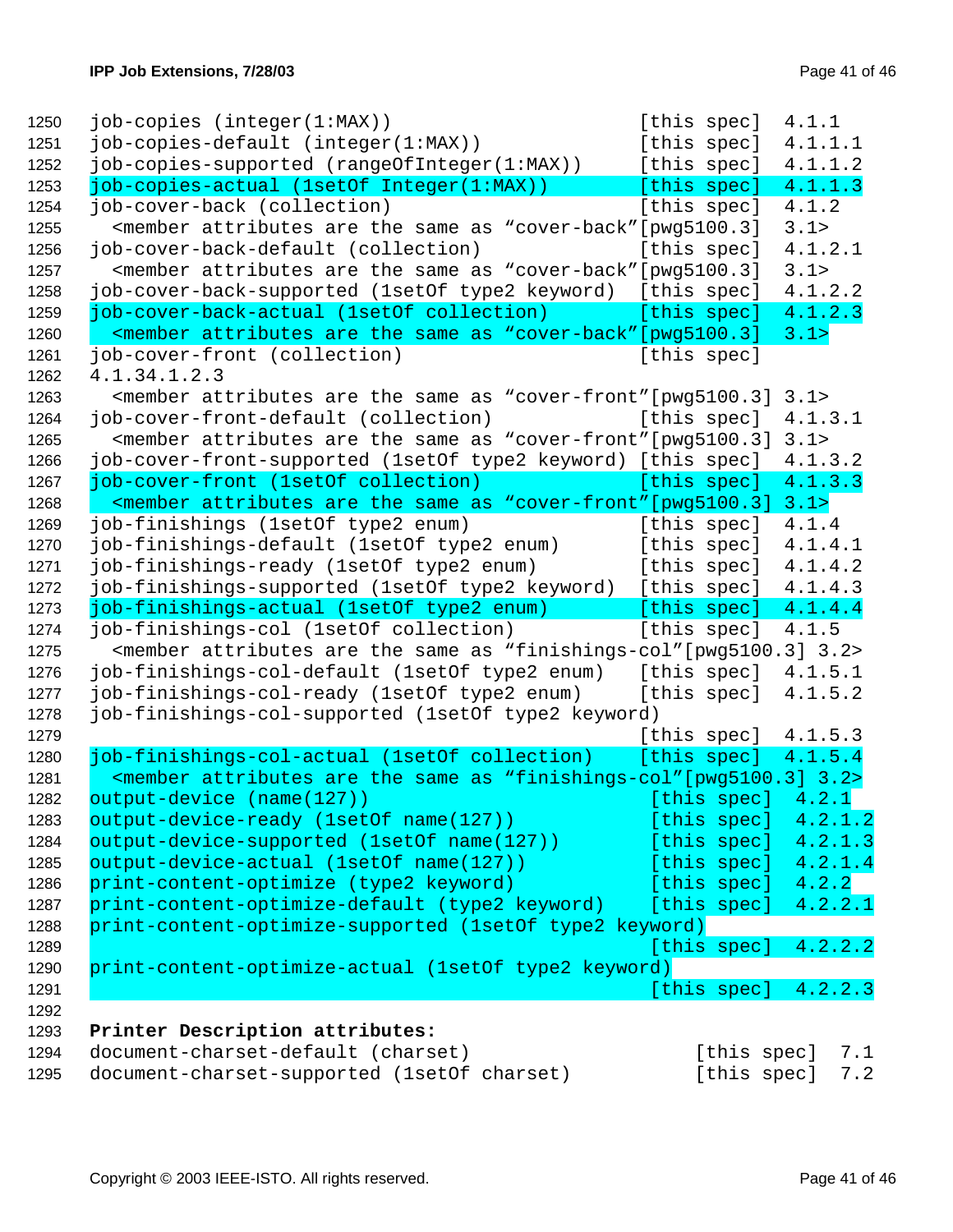```
1296 document-digital-signature-default (type2 keyword) [this spec] 7.3
1297 document-digital-signature-supported (1setOf type2 keyword)
1298 I and the contract of the contract of the contract of the species of the species [ this species 7.41299 document-format-details-default (collection) [this spec] 7.5
1300 <member attributes are the same as "document-format-details"
1301 Interval 2.5 and 2.5 and 2.5 and 2.5 and 2.5 and 2.6 and 2.6 and 2.6 and 2.6 and 2.6 and 2.6 and 2.6 and 2.6 and 2.6 and 2.6 and 2.6 and 2.6 and 2.6 and 2.6 and 2.6 and 2.6 and 2.6 and 2.6 and 2.6 and 2.6 and 2.6 and
1302 document-format-details-supported (1setOf type2 keyword)
1303 [this spec] 7.6
1304 document-format-version-default (text(127)) [this spec] 7.7
1305 document-format-version-supported (1setOf text(127)) [this spec] 7.8
1306 document-natural-language-default (naturalLanguage) [this spec] 7.9
1307 document-natural-language-supported (1setOf naturalLanguage)
1308 [this spec] 7.10
1309 
1310 Operation attributes:
1311 document-charset (charset) [this spec] 3.2.2
1312 document-digital-signature (type2 keyword) [this spec] 3.2.3
1313 document-format-details (1setOf collection) [this spec] 3.2.5
1314 document-source-application-name (name(MAX)) [this spec] 3.2.5.1
1315 document-source-application-version (text(127))
1316 1316 1316 1316
1317 document-source-os-name (name(40)) [this spec] 3.2.5.3
1318 document-source-os-version (text(40)) [this spec] 3.2.5.4
1319 document-format (mimeMediaType) [this spec] 3.2.5.5
1320 document-format-device-id (text(127)) [this spec] 3.2.5.6
1321 document-format-version (text(127) [this spec] 3.2.5.7
1322 document-natural-language (1setOf naturalLanguage)
1323 Intervention Contract Contract Contract Contract Contract Contract Contract Contract Contract Contract Contract Contract Contract Contract Contract Contract Contract Contract Contract Contract Contract Contract Contr
1324 document-format-version (text(127)) [this spec] 3.2.6
1325 document-natural-language (naturalLanguage) [this spec] 3.2.9
1326 job-mandatory-attributes (1setOf type2 keyword) [this spec] 3.1.2
1327 12.2 Keyword attribute values 
1328 document-digital-signature (type2 keyword) [this spec] 3.2.3
1329 document-digital-signature-default (type2 keyword)
1330 [this spec] 7.3
1331 document-digital-signature-supported (1setOf type2 keyword)
1332 Intervention Contract Contract Contract Contract Contract Contract Contract Contract Contract Contract Contract Contract Contract Contract Contract Contract Contract Contract Contract Contract Contract Contract Contr
1333 dss [this spec] 3.2.3
1334 none [this spec] 3.2.3
1335 pgp [this spec] 3.2.3
1336 smime [this spec] 3.2.3
1337 xmldsig 2.2.3
1338 
1339 document-format-details-supported (1setOf type2 keyword)
1340 for the contract of the contract of the contract of the contract of the contract of the contract of the contract of the contract of the contract of the contract of the contract of the contract of the contract of the
```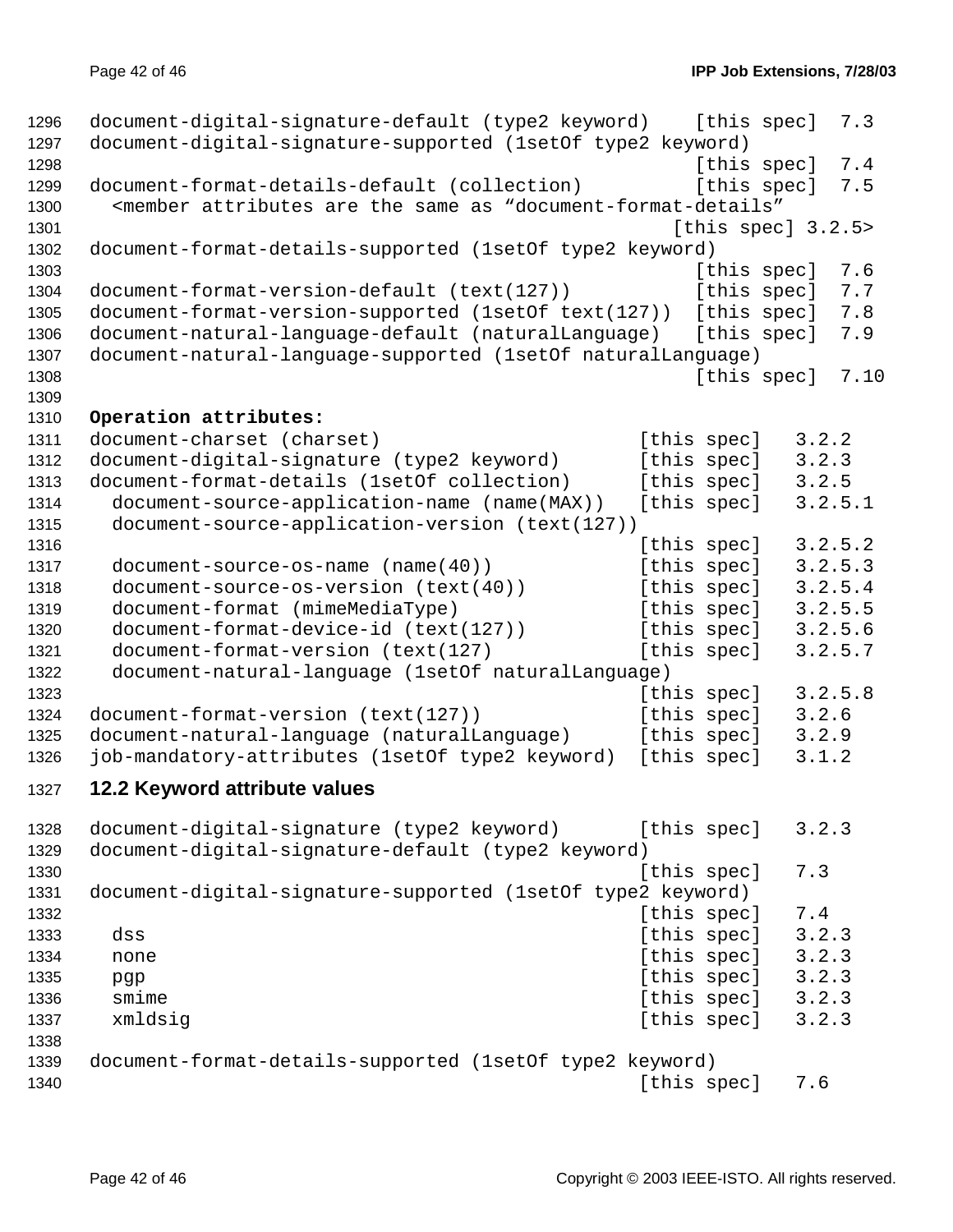| 1341 | document-source-application-name                                                        | [this spec] | 7.6     |
|------|-----------------------------------------------------------------------------------------|-------------|---------|
| 1342 | document-source-application-version                                                     | [this spec] | 7.6     |
| 1343 | document-source-os-name                                                                 | [this spec] | 7.6     |
| 1344 | document-source-os-version                                                              | [this spec] | 7.6     |
| 1345 | document-format                                                                         | [this spec] | 7.6     |
| 1346 | document-format-device-id                                                               | [this spec] | 7.6     |
| 1347 | document-format-version                                                                 | [this spec] | 7.6     |
| 1348 | document-natural-language                                                               | [this spec] | 7.6     |
| 1349 |                                                                                         |             |         |
| 1350 | job-cover-back-supported (1setOf type2 keyword)                                         | [this spec] | 4.1.2.2 |
| 1351 | <same "cover-back-supported"<="" as="" td=""><td>[pwg5100.3]</td><td>3.1.4</td></same>  | [pwg5100.3] | 3.1.4   |
| 1352 | job-cover-front-supported (1setOf type2 keyword)                                        | [this spec] | 4.1.2.2 |
| 1353 | <same "cover-front-supported"<="" as="" td=""><td>[pwg5100.3]</td><td>3.1.4</td></same> | [pwg5100.3] | 3.1.4   |
| 1354 | job-mandatory-attributes (1setOf type2 keyword)                                         | [this spec] | 3.1.2   |
| 1355 | <any attribute="" job="" keyword="" template=""></any>                                  |             |         |
| 1356 |                                                                                         |             |         |
| 1357 | job-state-reasons (1setOf type2 keyword)                                                | [rfc2911]   | 4.3.8   |
| 1358 | digital-signature-did-not-verify                                                        | [this spec] | 6.1     |
| 1359 | digital-signature-type-not-supported                                                    | [this spec] | 6.1     |
| 1360 | errors-detected                                                                         | [this spec] | 6.1     |
| 1361 | job-digital-signature-wait                                                              | [this spec] | 6.1     |
| 1362 | warnings-detected                                                                       | [this spec] | 6.1     |
| 1363 |                                                                                         |             |         |
| 1364 | media (type2 keyword   name(MAX))                                                       | [rfc2911]   | 4.2.11  |
| 1365 | choice_iso_a4_210x297mm_na_letter_8.5x11in                                              | [this spec] | 6.2     |
| 1366 | print-content-optimize (type2 keyword)                                                  | [this spec] | 4.2.2   |
| 1367 | photo                                                                                   | [this spec] | 4.2.2   |
| 1368 | graphic                                                                                 | [this spec] | 4.2.2   |
| 1369 | text                                                                                    | [this spec] | 4.2.2   |
| 1370 | text-and-graphic                                                                        | [this spec] | 4.2.2   |
|      |                                                                                         |             |         |

### **12.3 Enum Attribute Values**

1373 The following table lists all the new enum attribute values defined in this document as additional type2 enum values. 1374 These are to be registered according to the procedures in RFC 2911 [rfc2911] section 6.1. 

```
1376 job-finishings (1setOf type2 enum) [this spec] 4.1.3.3
1377 job-finishings-default (1setOf type2 enum) [this spec] 4.1.4.1
1378 job-finishings-ready (1setOf type2 enum) [this spec] 4.1.4.2
1379 job-finishings-supported (1setOf type2 enum) [this spec] 4.1.4.3
1380 <enum values are the same as "finishings">
1381 
1382 job-finishings-col-supported (1setOf type2 keyword)
1383 [this spec] 4.1.5.3
1384 <same as for "finishing-col-supported" [pwg5100.3] 3.2.5
```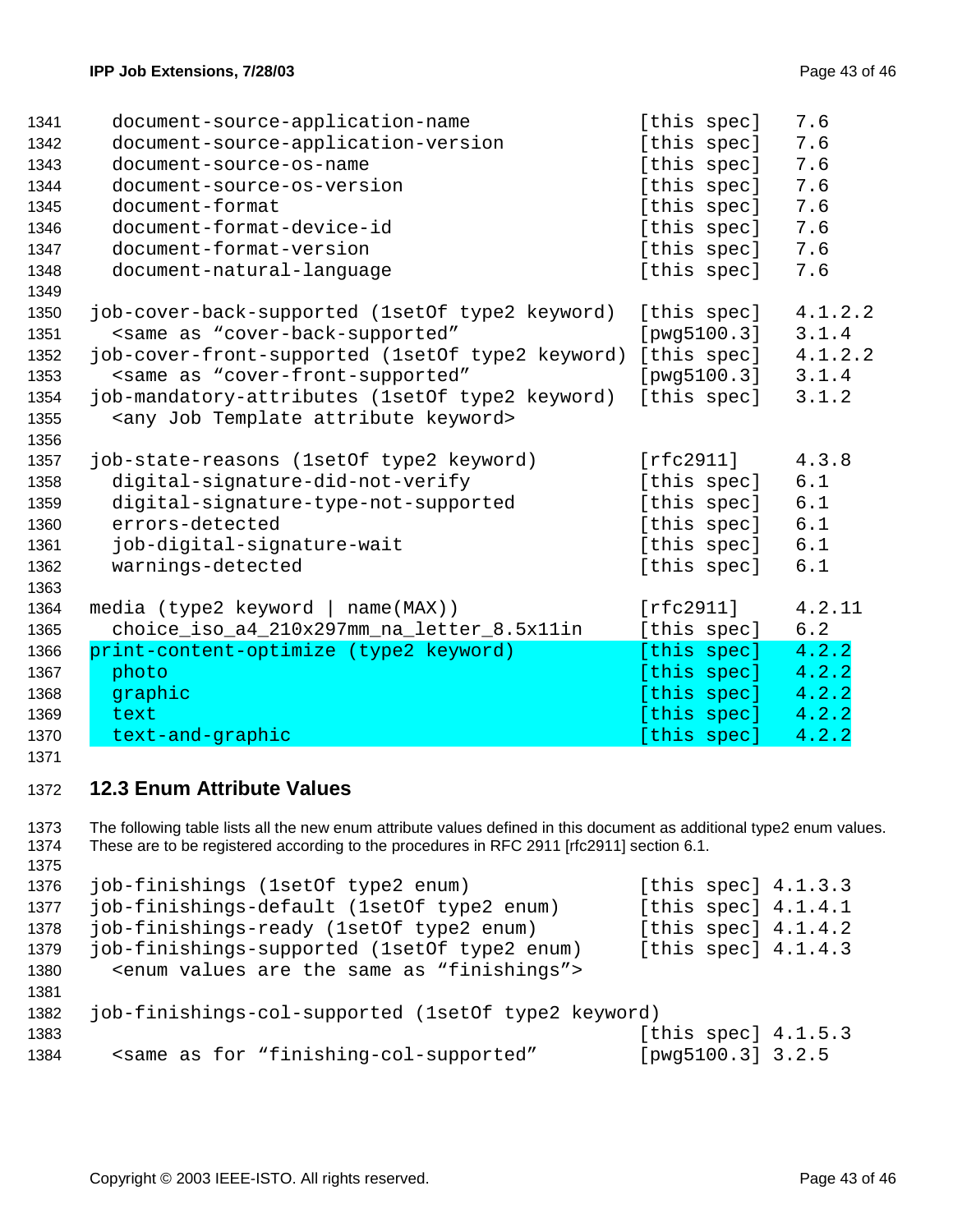### 1385 **13 Internationalization Considerations**

1386 The internationalization considerations for the extensions defined in this specification are the same as for handling 1387 the Job object in [rfc2911].

### 1388 **14 Security Considerations**

1389 This specification adds no more security burden on Printer implementations than does [rfc2911].

### 1390 **15 Contributors**

- 1391 Don Fullman, Xerox 1392 Ira McDonald, High North
- 1393 Dennis Carney, IBM

### 1394 **16 Acknowledgments**

### 1395 **17 Author's Address**

1396 Tom Hastings 1397 Xerox Corporation 1398 737 Hawaii St. 1399 El Segundo, CA 90245 1400 1401 Phone: 310 333-6413 1402 Fax: 310 333-5514 1403 e-mail: hastings@cp10.es.xerox.com 1404 1405 Peter Zehler 1406 Xerox Corporation 1407 MS: 0128-30E 1408 800 Phillips Road 1409 Webster, NY 14580-9701 1410 1411 Phone: 1+585+2658755 1412 Fax: 1413 e-mail: PZehler@crt.xerox.com

### 1415 **18 Annex A: Additional requirements for a revision of the PWG IEEE/ISTO**  1416 **5101.1 Candidate Standard [pwg5101.1] to add the new 'choice\_xxx'**

1417 This section also generalizes the choice mechanism for inclusion in a revision to the PWG IEEE/ISTO 5101.1 1418 Candidate Standard [pwg5101.1]. This specification gives the *outline* of the proposed addition to [pwg5101.1] for 1419 information only, in order to agree to the one new value defined for use with IPPFAX, namely, 1420 **'choice\_iso\_a4\_210x297mm\_na\_letter\_8.5x11in'.**

1421 The proposed extension to [pwg5101.1] will have the following requirements:

1414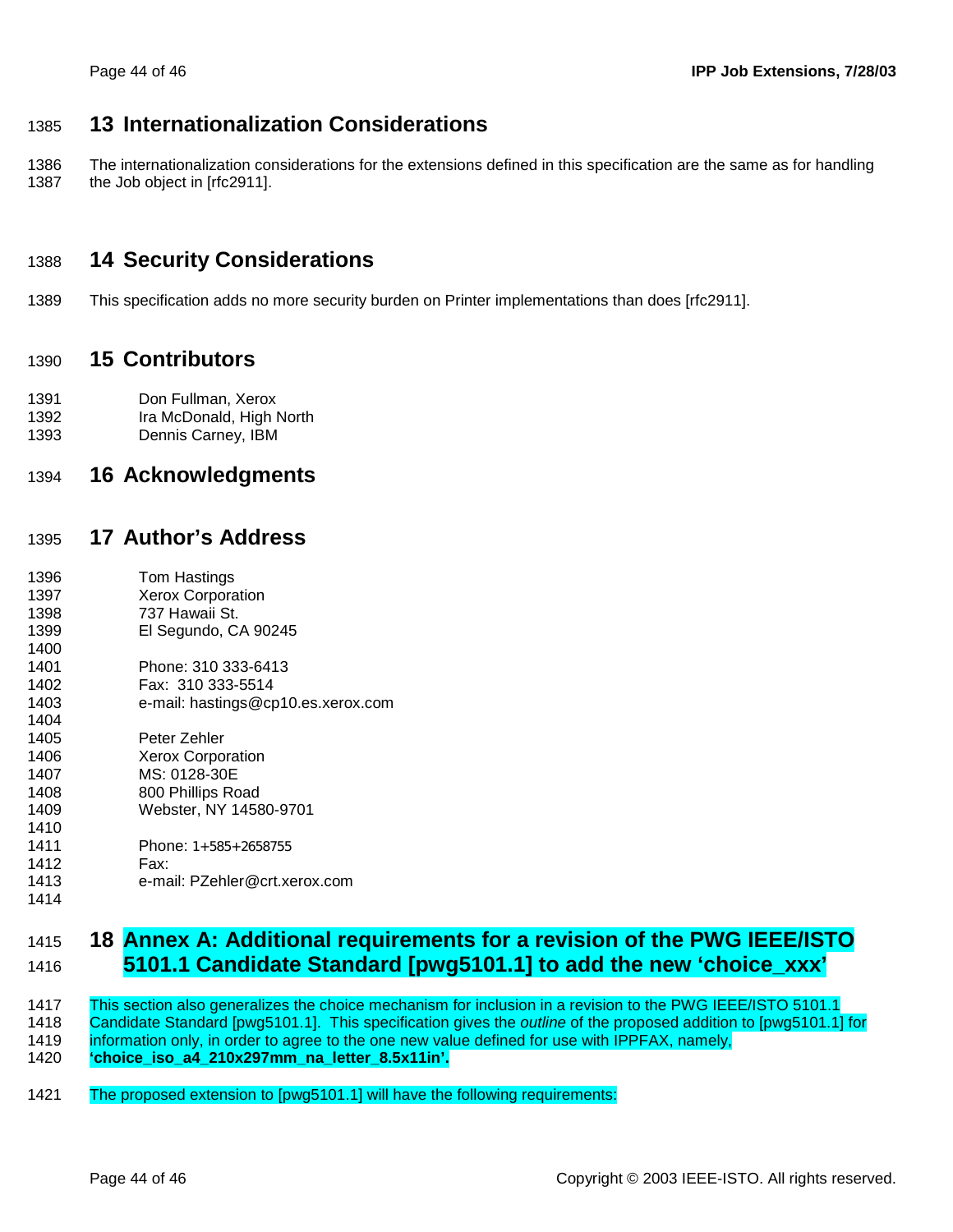| 1422<br>1423                         |    | The ABNF will be extended to define the various choice viesting to introduce a list of choices of self describing<br>names.                                                                                                                                                                                                                                                                                                                                                                              |
|--------------------------------------|----|----------------------------------------------------------------------------------------------------------------------------------------------------------------------------------------------------------------------------------------------------------------------------------------------------------------------------------------------------------------------------------------------------------------------------------------------------------------------------------------------------------|
| 1424                                 |    | 2. Following the variation of prefix will be two or more fully self describing names, including all three fields.                                                                                                                                                                                                                                                                                                                                                                                        |
| 1425<br>1426                         | З. | The order of the list of fully self describing names MUST be in alphabetic order, so that there is only one<br>canonical order for each list of choices.                                                                                                                                                                                                                                                                                                                                                 |
| 1427<br>1428                         | 4. | Printer MAY support dynamic combinations of supported values or MAY support the entire choice value as a<br>conventional keyword which it simply matches for validation purposes.                                                                                                                                                                                                                                                                                                                        |
| 1429<br>1430                         | 5. | Printer MUST map the choice value to a particular supported value when selecting the actual media for<br>marking.                                                                                                                                                                                                                                                                                                                                                                                        |
| 1431<br>1432<br>1433<br>1434<br>1435 | 6. | If the Printer supports a 'choice_xxx' "media" attribute value and the "media-ready" Printer attribute, the<br>Printer MUST include the 'choice_xxx' value in its "media-ready" Printer attribute as well as the currently<br>loaded value(s) when at least one of the members of a choice value is ready. For example, if<br>'iso a4 210x297mm' is loaded, then the "media-ready" Printer attribute MUST include the<br>'iso a4 210x297mm' and the 'choice iso a4 210x297mm na letter 8.5x11in' values. |

### 1436 **19 Annex B: Change Log (informative - to be removed before publication)**

- 1437 The following summaries of the changes in chronological order:
- 1438 Version 0.1, 18 May 2003:
- 1439 1. Split document out of Document Object specification.
- 1440 2. Moved "document-format-target" and "document-format-version-target" from the Job Template section to the 1441 Operation Attributes section so that it can be supplied with Document Creation operations and so that it 1442 MUST be honored, even if "job-attribute-fidelity" is 'false' or omitted.
- 1443 3. Removed all Document Description attributes and the concept of Job Level and Document Level. That 1444 **terminology is introduced in the Document Object spec [ippdoc]. Now [ippdoc] is only an Informative** 1445 Reference, not a Normative Reference.
- 1447 Version 0.2, 19 May 2003:

1446

1452

- 1448 1. Did *not* include the document-format-target and document-format-version-target attributes. PSI has their own 1449 definitions and we can avoid the discussion as to whether they should be Document Template attributes or 1450 Operation attributes on Document Creation operations and whether there should be a "document-format-1451 target-default" and a "document-format-version-target-default".
- 1453 Version 0.3, 28 May 2003:
- 1454 Agreements reaches at the May 28, 2003 telecon:
- 1455 1. Moved the Close-Job operation to the futures specification.
- 1456 2. Added the "pages-per-subset" Job Template from [pwg5100.4]. See Appendix B section **Error! Reference**  1457 **source not found.** for the minor differences.
- 1458 3. Added the terms: "Best Effort, Finished Document, Page, Page Subset, and Sheet.
- 1459 4. Clarified the conformance relationships between "xxx" Operation attributes and their corresponding "xxx-1460 default" and "xxx-supported" Printer attributes.
- 1461 5. Added rationale for each missing "xxx-default" and "xxx-supported" attribute.
- 1462 6. Added 'errors-detected' and 'warnings-detected' "job-state-reasons" values.
- 1463 7. Added the new **'choice\_iso\_a4\_210x297mm\_na\_letter\_8.5x11in'** "media" attribute value which is a choice 1464 of two approximately equal media.
- 1465 8. Added the requirements for choice media keyword values for inclusion in a revision of the PWG IEEE-ISTO 1466 5101.1.